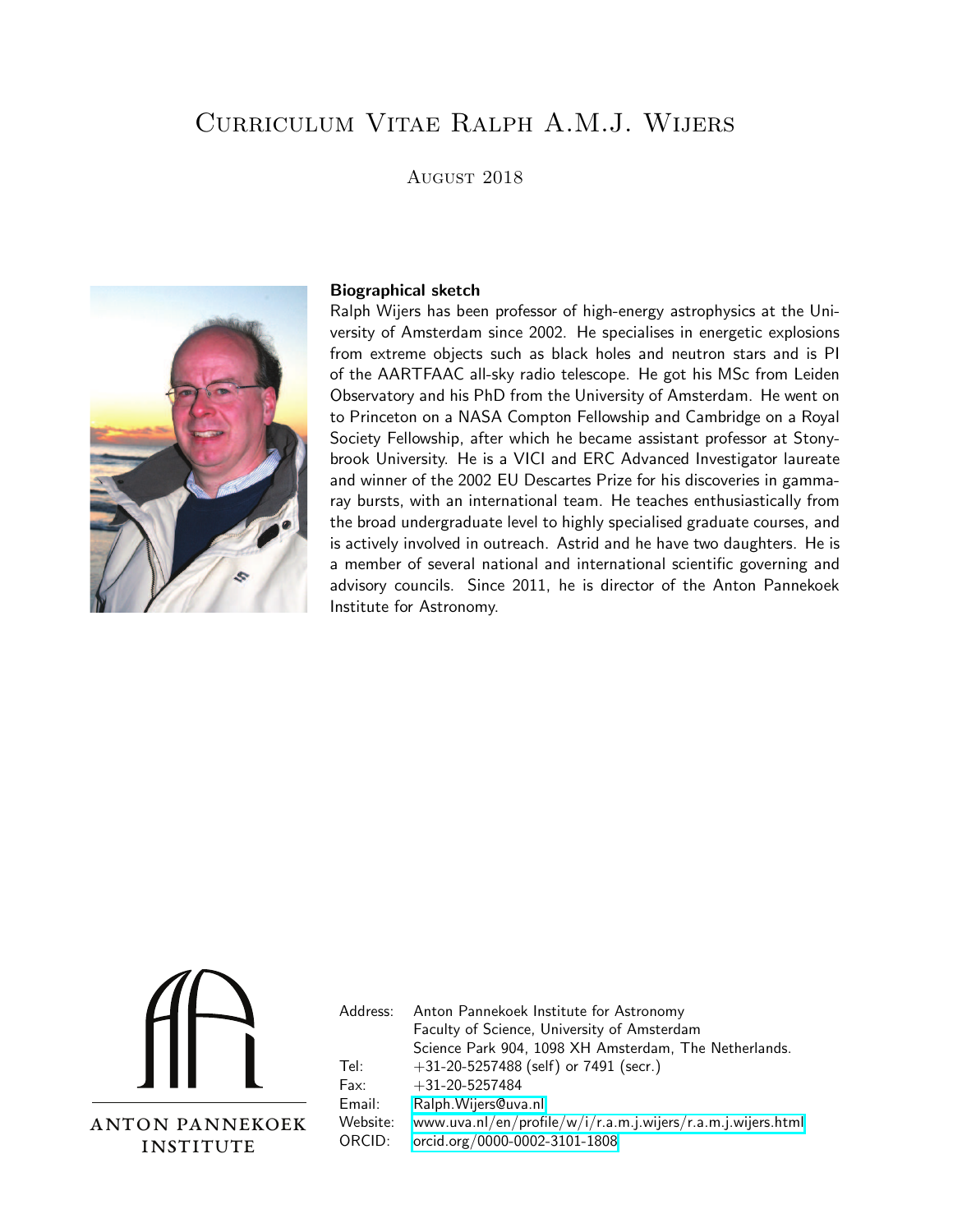## <span id="page-1-0"></span>Contents

|              | Curriculum Vitae - Major and Summary Facts         | 3                                |
|--------------|----------------------------------------------------|----------------------------------|
| $\mathbf{1}$ | <b>Summary information</b>                         | 3                                |
| $\bf{2}$     | Key papers                                         | 7                                |
| 3            | History of key ideas                               | 8                                |
|              | 4 Invited talks and colloquia                      | 9                                |
|              | $Curriculum$ Vitae — Complete Listings             | 11                               |
| 5            | PhD students and postdocs supervised<br>5.1<br>5.2 | 11<br>11<br>17                   |
| 6            | Publications<br>6.1<br>6.2<br>6.3<br>6.4<br>6.5    | 21<br>21<br>22<br>22<br>34<br>40 |
| 7            | Media and outreach events<br>7.1<br>7.2<br>7.3     | 41<br>41<br>43<br>44             |

This extensive CV is subdivided into two parts. The first lists some major items completely, and gives highlights or summaries on most others. The second part provides extensive listings of some items, such as a complete publication list.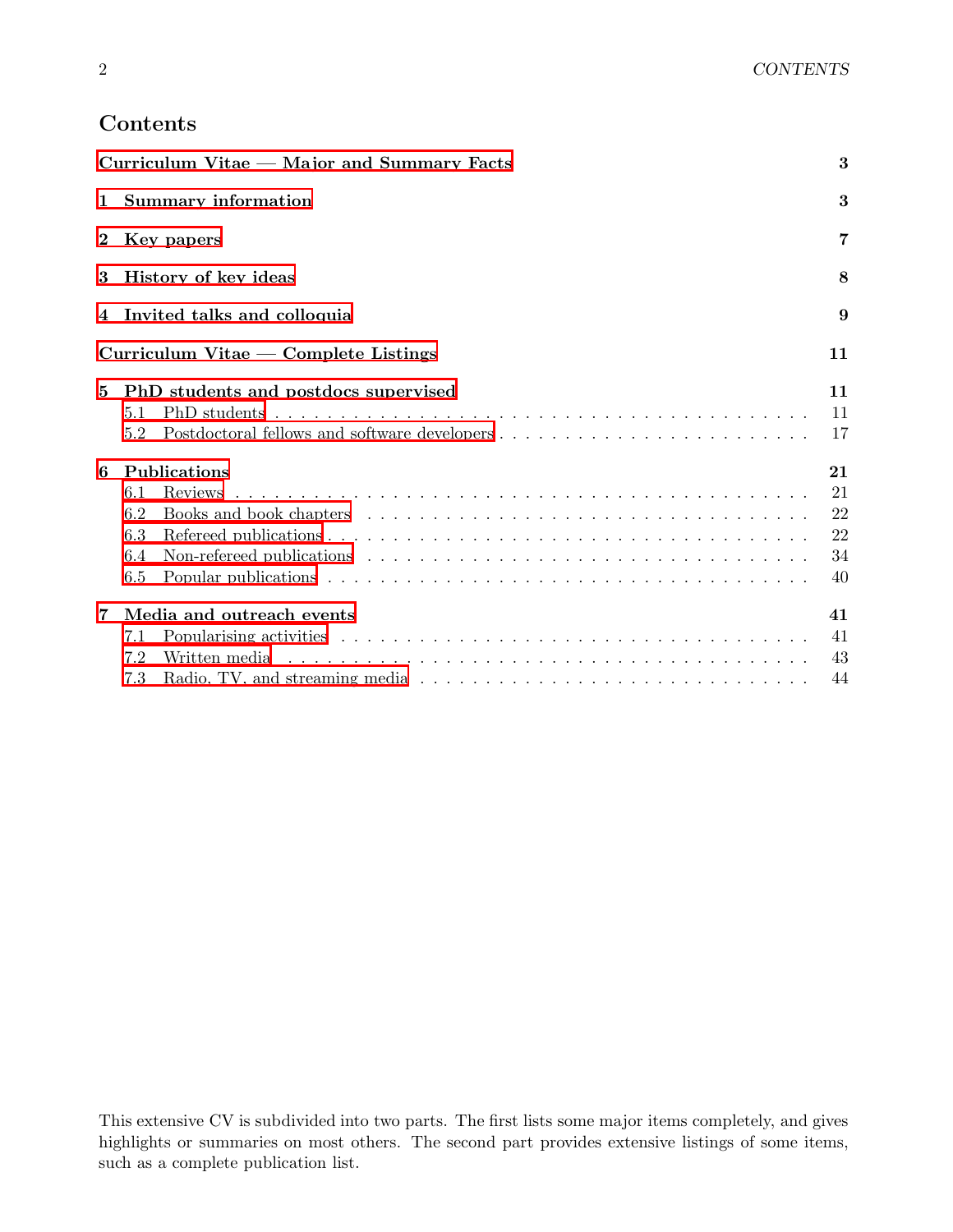# Curriculum Vitae — Major and Summary Facts

## <span id="page-2-0"></span>1 Summary information

## Biographic information:

| Name:     | Ralph A.M.J. Wijers                                                        |
|-----------|----------------------------------------------------------------------------|
| Address:  | Anton Pannekoek Institute for Astronomy, Faculty of Science, University of |
|           | Amsterdam, Science Park 904, 1098 XH Amsterdam, The Netherlands            |
| Personal: | Born 31-May-1964 in Sittard (NL), Dutch citizen; married in 1990 to        |
|           | Astrid M. Havinga, two daughters: Nastasha (b. 1993) and Naomi (b. 1994)   |

#### Education and employment:

| 1987          | MSc, Astronomy with Theoretical Physics, cum laude, Leiden Observatory |
|---------------|------------------------------------------------------------------------|
| 1991          | PhD, Physics and Astronomy, University of Amsterdam                    |
| 1991–1994     | Research Associate, Princeton University                               |
| 1994–1997     | Research Associate, Institute of Astronomy, Cambridge                  |
| 1997–1998     | Senior Research Associate, Institute of Astronomy, Cambridge           |
| 1998–2002     | Assistant Professor, Stonybrook University                             |
| $2002 - 2007$ | Adjunct Professor, Stonybrook University                               |
| $2002-$       | Professor of High-energy Astrophysics, University of Amsterdam         |
| $2011 -$      | Director, Anton Pannekoek Institute for Astronomy                      |
| $2017-$       | Adjunct Professor, George Washington University                        |
|               |                                                                        |

#### Honours and awards:

| 1991 | Compton GRO Fellowship                           |
|------|--------------------------------------------------|
| 1997 | Royal Society University Research Fellowhip      |
| 2002 | EU Descartes Prize (as member of 20-person team) |
| 2004 | NWO VICI laureate                                |
| 2010 | ERC Advanced Investigator laureate               |

## Publications:

451 publications (259 referred), 19,500 citations,  $h = 71$ . 45 papers have over 100 citations, and two have over 1000 (from NASA Astrophysics Data System; Google Scholar lists 25,900 citations and  $h = 81$ ).

## Research interests:

Theoretical and observational work in high-energy astrophysics. I have worked on formation of X-ray spectra, binary stellar evolution, neutron star populations and accretion physics. My current research concerns gamma-ray bursts and their afterglows, progenitors and central engines of gamma-ray bursts, and the search and study of transient radio sources.

#### Group leadership:

Since 2004, I have had a significant research group with multiple postdocs, software developers, and PhD students, as well as MSc and BSc students. I have been the daily (co-)supervisor of 18 completed and 5 ongoing PhD students, and play(ed) a formal supervisory role ('promotor') for 24 more. I also (co-)supervised 19 postdocs and software developers. My current group has 1 postdoc and 5 PhD studentst and I formally supervise 10 more PhD students.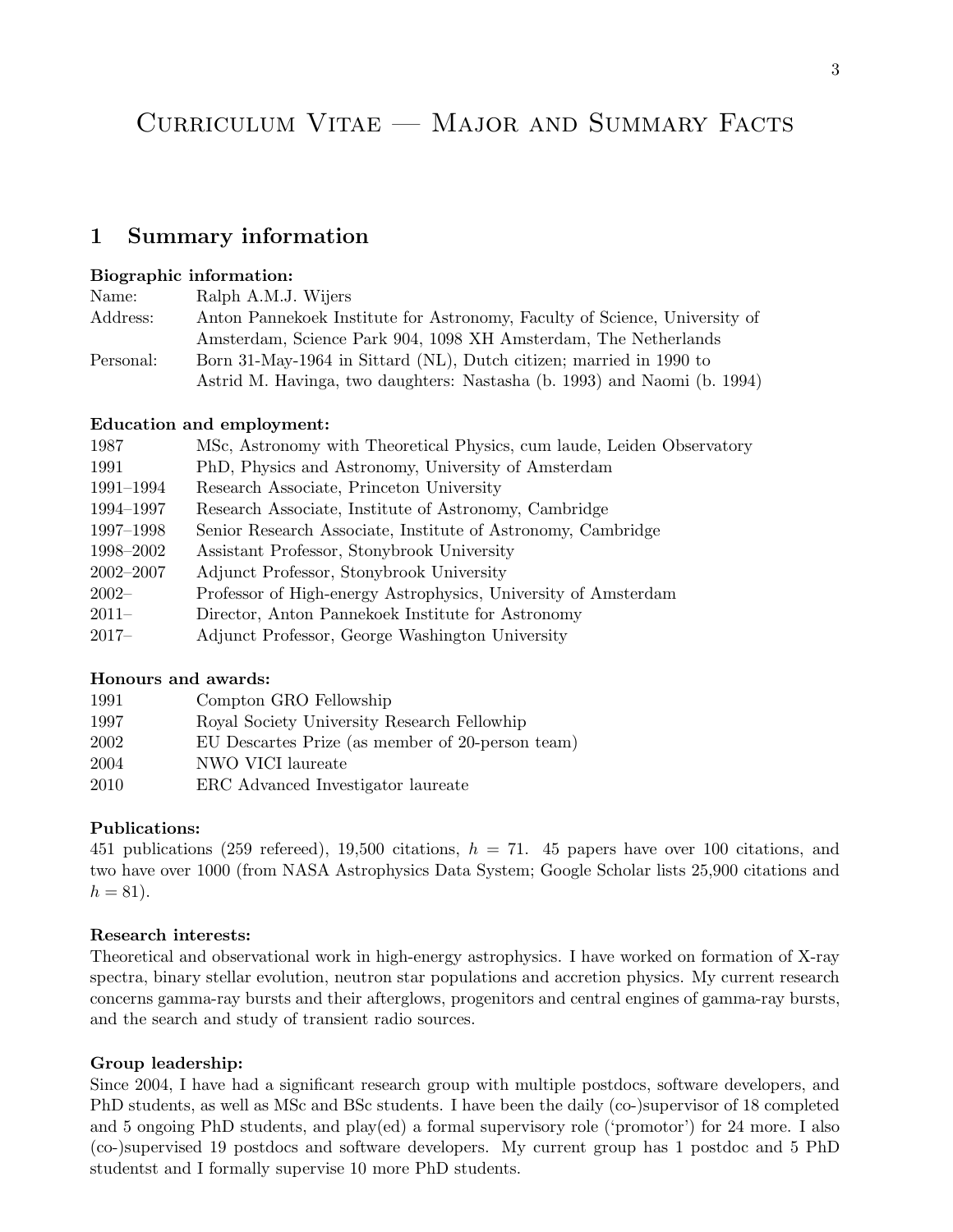#### Learned Societies:

Nederlandse Astronomenclub (since 1985), Vereniging tot bevordering van Natuur- Genees- en Heelkunde (since 1990), American Astronomical Society (since 1992), Royal Astronomical Society (since 1995), Nederlandse Natuurkunde Vereniging (since 2002), International Astronomical Union (since 2003)

## Editorships:

| $2006-$       | Editor, Monthly Notices of the Royal Astronomical Society |
|---------------|-----------------------------------------------------------|
| $2000 - 2009$ | Editor, New Astronomy Reviews                             |
| $2009 -$      | Coordinating Editor, New Astronomy Reviews                |

## Major grants and observing programmes:

I have been principal or co-investigator on a significant number of grants; I list the major ones below. Also very important in astronomy are observing proposals, via which we competitively obtain the data on which our results are based. I list some of the major succesful observing proposals or series thereof in which I was involved.

- 2002 EU Research and Training Network grant Gamma-ray bursts: An enigma and a tool; co-PI of large European consortium to study gamma-ray bursts  $(1.8 \text{ M}\epsilon)$ .
- 2002 LOFAR. Co-investigator and UvA lead on major infrastructure grant to build the LO-FAR radio telescope (75 M $\epsilon$  from national and 22 M $\epsilon$  from regional governments).
- 2004 NWO VICI grant Gamma-ray bursts: Extreme laboratories of Astrophysics and particle physics; PI of personal grant to set up a research group in gamma-ray burst astrophysics  $(1.25 \text{ M}\epsilon)$ .
- 2006–2011 Development and Commissioning of LOFAR for Astronomy  $DCLA$ ; one of four co-PIs to develop the science pipelines for LOFAR and commission them  $(6.1 \text{ M}\epsilon)$ .
- 2010 ERC Advanced Investigator grant Amsterdam-ASTRON Radio Transient Facility And Analysis Centre: Probing the Extremes of Astrophysics (AARTFAAC); PI of grant to build and use a radio frequency all-sky monitor in the LOFAR core  $(3.5 \text{ M}\epsilon)$ .
- 2000–2011 Gamma-Ray burst Afterglow Collaboration in Europe GRACE; co-PI of an observing consortium to do target of opportunity followup of gamma-ray bursts, gaining time each semester on major instruments at VLT, La Palma, AAT, Gemini.
- 2000–2014 WSRT radio monitoring of gamma-ray bursts; PI or co-PI of long programmes at the Westerbork Synthesis Radio Telescope to probe the blast wave physics of gamma-ray burst afterglows.
- 2011– LOFAR Transients Key Project; co-PI of the consortium that gains large shares of LOFAR time to survey the sky for pulsars and radio transients and study them in detail.
- 2015– SKA Netherlands; co-PI of the consortium that develops the science and software for the NL involvement in SKA1 (12 M $\in$ ).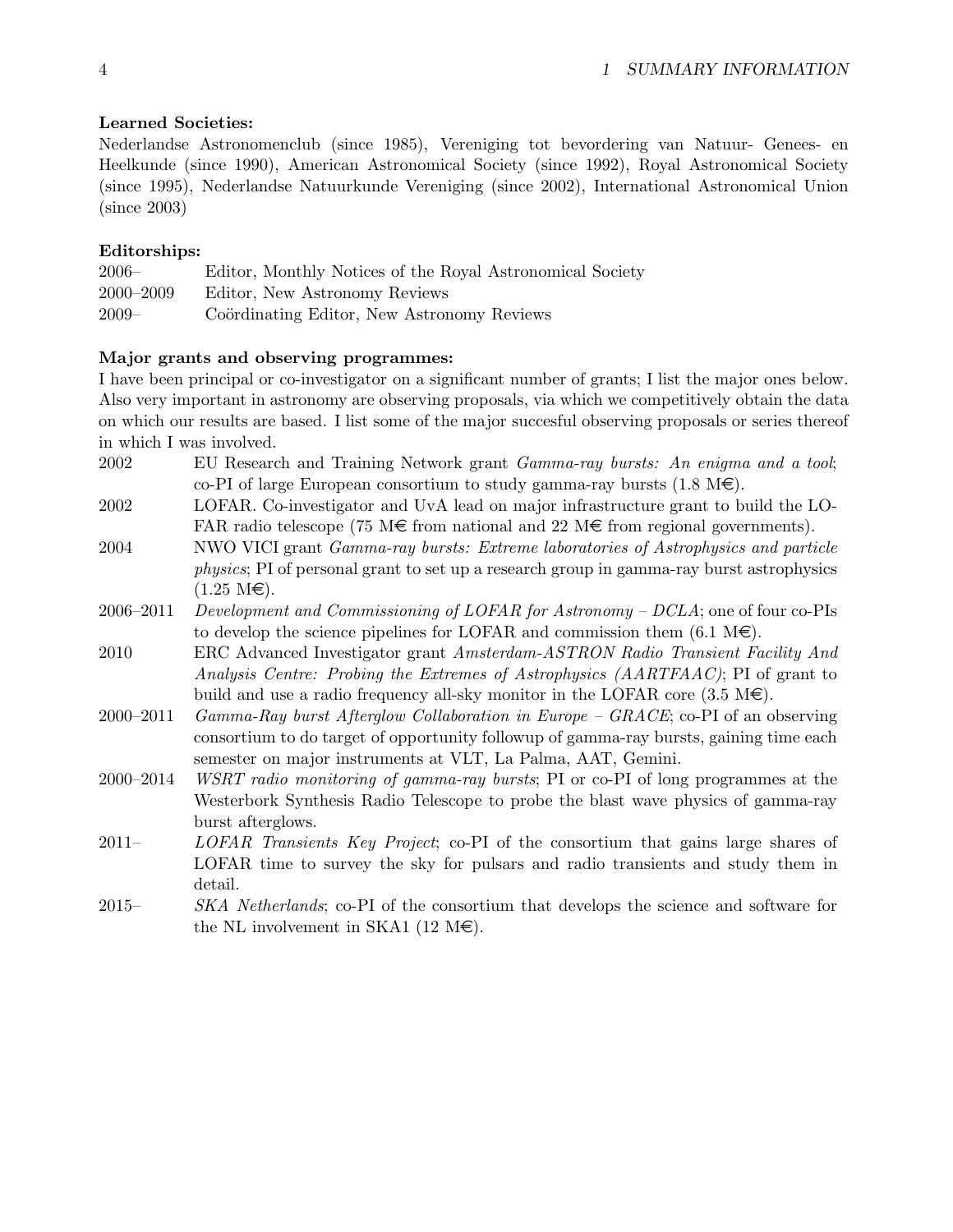#### Major instrumentation efforts:

- 2000-2005 ESO VLT RRM. With a small group, I helped build the science case for ESO to implement a fully automated fast reaction capability to external alerts on its Very Large Telescope: the Rapid Response Mode (RRM). It has enabled VLT to observe new gamma-ray bursts within minutes after their decection by a satellite (usually NASA's Swift) and made it the absolutely premier GRB followup observatory.
- 2002–2010 LOw Frequency ARray (LOFAR). I was co-PI on the funding proposals for the transients aspects of the telescope, and led the discussions on its final architecture following a funding de-scope. After that, I was member and chair of the committee overseeing its construction and its scientific exploitation for astronomy.
- 2004–2009 X-Shooter. I helped build the science case for this UV-opt-IR spectrograph for the VLT, which is now the most used instrument at the VLT (PI: prof. Lex Kaper).
- 2010– AARTFAAC. I am PI on the development of a low-frequency all-sky radio monitor. During operations, live all-sky radio images are shown at aartfaac.org/live.html.
- 2012– SKA1 preparation. I am co-PI on the NL Roadmap grant for the preparation and development of the Netherlands' contribution to SKA phase 1.

#### Board and committee service:

| 1998–         | I have served on 1–3 SOCs of international meetings per year, and have chaired a                      |
|---------------|-------------------------------------------------------------------------------------------------------|
|               | handful.                                                                                              |
| $2002 - 2011$ | Chair, Astrophysics Division, Netherlands Physical Society                                            |
| $2002 - 2006$ | PI, EU Research Training Network 'Gamma-ray Bursts'                                                   |
| $2003 - 2009$ | Member, LOFAR Astronomy Research Committee                                                            |
| $2003-$       | co-PI, LOFAR Transients Key Project                                                                   |
| $2004 - 2011$ | Member, Committee on Astroparticle Physics in the Netherlands                                         |
| $2005 - 2015$ | Board Member, SRON Netherlands Institute for Space Research                                           |
| 2006-2011     | Member, Netherlands Committee for Astronomy                                                           |
| $2006 - 2007$ | Member, Astronet Science Vision panel A (high-energy)                                                 |
| 2007-2014     | Member, Astronet Roadmap panel A (high-energy)                                                        |
| $2007 - 2010$ | Chair, LOFAR Astronomy Research Committee                                                             |
| $2008-$       | Member, Science Advisory Council, ASTRON Netherlands Institute for Radio Astron-                      |
|               | omy                                                                                                   |
| $2010 - 2015$ | Chair, Astronet European Radio Telescope Review Committee                                             |
| $2010 - 2013$ | Board Member, International LOFAR Telescope                                                           |
| $2011 -$      | Chair, Netherlands Committee for Astronomy                                                            |
| $2011 -$      | Board Member, NOVA Netherlands Research School for Astronomy                                          |
| $2013 - 2016$ | Member, TWINS Council (Royal Netherlands Academy of Sciences advisory council on<br>natural sciences) |
| 0010          |                                                                                                       |

2016– Board Member, Nederlandse Astronomenclub

#### Refereering and jury memberships:

I referee regularly for most major astronomy journals (although less now due to my editorial duties) and regular act as referee for funding proposals for diverse agencies, nationally and internationally (including the ERC). I have also served on time allocation panels for ground- and space-based observatories. More senior panel memberships include a NASA Small Explorer panel, and several NWO (Netherlands National Science Foundation) funding panels.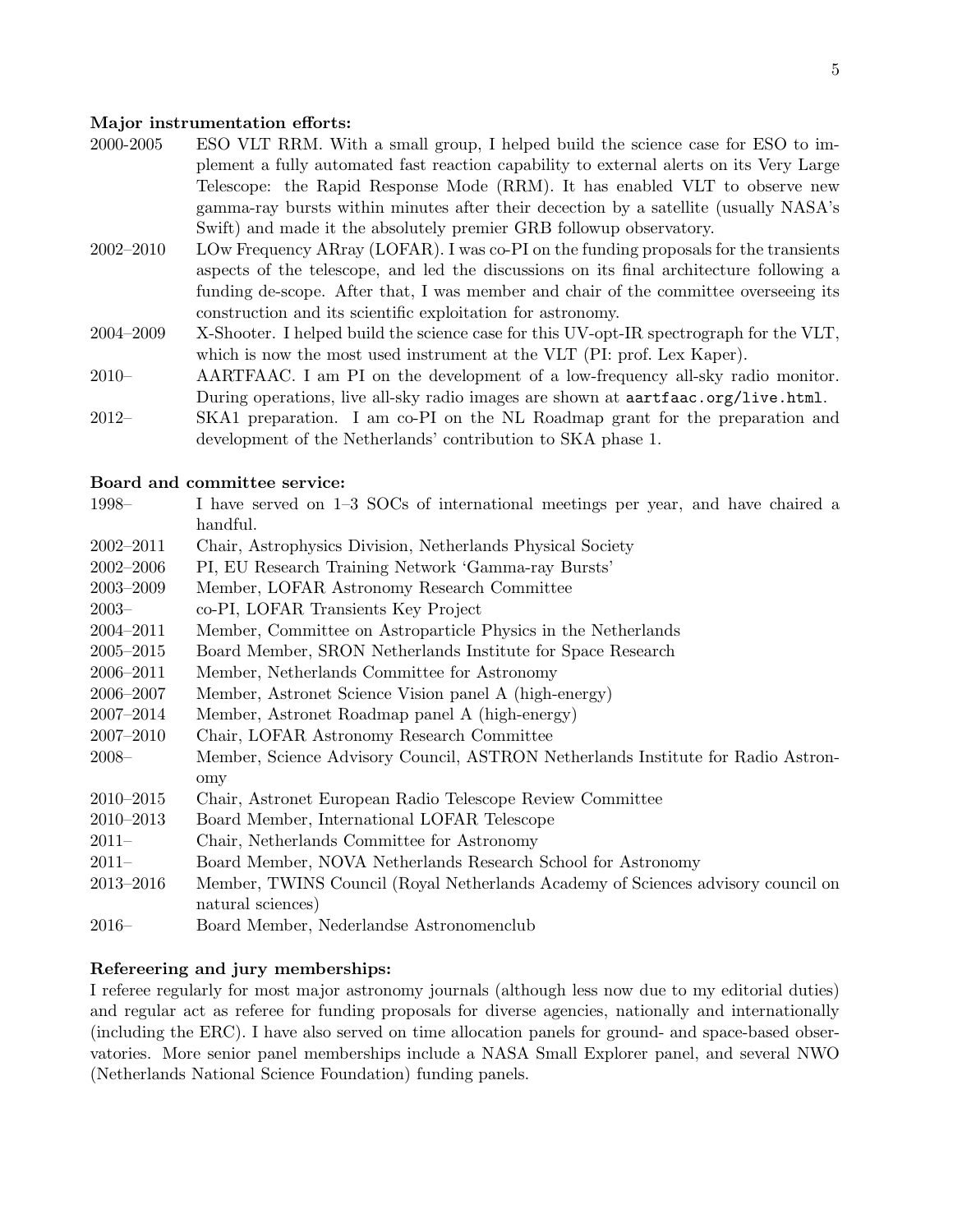## Teaching:

- 1987–1998 During my PhD and postdoctoral years, I was TA for numerous courses and labs, and supervised MSc student projects in Amsterdam and Princeton.
- 1998–2002 At Stonybrook University, I taught the Astronomy 101 course for non-science majors (typically 150 students), and several senior physics and astronomy courses: Interstellar Medium; Senior and Graduate Lab; High-energy Astrophysics; Graduate Presentation Course.
- 2002– At the University of Amsterdam, I teach or have taught a wide range of BSc and MSc courses. Among them are big courses (50–200 students): the University-wide nonscience major course 'From Big Bang to Stardust'; the Natural-Science-wide course 'Symmetry and Pattern Formation in Nature'; the first-year Physics & Astronomy course 'Astronomy 1', with practical lab; and 'Turning Points in Natural Science'. And more specialised BSc and MSc courses with 10–40 students: Radiative Processes; Structure and Evolution of Stars; High-Energy Astrophysics; Astronomy Workshop; Open Problems in Modern Astrophysics; Introduction to Cosmology. I currently teach 1–2 full courses per year. Furthermore, I regularly supervise BSc and MSc thesis projects.

## Examples of university service:

Institute Chair, astronomy PhD progress monitoring committee ('inquisition'); Member, Physics & Astronomy education council; director, MSc Astronomy; Chair, 6-yearly MSc astronomy accreditation; institute director.

Faculty member, Advisory council Bachelor School of Science; member, teaching budgeting advisory group; member, faculty works council; member, dean's research directors council. University member, Presdident's Education Advisory Council; member, PhD regulation advisory group; backup member, University Council on Ethics.

## Examples of outreach:

I find outreach in astronomy very important, as it illustrates the natural sciences in an inspiring way and can help draw interest and talent to natural science. I have done astronomy outreach since age 16, in the form of lectures, events, interviews, popular articles, and the like, and organise or participate in about 10 events per year in recent times. Some examples are:

- 1996–1998 Organised monthly Astronomy Open Nights at Stonybrook University, and expanded the concept to physics, chemistry, and biology.
- 1997– Popular articles in US, UK, and NL magazines such as Science Spectra, Physics World, Zenit, Nederlands Tijdschrift voor Natuurkunde.
- 2002– About 10 appearances on local and national radio and TV on current astronomy topics. 2005 Finalist, annual national academic outreach award 'Academische Jaarprijs' with project 'Einsteinflits'.
- 2012 Co-hosted Alumni Day debate on the future of physics.
- 2012 Organised University-wide Venus Transit event.
- 2013 Set up Astronomy Open nights at University of Amsterdam.
- 2013 Lectured on black holes for 'Universiteit van Nederland' internet course for general public (www.universiteitvannederland.nl).
- 2015 Lectured on big bang for 'Universiteit van Nederland' internet course for general public (www.universiteitvannederland.nl) as one of very few repeat invitees.
- 2014–2016 Helped arrange for a art installation 'Inverted Night Sky' by Jeronimo Voss, in Stedelijk Museum Bureau Amsterdam, inspired by research and views of Anton Pannekoek.
- 2015 Supplied imagery and helped fund artistic project on natural science entitled 'New Realism: The Gaze of Science'.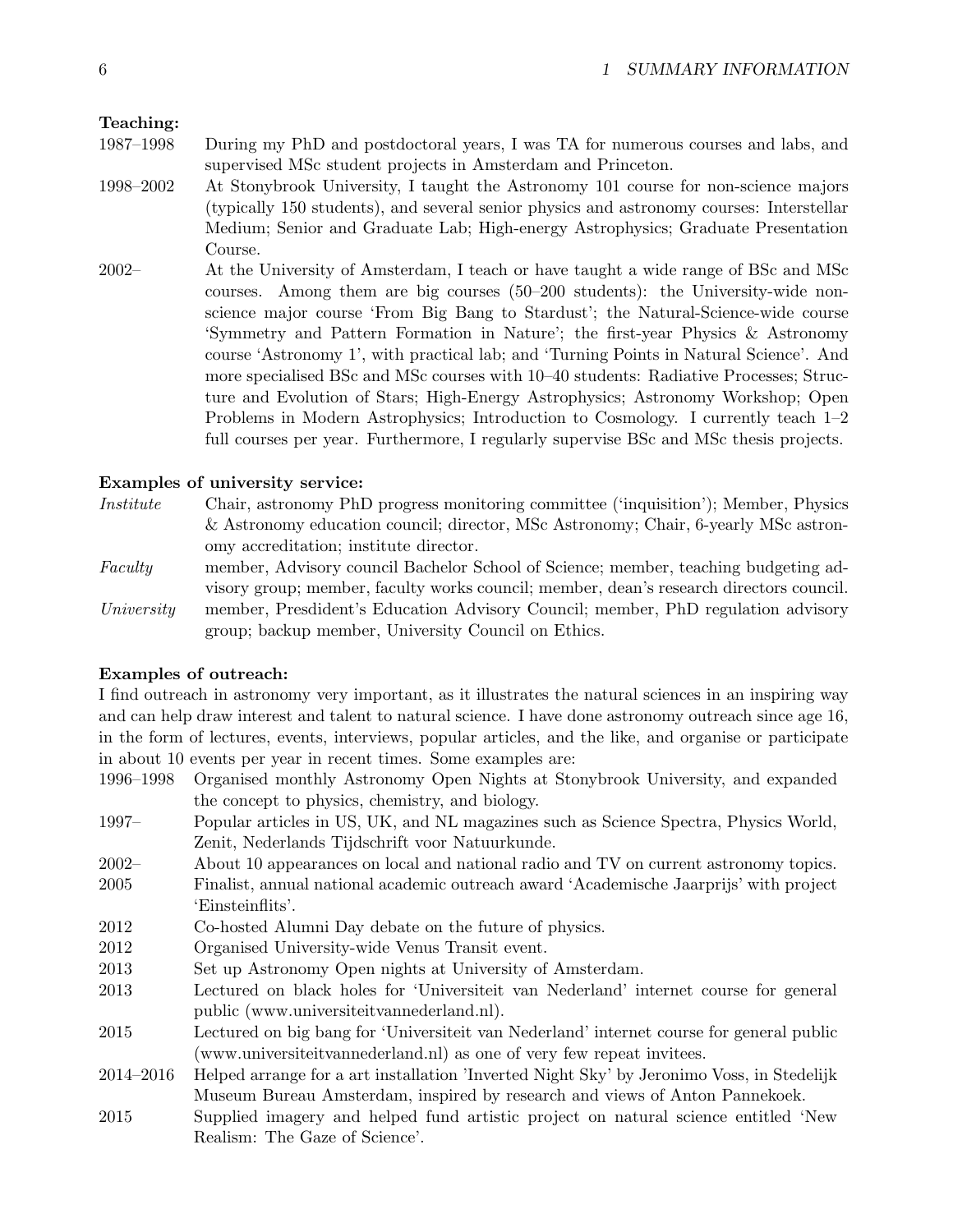## <span id="page-6-0"></span>2 Key papers

The papers below are well-known works that represent the breadth and impact of my work from my early career until the present.

- [1] Bhattacharya, D., Wijers, R.A.M.J., Hartman, J.W., and Verbunt, F. 1992, On the decay of the magnetic fields of single radio pulsars, A&A, 254, 198
- [2] Wijers, R.A.M.J., Rees, M.J., and Mészáros, P. 1997, Shocked by GRB 970228: the afterglow of a cosmological fireball, MNRAS Lett., 288, L51
- [3] Galama, T.J., ...., Wijers, R.A.M.J., et al. 1998, An unusual supernova in the error box of the  $\gamma$ -ray burst of 25 April 1998, Nature, 395, 670
- [4] Wijers, R.A.M.J., Bloom, J.S., Bagla, J.S., and Natarajan, P. 1998, Gamma-ray bursts from stellar remnants - Probing the universe at high redshift, MNRAS Lett., 294, L13
- [5] Wijers, R.A.M.J. and Galama, T.J. 1999, Physical Parameters of GRB 970508 and GRB 971214 from Their Afterglow Synchrotron Emission, ApJ, 523, 177
- [6] Wijers, R.A.M.J. and Pringle, J.E. 1999, Warped accretion discs and the long periods in X-ray binaries, MNRAS, 308, 207
- [7] Van Paradijs, J, Kouveliotou, C., and Wijers, R.A.M.J. 2000, *Gamma-Ray Burst Afterglows*, Annu. Rev. Astron. Astrophys, 38, 379
- [8] Lee, H.K., Wijers, R.A.M.J., and Brown, G.E. 2000, The Blandford-Znajek process as a central engine for a gamma-ray burst, Phys. Rev. Lett., 325, L83
- [9] Hjorth, J., ...., Wijers, R.A.M.J., et al. 2003, A very energetic supernova associated with the  $\gamma$ -ray burst of 29 March 2003, Nature, 423, 847
- [10] Gehrels, N, ...., Wijers, R.A.M.J., et al. 2005, A short  $\gamma$ -ray burst apparently associated with an elliptical galaxy at redshift  $z = 0.225$ , Nature, 437, 851
- [11] Pe'er, A., Ryde, F., Wijers, R.A.M.J, Mészáros, P., Rees, M.J. 2007, New Method of Determining the Initial Size and Lorentz Factor of Gamma-Ray Burst Fireballs Using a Thermal Emission Component, ApJ Lett., 664, L1
- [12] Tanvir, N.R., ...., Wijers, R.A.M.J., et al. 2009, A gamma-ray burst at redshift z∼8.2, Nature, 461, 1254
- [13] Stappers, B.W., ...., Wijers, R.A.M.J., et al. 2011, Observing pulsars and fast transients with LOFAR, A&A, 530, A80
- [14] van Haarlem, M.P., ...., Wijers, R.A.M.J., et al. 2013, LOFAR: The LOw-Frequency ARray, A&A, 556, A2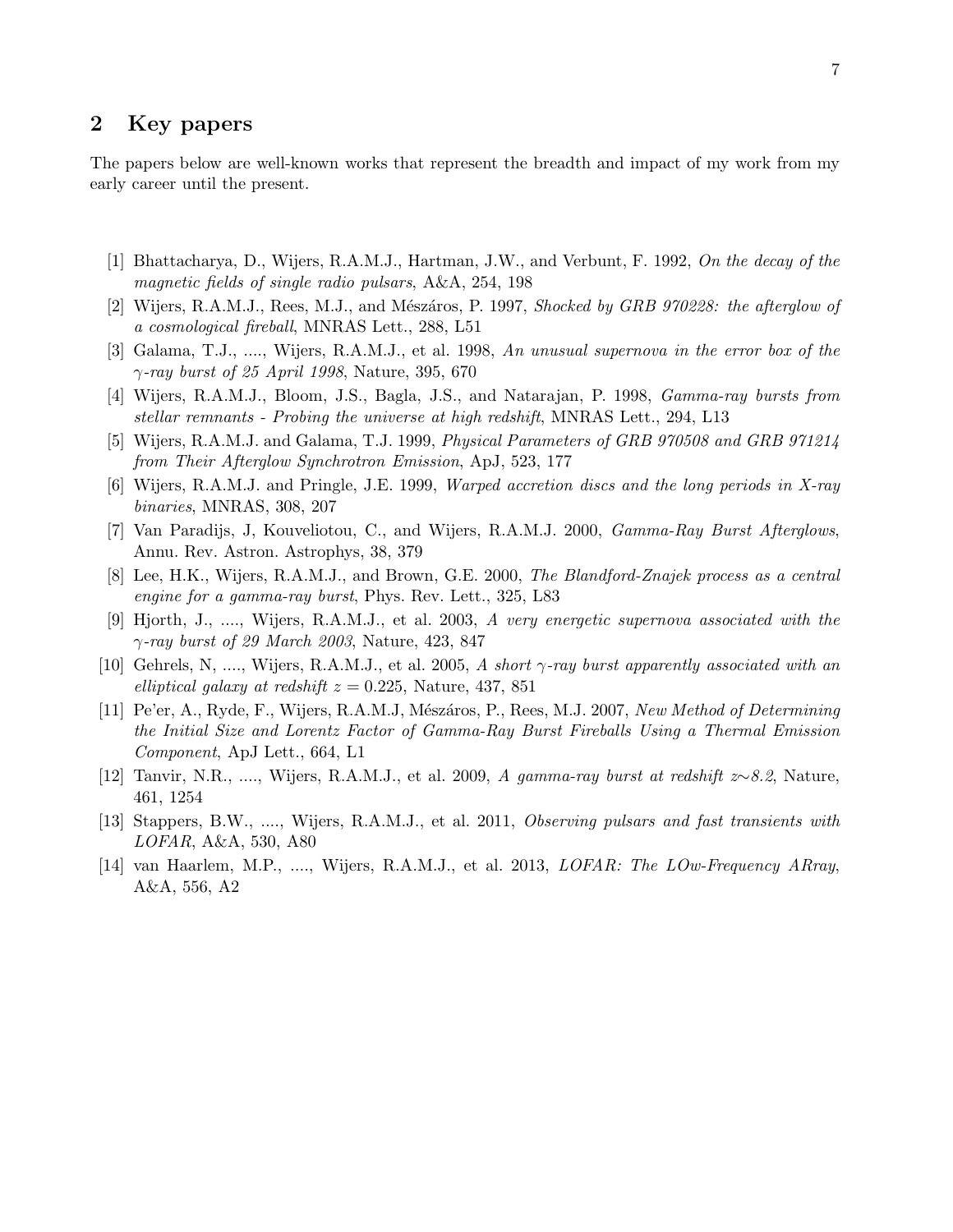## <span id="page-7-0"></span>3 History of key ideas

Here I list key ideas or advances that I invented, or to the invention of which I contributed significantly, in roughly chronological order.

- Spectral lags in X-ray sources can diagnose the geometry of the inner accretion region.
- Magnetic fields in neutron stars do not decay quickly, nor much spontaneously.
- Whether a massive star leaves a neutron star or a black hole is very strongly affected by its mass loss history in a binary star.
- Gamma-ray bursts are the result of relativistic explosions at cosmological distances.
- Long gamma-ray bursts are caused by exploding massive stars, and may help trace the star formation history of the universe.
- Good multi-wavelength light curves of gamma-ray burst afterglows can determine the physical parameters of a relativistic blast wave.
- Long periods in X-ray binaries are well explained with radiatively driven precession of their accretion disks.
- Collimation of a gamma-ray burst explosion can be diagnosed from the light curve of the afterglow.
- The Blandford-Znajek process delivers a plausible central engine for gamma-ray bursts.
- Polarization is a useful diagnostic tool for beaming and magnetic field geometry in gamma-ray bursts.
- Afterglow spectroscopy of gamma-ray bursts can diagnose evolution of the ISM at high redshift.
- Black holes in close binaries are remnants of gamma-ray bursts.
- Gamma-ray burst environments are transparent surprisingly often.
- Short gamma-ray bursts do not originate from dying massive stars.
- Late-time radio afterglows are very constraining for the physics of gamma-ray burst blast waves.
- Not all long gamma-ray bursts are associated with a strong supernova.
- The thermal component of prompt gamma-ray emission in gamma-ray bursts can strongly constrain the fireball physics.
- Extended slower-decay 'plateaus' in gamma-ray burst light curves can be due to late energy injection, but then the plateau need not be achromatic.
- All-sky radio monitoring is possible with phased-array telescopes due to new ultrafast signal processing techniques.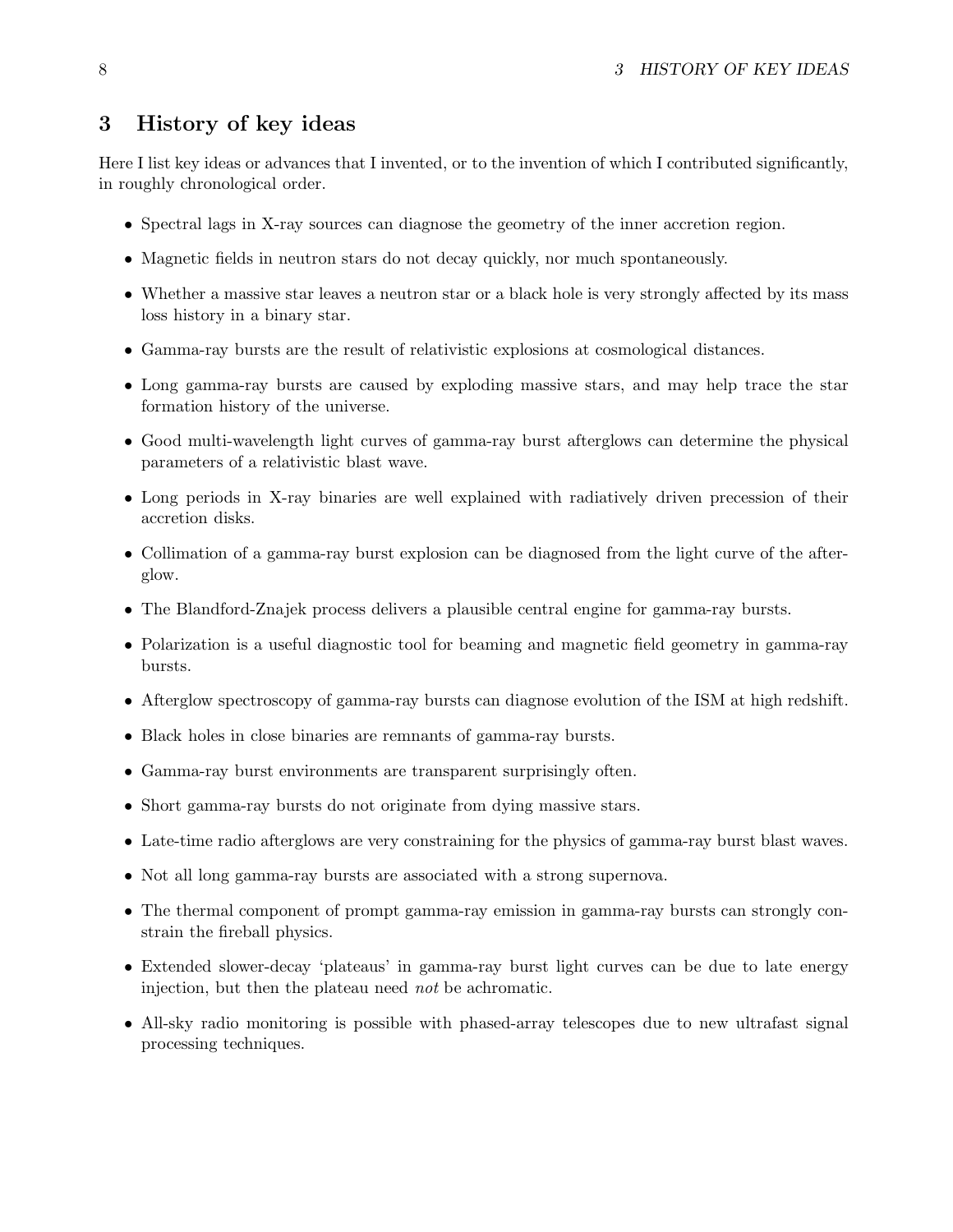## <span id="page-8-1"></span><span id="page-8-0"></span>4 Invited talks and colloquia

- [1] Wijers, R.A.M.J. 2018, Extreme radio astronomy: Hunting 20,000 sq.deg/s, invited talk, Insight/HXMT meeting, Chengdu, June 2018
- [2] Wijers, R.A.M.J. 2018, Transients, transients: A steady hand in a field of change, invited talk, Neil Gehrels memorial meeting, Washington DC, May 2018
- [3] Wijers, R.A.M.J. 2017, Rapid searches for radio transients, invited talk, Insight/HXMT meeting, Beijing, November 2017
- [4] Wijers, R.A.M.J. 2017, Transients with LOFAR and AARTFAAC, colloquium, Tsinghua University, phyiscs department, November 2017
- [5] Wijers, R.A.M.J. 2017, Transients with LOFAR and AARTFAAC, colloquium, Shanghai Observatory, November 2017
- [6] Wijers, R.A.M.J. 2016, Causes and Uses of (Stellar) Explosions, prepared comment,  $26^{th}$  Solvay Conference on Physics, Brussels, October 2014
- [7] Wijers, R.A.M.J. 2014, *Exploring the LOFAR Skies*, colloquiumk, University College Dublin, Ireland, February 2014
- [8] Wijers, R.A.M.J. 2014, Exploring the LOFAR Skies, colloquium, University College Cork, Ireland, February 2014
- [9] Wijers, R.A.M.J. 2013, Gamma-ray Bursts and the Black Holes They Make, invited talk, Gerry Brown Memorial Meeting, Stonaybrook, USA, November 2013
- [10] Wijers, R.A.M.J. 2013, LOFAR (ILT): Some first results and future outlook, invited talk, Lighthouses in the Universe, Santorini, Greece, September 2013
- [11] Wijers, R.A.M.J. 2013, Preliminary Conclusions of the Euraopean Radio Telescope Review Committee, invited talk, EWASS, Turku, Finland, July 2013
- [12] Wijers, R.A.M.J. 2013, How Not to Give a Talk, invited talk, Second Panda Symposium, Xian, China, April 2013
- [13] Wijers, R.A.M.J. 2012, Gamma-ray Bursts: Update and Open Problems, Invited talk, Blaauw Symposium, Groningen, The Netherlands, October 2012.
- [14] Wijers, R.A.M.J. 2012, Gamma-ray Bursts and Other Transients, Invited Plenary Lecture, South African Institute of Physics Meeitng, Pretoria, South Africa, July 2012.
- [15] Wijers, R.A.M.J. 2012, Netherlands Astronomy, Invited review, South African Astronomical Society Town Hall Meeting, Pretoria, South Africa, July 2012.
- [16] Wijers, R.A.M.J. 2011, LOFT-LOFAR Transient Synergies, LOFT Meeting, Amsterdam, Netherlands, October 2011.
- [17] Wijers, R.A.M.J. 2011, Gamma-Ray Bursts: Ultimate Multi-Messengers, invited talk, JENAM, St. Petersburg, Russia, July 2011.
- [18] Wijers, R.A.M.J. 2011, Trawling Transients with LOFAR, invited talk, Nederlandse Astronomenconferentie, Texel, Netherlands, May 2011
- [19] Wijers, R.A.M.J. 2011, GRBs in Radio: (Meer)KAT(7) Possibilities, invited talk, ThunderKAT workshop, Arniston, South Africa, April 2011
- [20] Wijers, R.A.M.J. 2011, Trawling Transients with LOFAR, invited talk, AAS Meeting, Seattle, WA, January 2011
- [21] Wijers, R.A.M.J. 2010, Sursauts Gamma en Ondes Radio, invited talk, Atelier 'Sursauts Gamma', Toulouse, September 2010
- [22] Stappers, B., Fender, R.P., & Wijers, R.A.M.J. 2009, The LOFAR Transients Key Science Project, 8th International e-VLBI Workshop, p.21 (published online)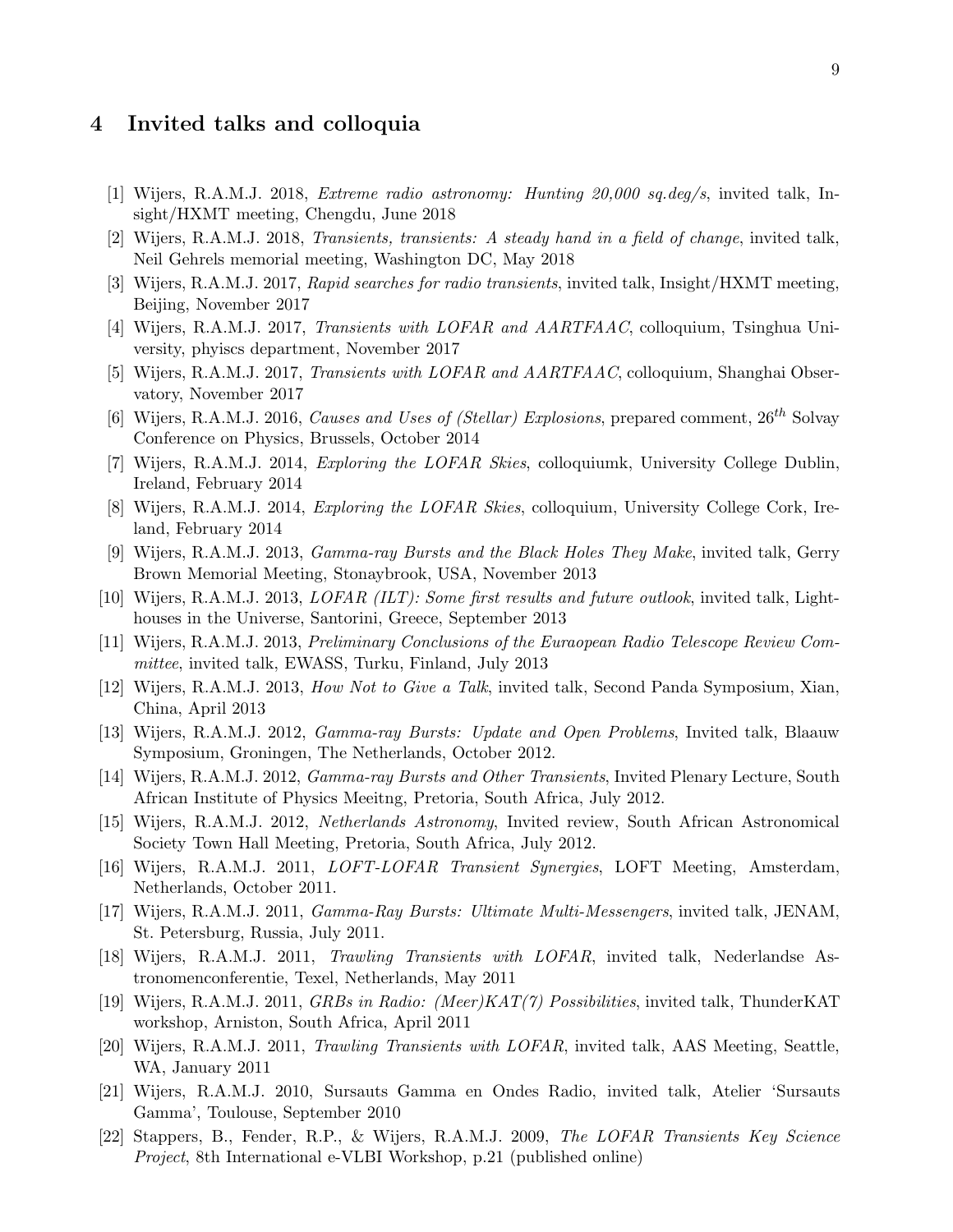- [23] Wijers, R.A.M.J. 2008, Gamma Ray Bursts where are we going?, Proceedings of the 7th INTEGRAL Workshop, September 2008, Copenhagen, p.2 (published online)
- [24] Wells, A., Wijers, R. A. M. J., & Rees, M. J. 2007, Introduction: recent developments in the study of gamma-ray bursts, Royal Society of London Philosophical Transactions Series A, 365, 1111-1118
- [25] Wijers, R.A.M.J. 2003, Gamma-ray Bursts, plenary talk, APS Spring Meeting, Phildelphia, PA, USA, April 2003
- [26] Wijers, R.A.M.J. 2003, Some Cosmological Implications of Gamma-ray Bursts, in E.P.J. van den Heuvel, L. Kaper, E. Rol, & R.A.M.J. Wijers (eds.) Jan van Paradijs Memorial Symposium, Amsterdam, June 2001, APS Conf. Proc., 308, 387
- [27] Wijers, R.A.M.J. 2003, Signs and Consequences of a Supernova Gamma-Ray Burst Association, in G.R. Ricker & R.K. Vanderspek (eds.) Gamma-Ray Burst and Afterglow Astronomy 2001, in proceedings of the meeting in Woods Hole, MA, November 2001, AIP Conf. Proc. 662, (AIP:Melville, NY), 396–402
- [28] Wijers, R.A.M.J. 2002, Gamma-ray bursts, The Century of Space Science, Volume I, 499
- [29] Wijers, R.A.M.J. 2001, The GRB-afterglow transition: Black holes, bullets, and beams, in H.Y. Chang, C.H. Lee, M. Rho, I. Yi (eds.) Explosive Phenomena in Astrophysical Compact Objects, proc. of the first KIAS Astrophysics Workshop, Seoul, June 2000. AIP Conf. Proc. 556, 268–275
- [30] Wijers, R.A.M.J. 2001, Strange Afterglows from Embedded GRBs: Reconciling Hypernovae with Slow Decays, in E. Costa, F. Frontera, & J. Hjorth (eds.) Gamma-Ray Bursts in the Afterglow Era, Rome, October 2000, (Springer: Berlin), 306–311
- [31] van Paradijs, J., Kouveliotou, C., & Wijers, R.A.M.J. 2000, Gamma-Ray Burst Afterglows, Annu. Rev. Astron. Astrophys., 38, 379-425
- [32] Brown, G.E., Lee, C.-H., Wijers, R.A.M.J., & Bethe, H.A. 2000, Evolution of black holes in the galaxy, in Brown, G., Kamionkowski, M., Turner, M.S. (eds.) David Schramm's Universe. Special volume dedicated to the memory of David Norman Schramm, 1945–1997 Phys. Rep., 333, 471–504
- [33] Wijers, R.A.M.J. 1999, Gamma-Ray Bursts: Perspectives and Prospects, in J. Poutanen and R. Svensson (eds.) Gamma-Ray Bursts: The First Three Minutes, ASP Conf. Series vol. 190 (ASP:San Francisco), 297–305
- [34] Wijers, R.A.M.J. 1999, *Gamma-ray bursts at high redshift*,  $2 < z < 5$ ), in S.S. Holt and E.P. Smith (eds.) After the Dark Ages: When Galaxies Were Young (The Universe at  $2 < z < 5$ ), proc. of ninth Astrophysics Conference, College Park, MD, October 1998, AIP Conf. Proc. 470, 380–387
- [35] Wijers, R.A.M.J. 1998, Gamma-ray bursts near the horizon, in C. Meegan, R. Preece, and T. Koshut (eds.) *Gamma-ray Bursts.* 4<sup>th</sup> Huntsville Symposium, AIP Conf. Proc. 428 (New York:AIP), 803–807 (refereed)
- [36] Wijers, R.A.M.J. 1996, Black Holes in Binary Stars, in R.A.M.J. Wijers, M.B. Davies and C.A. Tout (eds.) Evolutionary Processes in Binary Stars, proc. of the NATO ASI, Cambridge, UK, 10–21 July 1995, 327–344
- [37] Wijers, R.A.M.J. 1996, Diagnosing Structure and Evolution of Clusters with Neutron Star Binaries, in P. Hut and J. Makino (eds.) Dynamical Evolution of Star Clusters — Confrontation of Theory and Observations, proc. of IAU Symp. 174, Tokyo, Japan, 22–25 August 1995, 203–212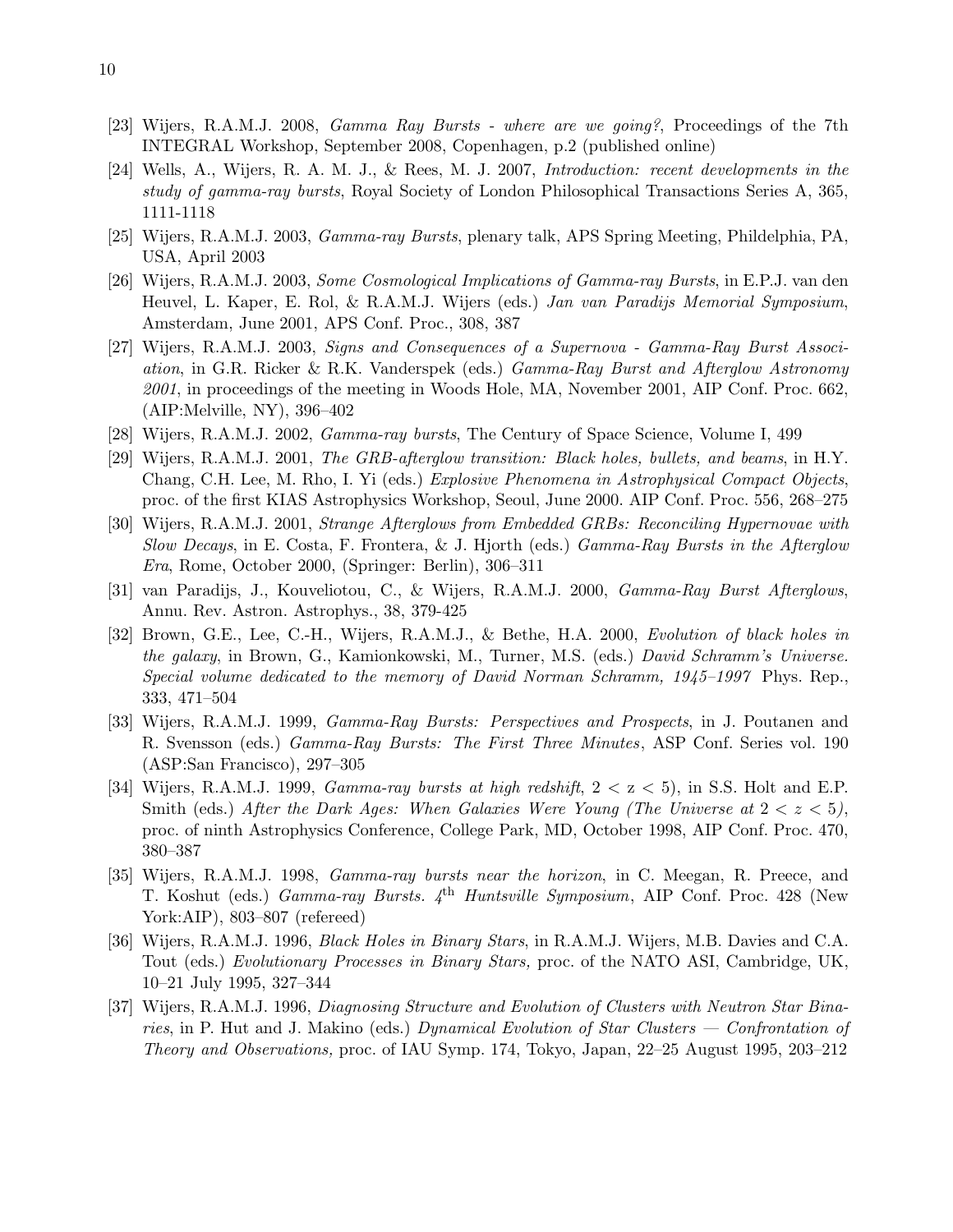## <span id="page-10-1"></span><span id="page-10-0"></span>5 PhD students and postdocs supervised

## 5.1 PhD students

In the Dutch system, the formal advisor ('promotor') is required by law to be a full professor. Thus, starting in 2002, I am regularly promotor of a PhD student who is mainly supervised by someone else who is not a full professor. In the overview below, I indicate the roles of all those involved with a given PhD. I list myself also as supervisor if my involvement has inspired partly the direction of the work and/or has led to co-authorship of some papers with the candidate. For completed PhD's, the graduation date and thesis title are given, for others the thesis topic. For all PhD students I give some ultrabrief biographical information. In addition, I am regularly on the reading, defense, or examination committee of PhD's in various countries (NL, US, UK, Iceland), which I do not list here.

## 1. Titus J. Galama

1996–1999 supervisor promotor Prof. Jan van Paradijs

8-Dec-1999 Gamma-ray burst afterglows; cum laude MSc from U. of Amsterdam. After PhD, postdoc at Caltech, followed by faculty offer from the U. of Amsterdam, which he declined. Works for the Rand Corporation in California. As part of this research work, he obtained a second PhD in Economics.

## 2. Paul Vreeswijk

1998–2002 supervisor, with Dr. Lex Kaper and Prof. Ed van den Heuvel promotor Prof. Ed van den Heuvel

12-Jun-2002 Gamma-ray burst afterglows and the nature of their host galaxies MSc from U. of Amsterdam. After PhD, postdocs at ESO, support scientist, postdoc at University of Iceland, and now postdoc at Weizmann Institute.

## 3. Evert Rol

1999–2004 promotor, with Prof. Ed van den Heuvel supervisor, with Dr. Lex Kaper

29-Jan-2004 The physics of gamma-ray burst afterglows MSc from Free U. of Amsterdam. After PhD, postdocs at U. of Leicester and U. of Amsterdam, then scientific software developer at U. of Amsterdam and SRON, now reserach associate at Monash U.

## 4. Mieke Bouwhuis

1999–2004 supervisor, with Dr. Maarten de Jong

Promotor Prof. Karel Gaemers

7-Jul-2005 Detection of neutrinos from gamma-ray bursts

After PhD, postdocs at U. of Amsterdam and Nikhef, then tenured staff position at Nikhef.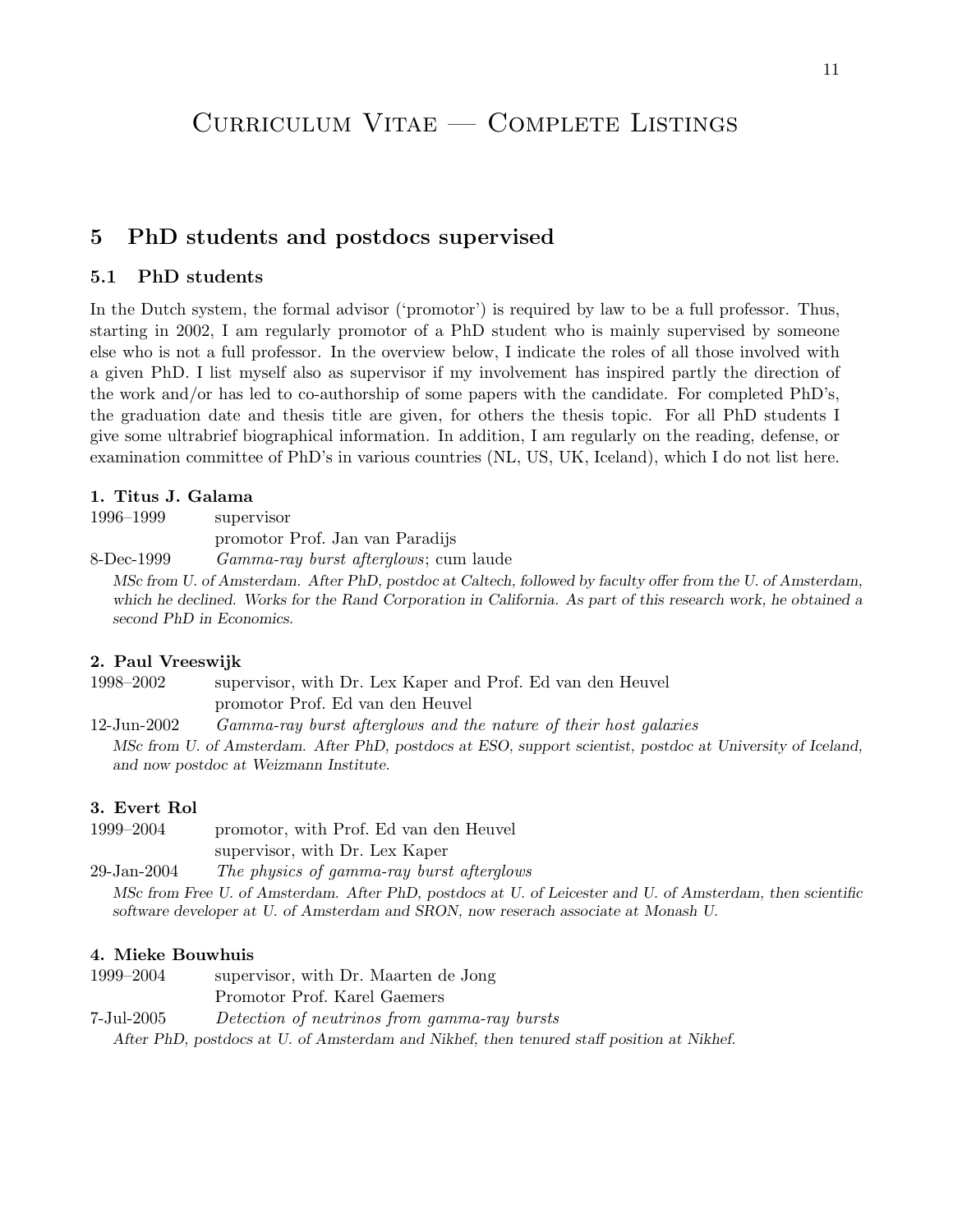#### 5. Alexander van der Horst

|            | After PhD, postdocs at NASA Marshall (Huntsville) and U. of Amsterdam, now tenure-track assistant professor<br>at George Washington U. (Washington DC). |
|------------|---------------------------------------------------------------------------------------------------------------------------------------------------------|
| 7-Sep-2007 | <i>Broadband view of blast wave physics</i>                                                                                                             |
|            | supervisor                                                                                                                                              |
| 2003–2007  | promotor                                                                                                                                                |

#### 6. Klaas Wiersema

2003–2007 promotor supervisor 13-Sep-2007 Delving into the dragon's den: The host galaxies of gamma-ray bursts After PhD, postdoc at U. Leicester, now senior research associate at U. Leicester.

#### 7. Hylke Koers

2003–2007 promotor, with Prof. Karel Gaemers supervisor

21-Sep-2007 The astrophysical herald: Neutrinos as probes for particle physics and astronomy After PhD, postdoc at U. Libre de Bruxelles, then publisher and managing editor at Elsevier, then content innovation manager at Elsevier, now Head of Content Innovation.

#### 8. Peter Curran

2004–2008 promotor

supervisor

25-Sep-2008 Multi-wavelength analyses of gamma-ray bursts: Features of Swift GRBs and the blast wave model

MSc from U.C. Cork. After PhD, postdoc at U. College London's MSSL and CEA-Saclay, then at ICRAR, Curtin U., Perth. Deceased.

#### 9. Evghenii Gaburov

2004–2008 promotor, with Prof. Peter Sloot supervisor Dr. Simon Portegies Zwart

4-Nov-2008 Stellar collisions in young star clusters

MSc from U. Leicester; After PhD, postdoc at Leiden Observatory, then CIERA Fellow and Hubble Fellow at Northwestern U., now High Performance Computing specialist at SURFsara, Amsterdam.

#### 10. Hendrik van Eerten

| $2006\hbox{--}2010$ | promotor                                                                                              |
|---------------------|-------------------------------------------------------------------------------------------------------|
|                     | supervisor                                                                                            |
| 26-Feb-2010         | Gamma-ray burst afterglows from jet simulation to light curve                                         |
|                     | MSc from U. of Amsterdam. After PhD, postdoc at NYU, then Humboldt Fellow at MPA (Garching, Germany), |
|                     | now tenured faculty (lecturer) at U. of Bath.                                                         |

#### 11. Hanno Spreeuw

2005–2010 promotor

supervisor

18-Jun-2010 Search and detection of low frequency radio transients

MSc from U. of Amsterdam, then worked in financial administration before PhD. Did his PhD as part-time (80%) position. After PhD, postdoc at KNMI (Netherlands meteorological institute) then postdoc at NKI (Netherlands cancer institute), Amsterdam, now senior software specialist, Netherlands e-Science Centre, Amsterdam.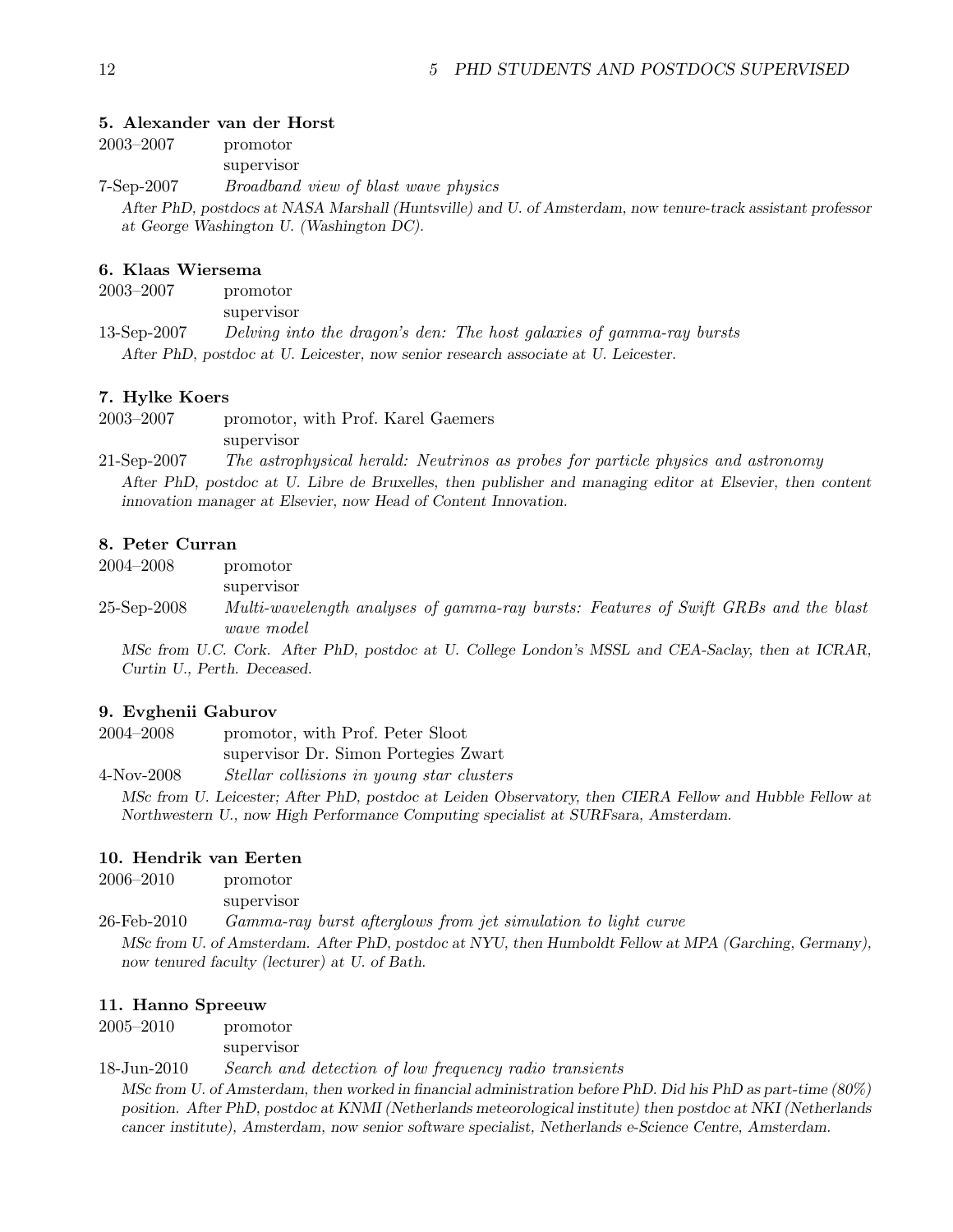#### 12. Bart Scheers

2005–2011 promotor

supervisor

20-Jan-2011 Transient and variable radio sources in the LOFAR sky: An architecture for a detection framework

MSc from U. of Amsterdam, then worked in databasing for financial industry before PhD. Did his PhD as part-time (80%) position. After PhD, was postdoc and developer at U. of Amsterdam and CWI; now postdoc in database research at CWI.

#### 13. Daan Meerburg

2007–2011 promotor

supervisor, with Dr. Jan-Pieter van der Schaar

27-Sep-2011 Exploring the early universe through the CMB sky; cum laude

MSc from U. of Amsterdam, then got NWO TOPTALENT scholarship to fund his own PhD position. After PhD, postdoc at Princeton U. on NWO Rubicon Fellowship, extended via his own US funding application, then postdoc at CITA, now vidi fellow at U. Groningen.

#### 14. Konstantinos Leventis

2009–2013 promotor

supervisor

28-Feb-2013 The many phases of GRB afterglows

MSc from U. of Amsterdam. After PhD, R&D engineer at Petrotech Data Systems BV, Amsterdam.

#### 15. Tri Astraatmadja

2009–2013 promotor prof. M. de Jong

supervisor (minor)

26-Mar-2013 Starlight beneath the waves: In search of TeV photon emission from gamma-ray bursts with the ANTARES neutrino telescope

BSc from IT Bandung, MSc from U. Leiden; after PhD, postdoc at MPIA Heidelberg, with the GAIA project, Thompson postdoctoral Fellow at Carnegie Institution of Washington.

## 16. Samia Drappeau

2009–2013 promotor

supervisor Dr. Sera Markoff

2-Apr-2013 The ins and outs of emission from accreting black holes

MSc's from U. Claude Bernard Lyon 1 and U. de la Mediterranée (Marseille); after PhD, postdoc at U. Paul Sabatier and CNRS, Toulouse. Now independent data scientist.

## 17. Peter Polko

| $2009 - 2013$ | promotor                                                      |
|---------------|---------------------------------------------------------------|
|               | supervisor Dr. Sera Markoff                                   |
| $3-Apr-2013$  | Exploring jet properties in magnetohydrodynamics with gravity |

MSc from U. Groningen. After PhD, JSI Postdoctoral Fellowship at U. Maryland, then postdoc at Los Alamos.

## 18. Alexandros Chiotellis

2009–2013 promotor supervisor Dr. Jacco Vink 16-Dec-2013 Interaction of type Ia supernovae with their circumstellar medium BSc from U. Athens, MSc from U. Utrecht; after PhD, postdoc at National Observatory of Athens.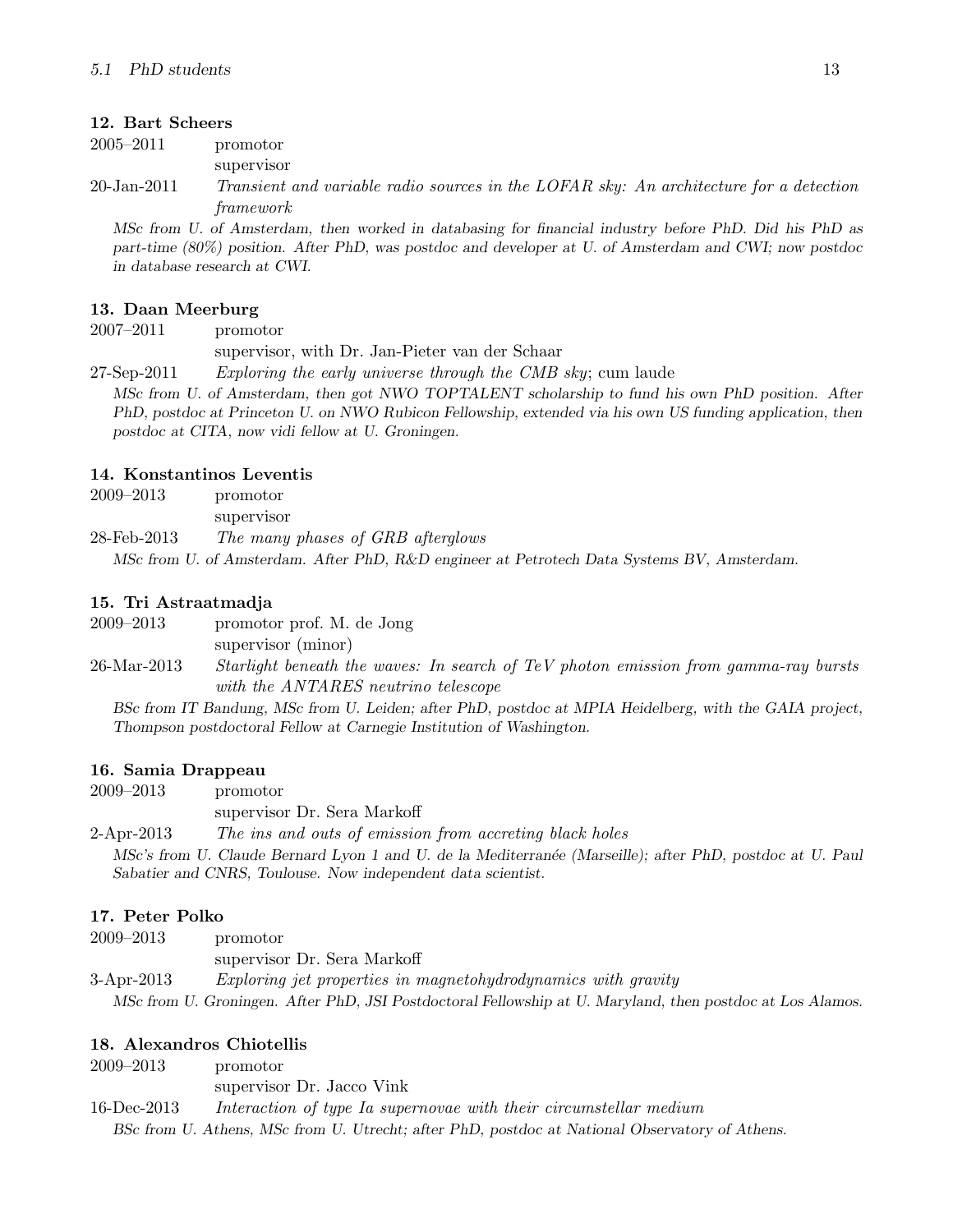#### 19. Salome Dibi

| 2009–2014  | promotor                                                                                    |
|------------|---------------------------------------------------------------------------------------------|
|            | supervisor Dr. Sera Markoff                                                                 |
| 1-Jul-2014 | Studying MHD and radiative processes in Sqr $A^*$                                           |
|            | BSc and MSc from U. Joseph Fourier, Grenoble; after PhD, postdoc at Radboud U. of Nijmegen. |

#### 20. Sjors Broersen

| 2010–2014   | promotor                                                                                       |
|-------------|------------------------------------------------------------------------------------------------|
|             | supervisor Dr. Jacco Vink                                                                      |
| 27-Sep-2011 | X-ray spectral analysis of non-equilibrium plasmas in supernova remnants                       |
|             | MSc. from U. of Amsterdam. After PhD, consultant in Business Analytics (Big Data) at Deloitte. |

## 21. Olga Hartoog

| 2010–2014   | promotor, with Prof. Lex Kaper                                                  |
|-------------|---------------------------------------------------------------------------------|
|             | supervisor, with Profs. Lex Kaper & Joop Schaye                                 |
| 10-Dec-2014 | Spectroscopy of the environments of long gamma-ray bursts and their progenitors |
|             | MSc from U. of Amsterdam. After PhD, consultant data analytics at Deloitte.     |

## 22. Pieter van Oers

| $2010 - 2016$ | promotor                                                                                           |  |
|---------------|----------------------------------------------------------------------------------------------------|--|
|               | supervisor Drs. Phil Uttley & Sera Markoff                                                         |  |
| $6$ -Sep-2016 | Multi-wavelength studies of AGN samples                                                            |  |
|               | MSc from U. Amsterdam, started PhD at U. Southampton, transferred. After PhD, independent software |  |
| developer.    |                                                                                                    |  |

#### 23. Thijs van Putten

| $2011 - 2015$ | promotor                        |
|---------------|---------------------------------|
|               | supervisor, with Dr. Anna Watts |

16-Feb-2016 Magnetised outflows from extreme neutron stars MSc from U. Amsterdam. After PhD, scientific software enigneer at TASS international, working on autonomous

car radar systems.

#### 24. Dario Carbone

| $2011 - 2016$ | promotor                                                                      |
|---------------|-------------------------------------------------------------------------------|
|               | supervisor                                                                    |
| 21-Oct-2016   | <i>Exploring the Transient Sky: From Surveys to Simulations</i>               |
|               | MSc from U. Milan. After PhD, postdoc with A. Corsi at Texas Tech University. |

#### 25. Yvette Cendes

2011–2017 promotor

supervisor

Studies of radio transients with LOFAR and AARTFAAC

MSc from Case Western U. Ms. Cendes left without completing a PhD in 2017, and is now pursuing a PhD in the group of prof. Gaensler (Dunlap Institute).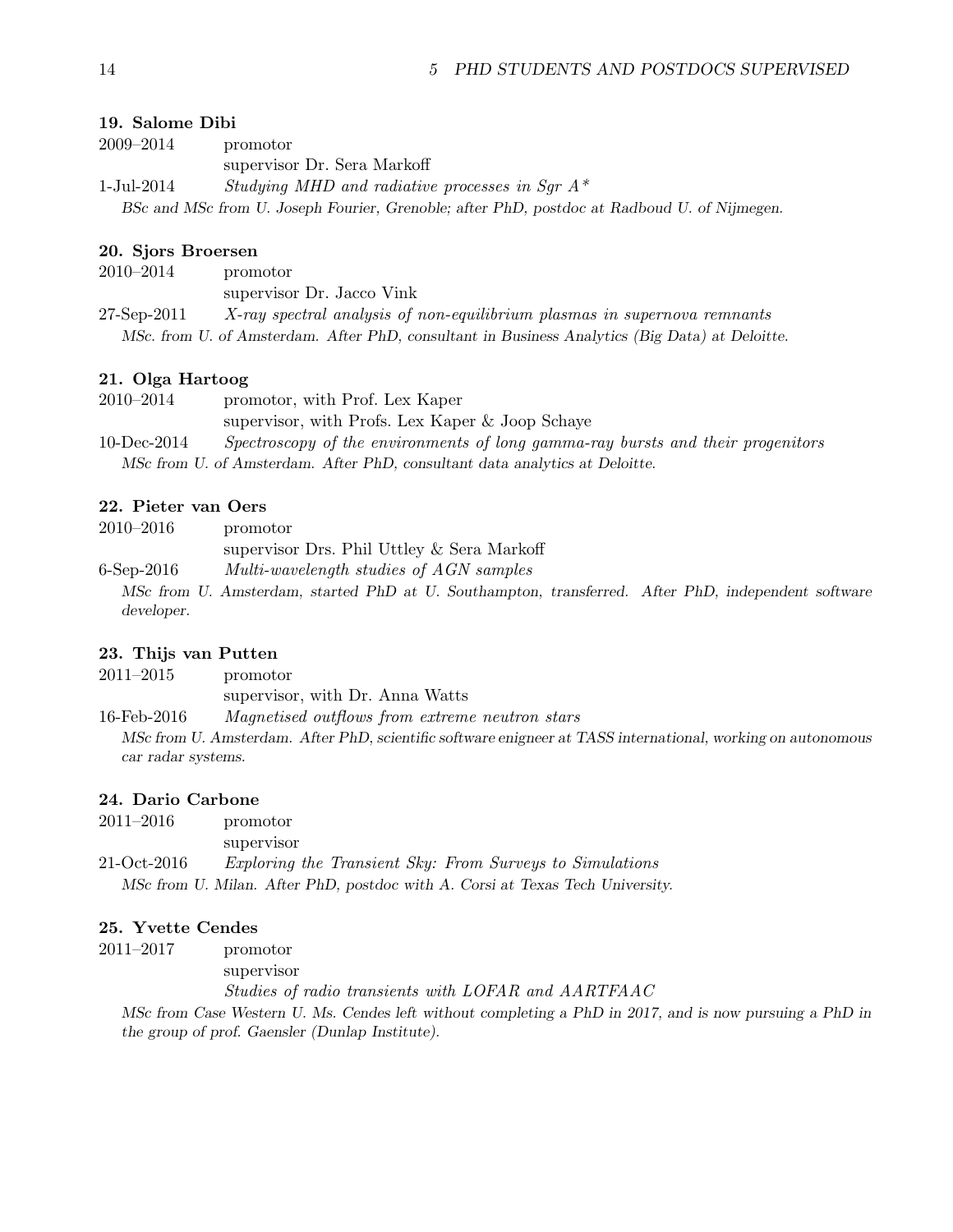## 26. Mark Bryan

2013–2018 promotor supervisor Dr. David Berge Improved detection techniques for Cherenkov telescopes MSc from U. Leicester. Mr. Bryan left without completing a PhD in 2018.

## 27. Riley Connors

2013–2017 promotor supervisor Dr. Sera Markoff 30-Nov-2017 Accretion and jets from stellar-mass to supermassive black holes MSc from U. Leicester. After PhD, postdoc at Caltech.

## 28. Chris Elenbaas

| $2013 - 2018$ | promotor                                                            |
|---------------|---------------------------------------------------------------------|
|               | supervisor Dr. Anna Watts                                           |
| 23-Feb-2018   | On magnetar burst mechanisms                                        |
|               | MSc from U. Amsterdam. After PhD, looking for job outside academia. |

## 29. Georgi Kokotanekov

| $2013 - 2018$ | promotor                                                            |
|---------------|---------------------------------------------------------------------|
|               | supervisor Dr. Michael Wise                                         |
| 6-Jul-2018    | Radio studies of AGN feedback with LOFAR                            |
|               | MSc from U. Amsterdam. After PhD, looking for job outside academia. |

## 30. Liliana Rivera Sandoval

| 2013–2017   | promotor, with Prof. Rudy Wijnands                   |
|-------------|------------------------------------------------------|
|             | supervisor Drs. Maureen van den Berg & Rudy Wijnands |
| 14-Dec-2017 | Multi-wavelength studies of compact binaries         |
|             | MSc from UNAM. After PhD, postdoc at Texas Tech.     |

## 31. Smriti Vats

| 2013–2018   | promotor, with Prof. Rudy Wijnands                                                         |
|-------------|--------------------------------------------------------------------------------------------|
|             | supervisor Drs. Maureen van den Berg & Rudy Wijnands                                       |
| 26-Jun-2018 | Populations of faint X-ray binaries                                                        |
|             | MSc from Christ University, Bangalore, India. After PhD, looking for job outside academia. |

## 32. Catia Vanessa de Jesus Silva

| 2013–2018   | promotor                                                            |
|-------------|---------------------------------------------------------------------|
|             | supervisor Drs. Phil Uttley & Elisa Costantini                      |
| 25-Apr-2018 | A spectral-timing approach to the study of AGN outflows             |
|             | MSc from U. Amsterdam. After PhD, looking for job outside academia. |

## 33. Amruta Jaodand

2014– promotor supervisor Dr. Jason Hessels Beamformed searches for transients with LOFAR MSc from Birla Institute of Technology & Science, Hyderabad.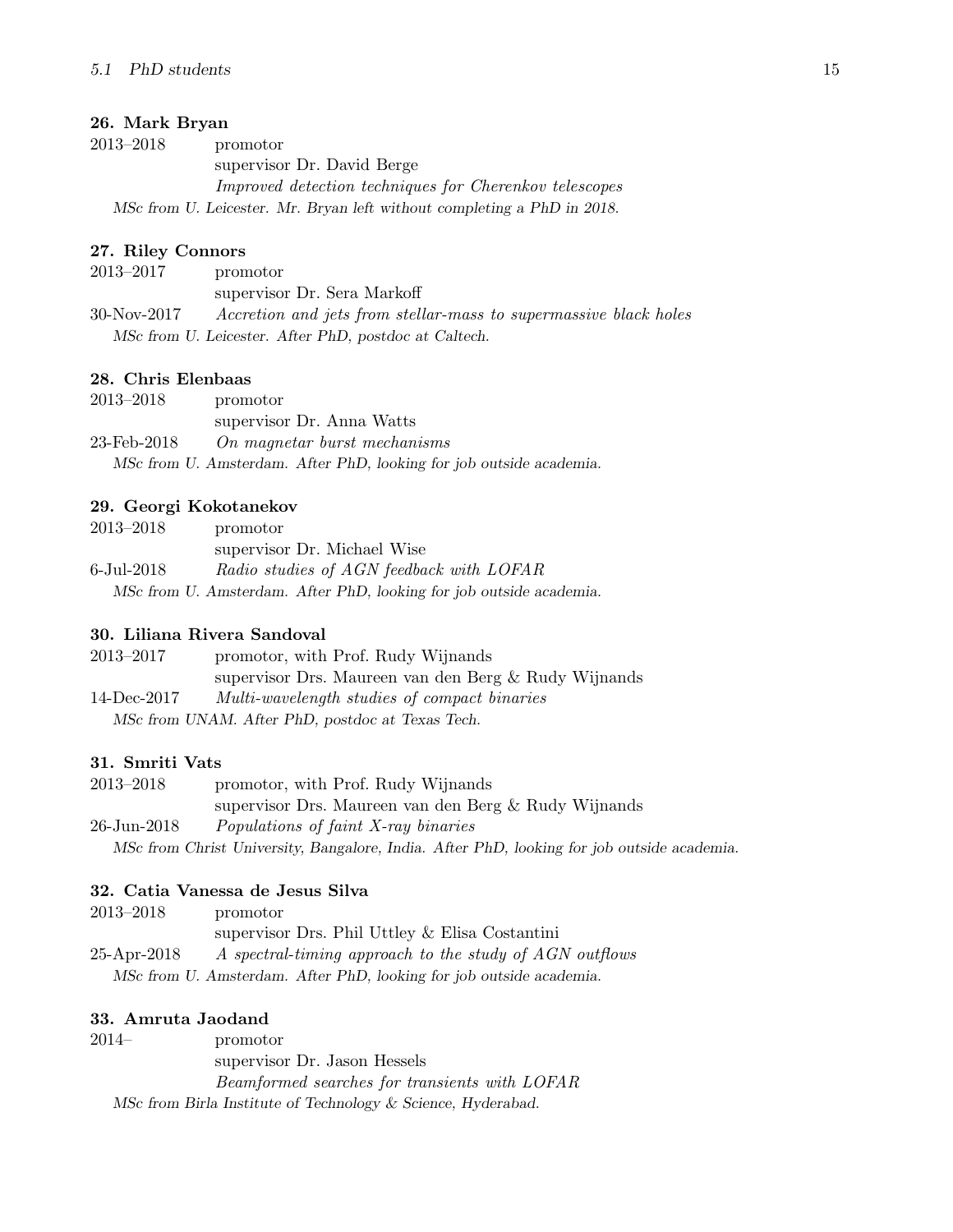#### 34. Rachel Simoni

2014– promotor supervisor Dr. Jacco Vink TeV gamma-ray studies of the Milky Way MSc from U. Libre de Bruxelles.

#### 35. Chao Kang Tai

2014– promotor, with Prof. Jeroen van Dongen supervisor, with Prof. Jeroen van Dongen Connections between the science and political philosophy of Anton Pannekoek MSc from Utrecht U.

## 36. Leon Oostrum

| $2015-$                | promotor                                         |
|------------------------|--------------------------------------------------|
|                        | supervisor Dr. Joeri van Leeuwen                 |
|                        | The ALERT survey for fast radio bursts with WSRT |
| MSc from U. Amsterdam. |                                                  |

#### 37. Nina Gusinskaya

| 2015– | promotor                                                    |
|-------|-------------------------------------------------------------|
|       | supervisor Dr. Jason Hessels                                |
|       | Transitional millisecond pulsars and MeerKAT pulsar surveys |
|       | MSc from St. Petersburg State U.                            |

## 38. María Arias

2015– promotor supervisor Dr. Jacco Vink LOFAR studies of supernova remnants MSc from St. Petersburg State U.

#### 39. Mark Kuiack

2015– promotor supervisor, with Dr. Antonia Rowlinson AARTFAAC all-sky radio transient searches MSc from Leiden U.

## 40. Martijn de Vries

2015– promotor supervisor Dr. Michael Wise A detailed X-ray and radio study of AGN feedback, in particular in Cygnus A MSc from U. Amsterdam.

## 41. Vladimír Domček

2016– promotor supervisor Dr. Jacco Vink X-ray studies of supernova remnants MSc from Masaryk U. Brno.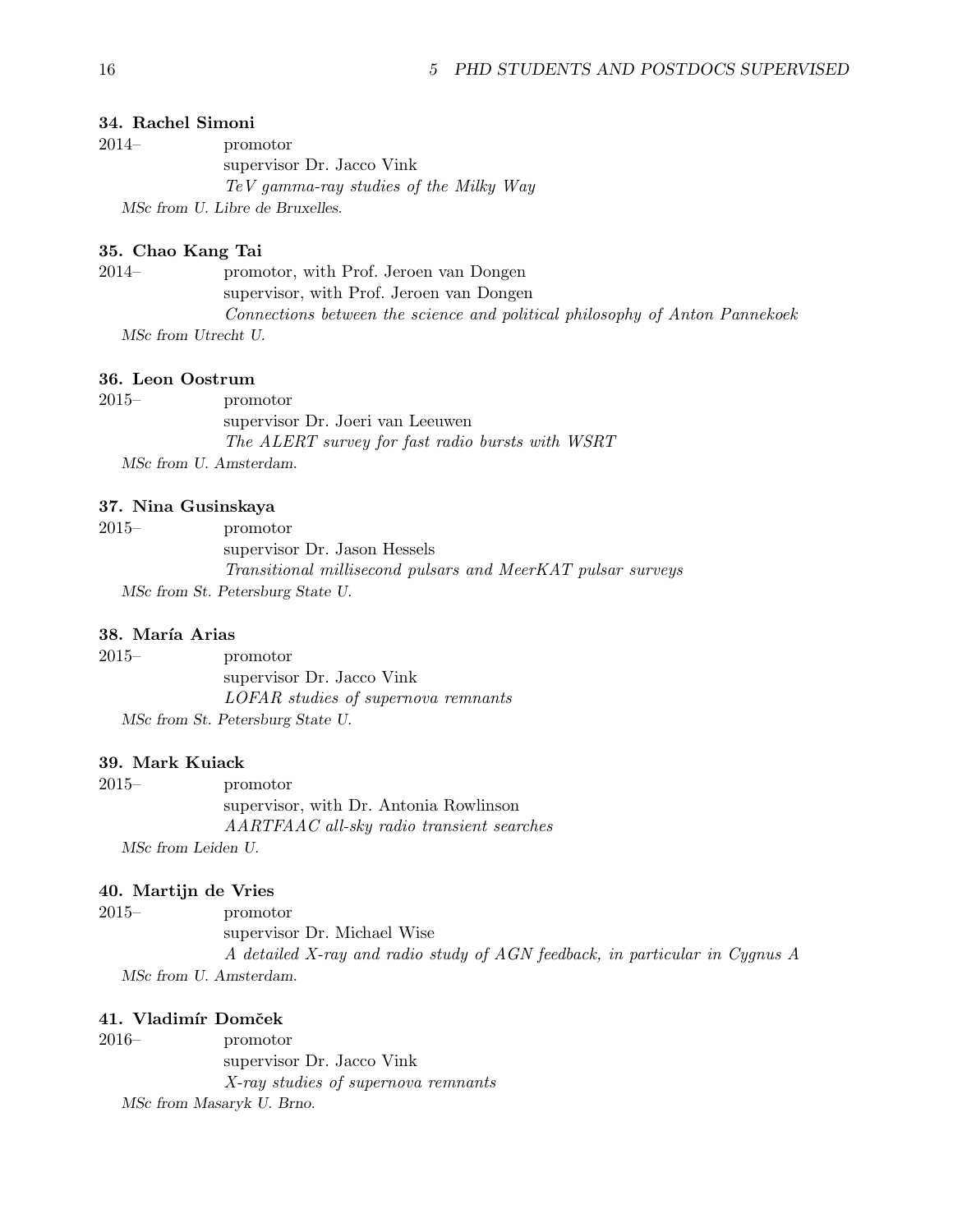#### 42. Koushik Chatterjee

| $2016-$ | promotor                                           |
|---------|----------------------------------------------------|
|         | supervisor and promotor Prof. Sera Markoff         |
|         | Numerical studies of magnetised jets               |
|         | MSc from Indian Institute of Technology Kharagpur. |

#### 43. Matteo Lucchini

2016– promotor supervisor and promotor Prof. Sera Markoff Semi-analytical studies of magnetised jets MSc from U. Milan.

#### 44. David Gardenier

2016– promotor supervisor Dr. Joeri van Leeuwen Pulsars with ALERT MSc from U. Amsterdam.

#### 45. M. Deniz Aksulu

| $2017-$ | promotor                                             |
|---------|------------------------------------------------------|
|         | supervisor                                           |
|         | Connecting GRB and AGN outflows                      |
|         | MSc from Middle East Technical University, Istanbul. |

#### 46. Kelly Gourdji

2017– promotor supervisor Dr. Antonia Rowlinson LOFAR transients associated with gravitational-wave events MSc from U. of Amsterdam.

#### 47. Alexander Cooper

2018– promotor supervisor, with Dr. Antonia Rowlinson Theory and detection of fast radio transients MSc from U. of Amsterdam.

#### <span id="page-16-0"></span>5.2 Postdoctoral fellows and software developers

Postdoctoral fellows have a considerably greater measure of independence than PhD students, of course, and often work with multiple faculty; nonetheless, I involve them closely in the work of my group. I include software developers in the same category because the difference with postdocs is gradual: some software developers in my group have been PhD astronomers with a strong technical inclination who have evolved into software development, others have come from a computer science background directly into software development. I list those who were funded by my grants, or were fully in my group, or with whom joint wotk has led to papers or joint supervision of BSc or MSc theses.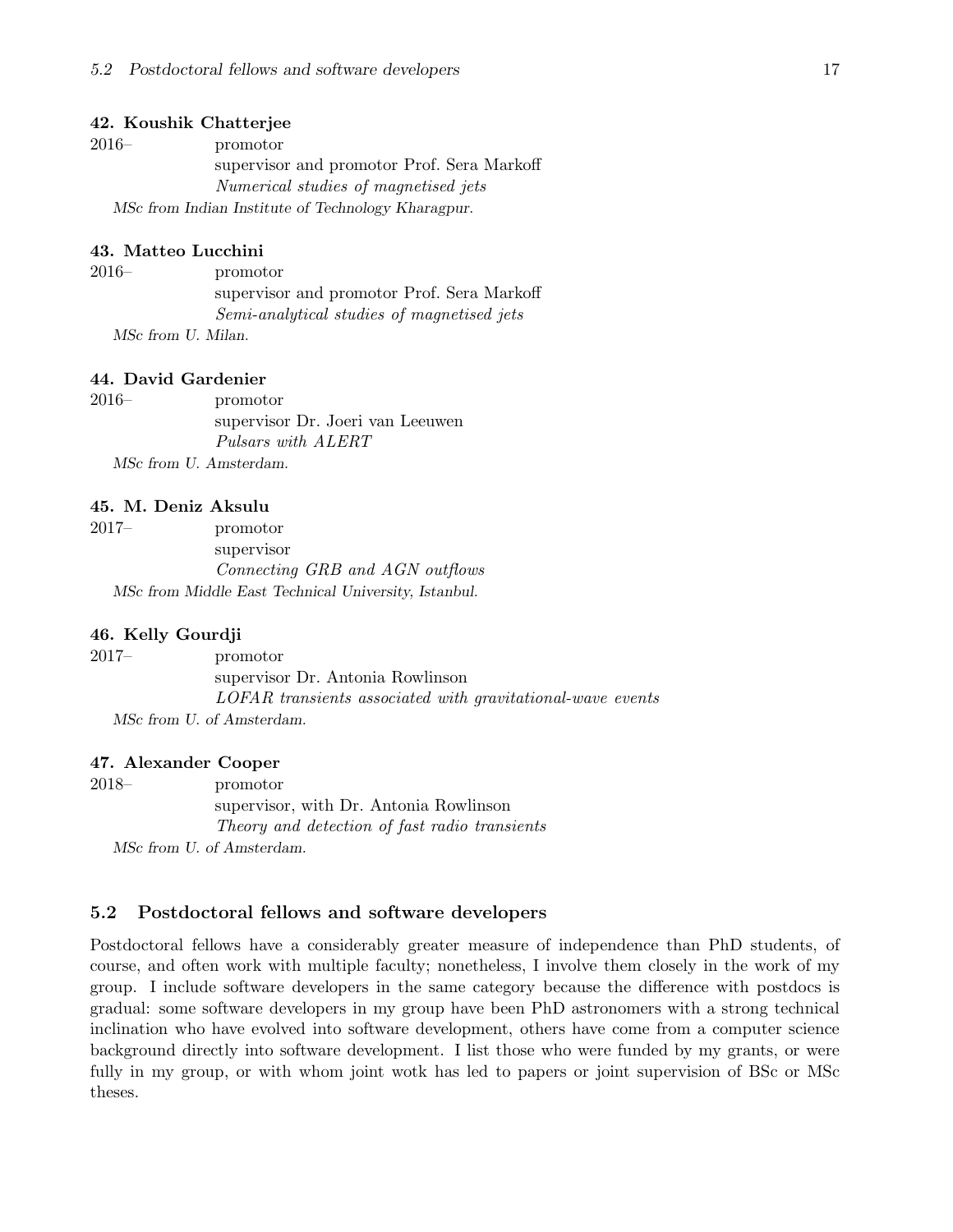## 1. Dr. Rhaana Starling

2003–2006 postdoctoral fellow in the EU Research Training network on gamma-ray bursts, working on observations and analysis of afterglows

PhD from U. College London (MSSL); after Amsterdam, postdoctoral fellow and Royal Society Dorothy Hodgkin Fellow at U. Leicester, now (tenured) reader at U. Leicester.

## 2. Dr. Asaf Pe'er

2004–2007 postdoctoral fellow working on theory of gamma-ray bursts and their afterglows. PhD from Weizmann Institute of Science; after Amsterdam, Riccardo Giacconi Fellow at Space Telescope Science Institute, postdoc at Harvard's Institute of Theory and Computation, now (tenured) lecturer at U. College Cork.

### 3. Dr. James Miller-Jones

2004–2007 postdoctoral fellow working on radio observational high-energy astrophysics. PhD from Oxford; after Amsterdam, Jansky Fellow at NRAO Charlottesville, Curtin Research Fellow, now (tenured) senior lecturer at Curtin U., Perth.

#### 4. Dr. Mieke Bouwhuis

2004–2005 postdoctoral fellow working on detection of neutrinos from gamma-ray bursts. PhD from U. of Amsterdam (Nikhef); afterwards, tenured staff member in computing at Nikhef.

#### 5. Dr. Atish Kamble

2008–2010 postdoctoral fellow working on gamma-ray burst afterglows, especially in radio. PhD from Raman Research Institute; afterwards, postdoc at Center for Gravitation and Cosmology (U. Wisconsin) and now postdoc at Harvard's Institute of Theory and Computation.

## 6. Dr. Hanno Spreeuw

2010–2010 postdoctoral fellow working on LOFAR data pipeline, especially its source finder. MSc from U. of Amsterdam, then worked in financial administration before PhD. Did his PhD as part-time (80%) position. After PhD, postdoc at KNMI (Netherlands meteorological institute) then postdoc at NKI (Netherlands cancer institute), Amsterdam, now senior software specialist, Netherlands e-Science Centre, Amsterdam.

## 7. Dr. Michael Wise

2006–2008 Senior software developer/sofware group leader for LOFAR science pipelines (employed by ASTRON), as well as X-ray and radio astronomer.

PhD from U. of Virginia, then software developer and leader at the Chandra X-ray Science Center; after Amsterdam, leader of the LOFAR software development at ASTRON, then tenured researcher at ASTRON, now head of the Astronomy Group at ASTRON.

## 8. Dr. Kenneth Anderson

2006–2009 Software developer for LOFAR science pipelines.

After Amsterdam, software specialist at NRC's Dominion Astrophysical Observatory, Penticton, Canada.

## 9. Joseph Masters MSc

2006–2009 Software developer for LOFAR science pipelines.

MSc from Boston College, IT specialist at Chandra X-ray Science Center; after Amsterdam, software engineer at NRAO Charlottesville (tenured).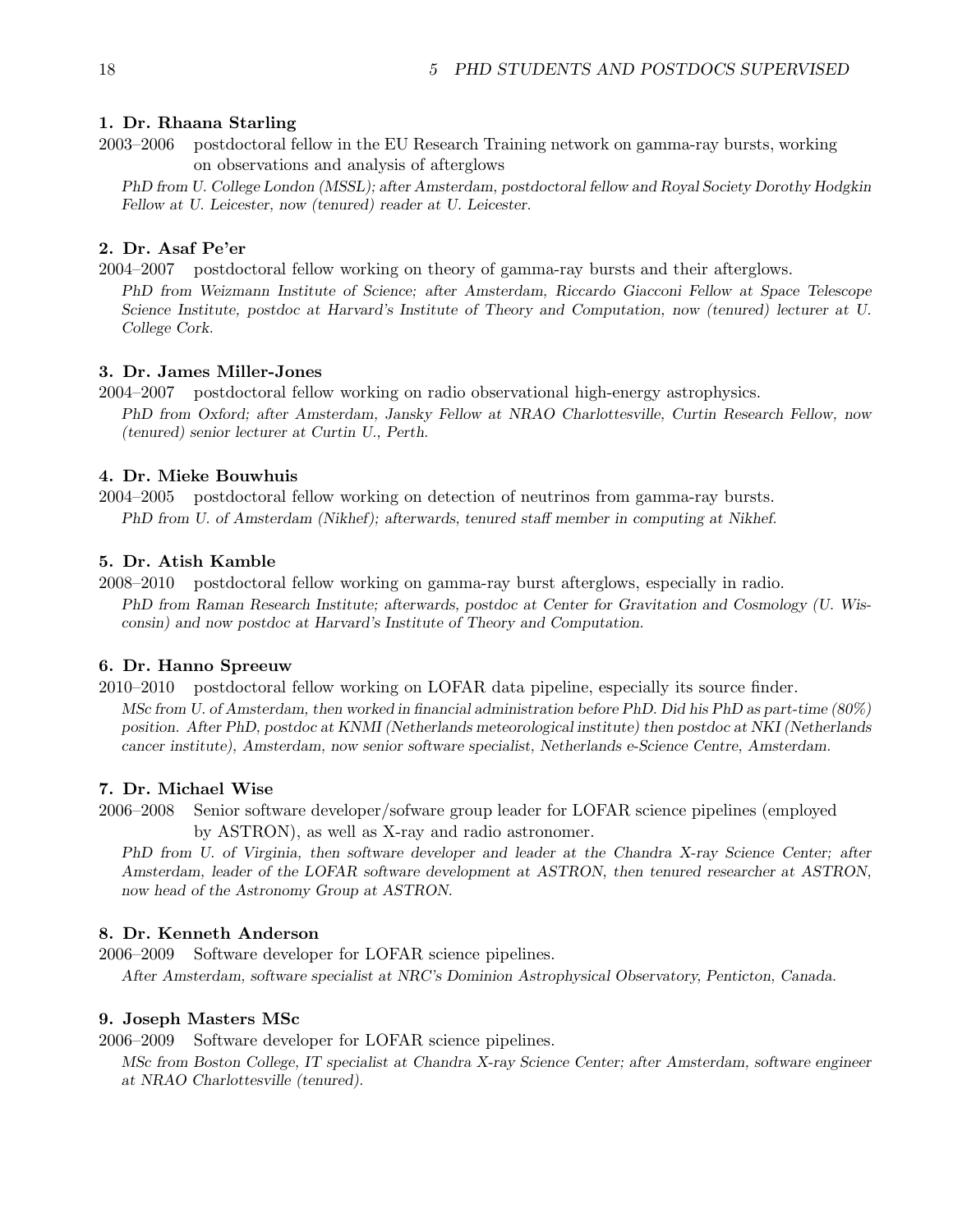#### 10. Anastasia Alexov

2009–2012 Software developer and Data Formats Group Leader, LOFAR.

BSc in astronomy from Wesleyan, Scientific Systems Analyst/Programmer at ESO, Applications Developer at Caltech; after LOFAR, Senior Systems Software Engineer (tenured) at Space Telescope Science Institute.

#### 11. Dr. Evert Rol

2009–2011 Software developer, LOFAR.

MSc from Free U. of Amsterdam. After PhD, postdocs at U. of Leicester and U. of Amsterdam, then scientific software developer at U. of Amsterdam and SRON, now research associate at Monash U.

#### 12. Dr. Bart Scheers

2011–now Postdoctoral Fellow in ultrafast databasing and software developer for LOFAR, at API and CWI.

MSc from U. of Amsterdam, then worked in databasing for financial industry before PhD. Did his PhD as part-time (80%) position. After PhD, was postdoc and developer at U. of Amsterdam and CWI; now postdoc in database research at CWI and independetn software consultant.

#### 13. Dr. John Swinbank

2006–2014 Postdoctoral Fellow in ultrafast databasing and software developer for LOFAR, at API and CWI.

MPhys and DPhil from U. Oxford, then first postdoctoral fellow and later software developer and software group leader for the AARTFAAC and LOFAR pipelines; then software scientist for LSST at Princeton U.; now senior software manager for LSST at U. Washington, Seattle.

#### 14. Dr. Peeyush Prasad

2011–2013 (and 2015–now) Postdoctoral Fellow working on developing and calibrating the AART-FAAC radio imaging system.

PhD from Raman Research Institute after career in engineering, then postdoc in my group, then postdoc at ASTRON working on the APERTIF system for Westerbork, then postdoc at U. Amsterdam. Now tenured quality engineer at ASML, Eindhoven, Netherlands.

#### 15. Dr. Antonia Rowlinson

2011–2014 Postdoctoral Fellow working on commissioning and early science with LOFAR, and gamma-ray bursts.

PhD from U. Leicester; after Amsterdam, postdoctoral fellow in radio astronomy at CSIRO, Sydney. Now tenure-track assistant professor at U. Amsterdam and tenure-track researcher at ASTRON.

## 16. Dr. Alexander van der Horst

2011–2014 Postdoctoral Fellow working on commissioning and early science with LOFAR, and gamma-ray bursts.

PhD from U. Amsterdam, then NASA Postdoctoral Fellow at NSSTC, Huntsville, AL, USA; then postdoc in my group. Now tenure-track assistant professor at George Washington U., Washington, DC.

#### 17. Folkert Huizinga MSc

2012–2017 Software Developer/Scientific Programmer for the AARTFAAC project.

MSc in Artifical Intelligence from U. Amsterdam, various programmer positions in industry, then scientific software developer in my group. Now self-employed in start-up company applying AI methods to detection problems in industry.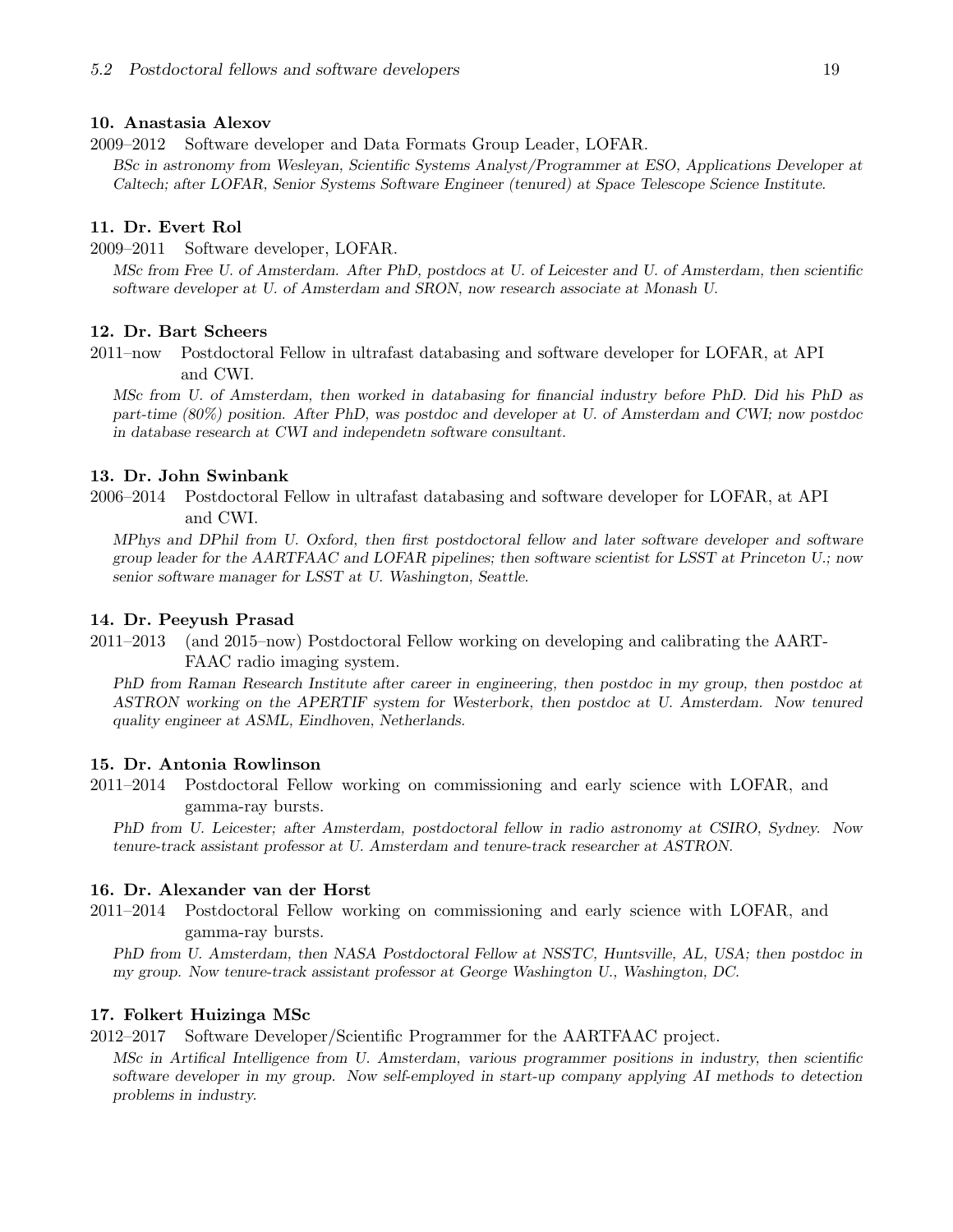#### 18. Gijs Molenaar MSc

2012–2017 Software Developer/Scientific Programmer for the AARTFAAC project.

MSc in Artifical Intelligence from U. Amsterdam, various scientific programmer positions in industry, then in my group; now also parttime scientific software engineer for SKA South Africa and PhD candidate with Prof. Oleg Smirnov at Rhodes University. Now self-employed freelance software developer (parttime) and PhD candidate at Rhodes U.

## 19. Dr. Aleksandar Shulevski

2018– Postdoc for calibration and diffuse emission imaging with AARTFAAC. PhD from U. Groningen, then support scientist for LOFAR at ASTRON.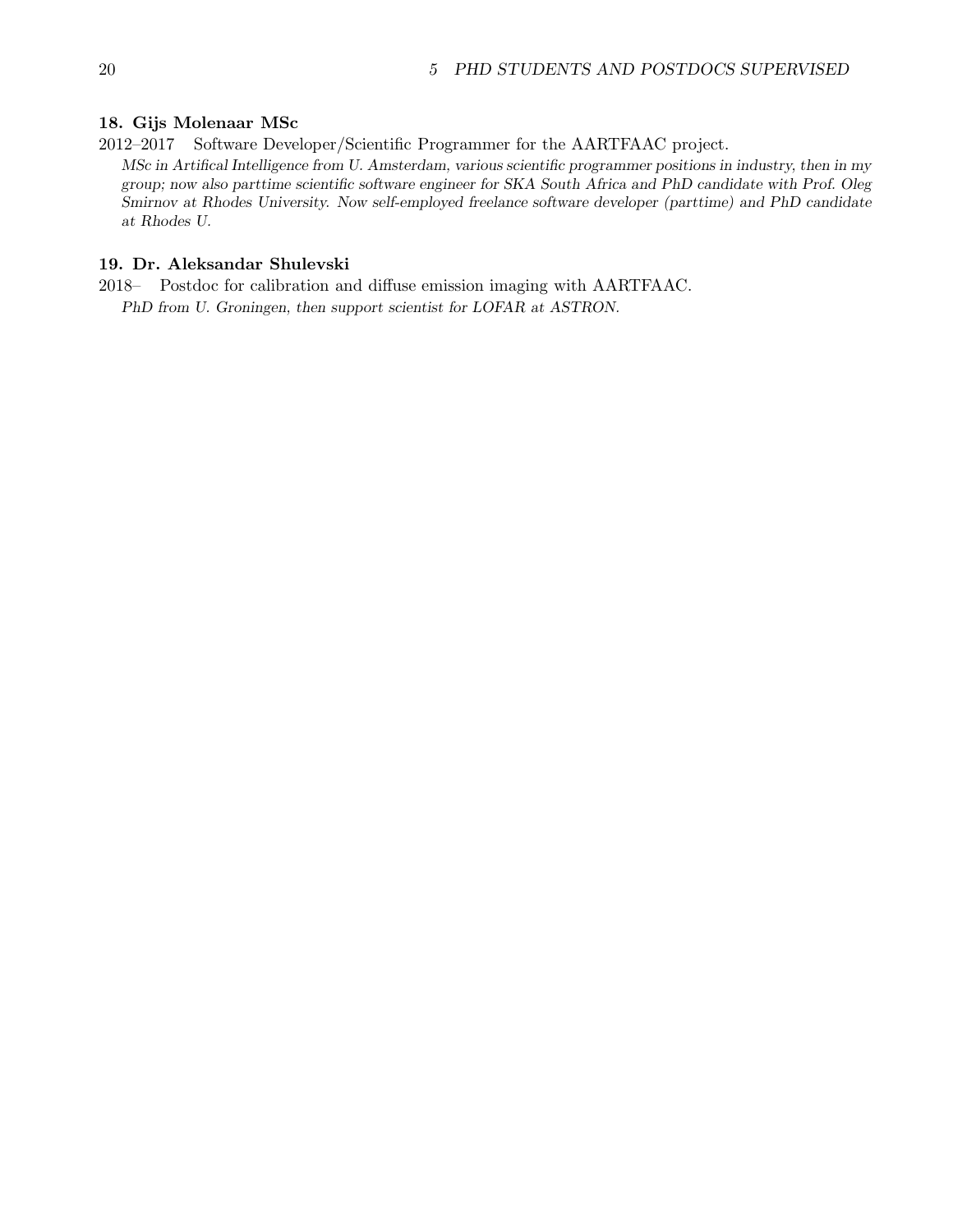## <span id="page-20-0"></span>6 Publications

Publications are in reverse chronological order, in five categories: (5.1) Reviews, including writeups of invited reviews at conferences and invited lectures at major meetings (to be complete in this section with all publications, this repeats the reviews from sect. [4](#page-8-0) that appeared in print); (5.2) Books, authored or edited, and book chapters; (5.3) Refereed publications, including refereed conference proceedings; (5.4) Non-refereed publication, subdivided into (5.4.1) conference proceedings and other non-refereed publications and (5.4.2) abstracts, telegrams and circulars; (5.5) Popular publications.

## <span id="page-20-1"></span>6.1 Reviews

- [1] Stappers, B., Fender, R.P., & Wijers, R.A.M.J. 2009, The LOFAR Transients Key Science Project, 8th International e-VLBI Workshop, p.21 (published online)
- [2] Wijers, R.A.M.J. 2008, Gamma Ray Bursts where are we going?, Proceedings of the 7th INTEGRAL Workshop, September 2008, Copenhagen, p.2 (published online)
- [3] Wells, A., Wijers, R. A. M. J., & Rees, M. J. 2007, Introduction: recent developments in the study of gamma-ray bursts, Royal Society of London Philosophical Transactions Series A, 365, 1111-1118
- [4] Wijers, R.A.M.J. 2003, Some Cosmological Implications of Gamma-ray Bursts, in E.P.J. van den Heuvel, L. Kaper, E. Rol, & R.A.M.J. Wijers (eds.) Jan van Paradijs Memorial Symposium, Amsterdam, June 2001, APS Conf. Proc., 308, 387
- [5] Wijers, R.A.M.J. 2003, Signs and Consequences of a Supernova Gamma-Ray Burst Association, in G.R. Ricker & R.K. Vanderspek (eds.) Gamma-Ray Burst and Afterglow Astronomy 2001, in proceedings of the meeting in Woods Hole, MA, November 2001, AIP Conf. Proc. 662, (AIP:Melville, NY), 396–402
- [6] Wijers, R.A.M.J. 2002, Gamma-ray bursts, The Century of Space Science, Volume I, 499
- [7] Wijers, R.A.M.J. 2001, The GRB-afterglow transition: Black holes, bullets, and beams, in H.Y. Chang, C.H. Lee, M. Rho, I. Yi (eds.) Explosive Phenomena in Astrophysical Compact Objects, proc. of the first KIAS Astrophysics Workshop, Seoul, June 2000. AIP Conf. Proc. 556, 268–275
- [8] Wijers, R.A.M.J. 2001, Strange Afterglows from Embedded GRBs: Reconciling Hypernovae with Slow Decays, in E. Costa, F. Frontera, & J. Hjorth (eds.) Gamma-Ray Bursts in the Afterglow Era, Rome, October 2000, (Springer: Berlin), 306–311
- [9] van Paradijs, J., Kouveliotou, C., & Wijers, R.A.M.J. 2000, Gamma-Ray Burst Afterglows, Annu. Rev. Astron. Astrophys., 38, 379-425
- [10] Brown, G.E., Lee, C.-H., Wijers, R.A.M.J., & Bethe, H.A. 2000, Evolution of black holes in the galaxy, in Brown, G., Kamionkowski, M., Turner, M.S. (eds.) David Schramm's Universe. Special volume dedicated to the memory of David Norman Schramm, 1945–1997 Phys. Rep., 333, 471–504
- [11] Wijers, R.A.M.J. 1999, Gamma-Ray Bursts: Perspectives and Prospects, in J. Poutanen and R. Svensson (eds.) Gamma-Ray Bursts: The First Three Minutes, ASP Conf. Series vol. 190 (ASP:San Francisco), 297–305
- [12] Wijers, R.A.M.J. 1999, *Gamma-ray bursts at high redshift*,  $2 < z < 5$ ), in S.S. Holt and E.P. Smith (eds.) After the Dark Ages: When Galaxies Were Young (The Universe at  $2 < z < 5$ ), proc. of ninth Astrophysics Conference, College Park, MD, October 1998, AIP Conf. Proc. 470, 380–387
- [13] Wijers, R.A.M.J. 1998, Gamma-ray bursts near the horizon, in C. Meegan, R. Preece, and T. Koshut (eds.) Gamma-ray Bursts. 4<sup>th</sup> Huntsville Symposium, AIP Conf. Proc. 428 (New York:AIP), 803–807 (refereed)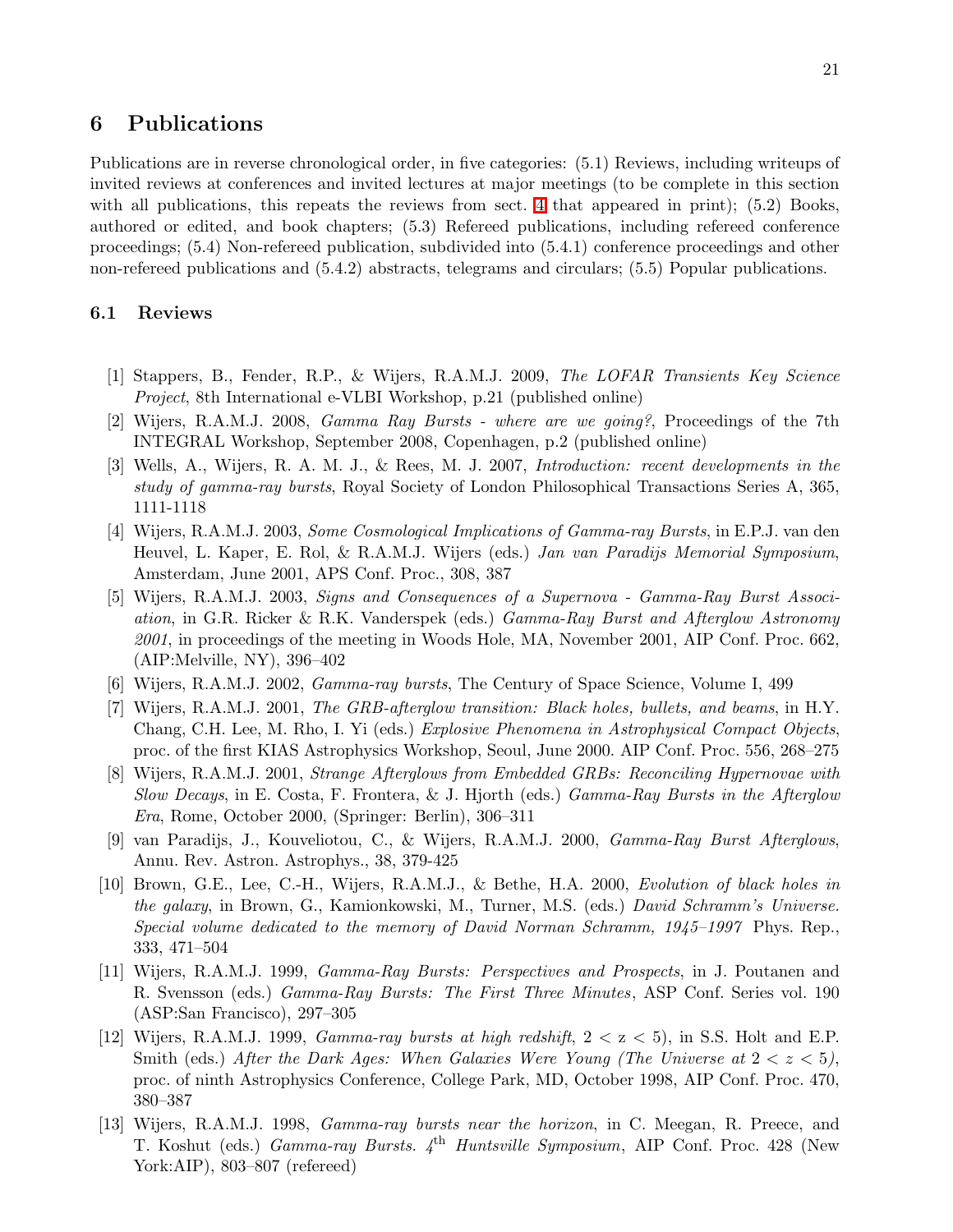- [14] Wijers, R.A.M.J. 1996, Black Holes in Binary Stars, in R.A.M.J. Wijers, M.B. Davies and C.A. Tout (eds.) Evolutionary Processes in Binary Stars, proc. of the NATO ASI, Cambridge, UK, 10–21 July 1995, 327–344
- [15] Wijers, R.A.M.J. 1996, Diagnosing Structure and Evolution of Clusters with Neutron Star Binaries, in P. Hut and J. Makino (eds.) Dynamical Evolution of Star Clusters — Confrontation of Theory and Observations, proc. of IAU Symp. 174, Tokyo, Japan, 22–25 August 1995, 203–212

#### <span id="page-21-0"></span>6.2 Books and book chapters

- [1] Kouveliotou, C., Wijers, R. A. M. J., & Woosley, S.E (eds.) 2012, Gamma-Ray Bursts, Cambridge University Press
- [2] Mészáros, P. & Wijers, R. A. M. J. 2012, Basic Gamma-Ray Burst Afterglows, in *Gamma-Ray* Bursts, (eds. Kouveliotou, Wijers, & Woosley), Cambridge University Press
- [3] Wijers, R. A. M. J., van der Klis, M., & Kaper, L. (eds.), 2010, A Life with Stars, New Astronomy Reviews
- [4] van den Heuvel, E. P. J., Wijers, R. A. M. J., & in 't Zand, J. J. M. (eds.) 2004, BeppoSAX. Proceedings of the BeppoSAX Conference "The Restless High-Energy Universe", Nuclear Physics B Proceedings Supplements
- [5] Wijers, R. A. M. J., Davies, M. B., & Tout, C. A. (eds.) 1996, Evolutionary processes in binary stars, NATO ASI Proc. 477

## <span id="page-21-1"></span>6.3 Refereed publications

- [1] Lyman, J.D. et al. 2018, The optical afterglow of the short gamma-ray burst associated with GW 170817, Nat Astron., [DOI link](https://doi.org/10.1038/s41550-018-0511-3)
- [2] Arias, M. et al. 2018, Low-frequency radio absorption in Cassiopeia A, A&A, 612, A110
- [3] Carbone, D. et al. 2018, PySE: Software for extracting sources from radio images, Astron. & Comput., 23, 92
- [4] Cendes, Y. et al. 2018, RFI flagging implications for short-duration transients, Astron. & Comput., 23, 103
- [5] Broderick, J.W. et al. 2018, *LOFAR 150-MHz observations of SS433 and W50*, MNRAS, 475, 5360
- [6] Wijers, R.A.M.J. 2018, A chirp, a roar and a whisper, Nat 554, 178
- [7] Anderson, G.E. et al. 2018, The Arcminute Microkelvin Imager catalogue of gamma-ray burst afterglows at 15.7 GHz, MNRAS, 473, 1512
- [8] Covino, S. et al. 2017, The unpolarized macronova associated with the gravitational wave event GW170817, Nat Astron., 1, 791
- [9] Levan, A.J. et al. 2017, The environment of the binary neutron star merger GW170817, ApJ, 848, L28
- [10] Tanvir, N.R., et al. 2017, The emergence of a Lanthanide-rich kilonova following the merger of two neutron stars, ApJ, 848, L27
- [11] Abbott, B.P., et al. 2017, Multi-messenger observations of a binary neutron star merger, ApJ, 848, L12
- [12] Carbone, D., Van der Horst, A.J., Wijers, R.A.M.J., & Rowlinson, A. 2017, Calculating transient rates from surveys, MNRAS, 465, 4106-4117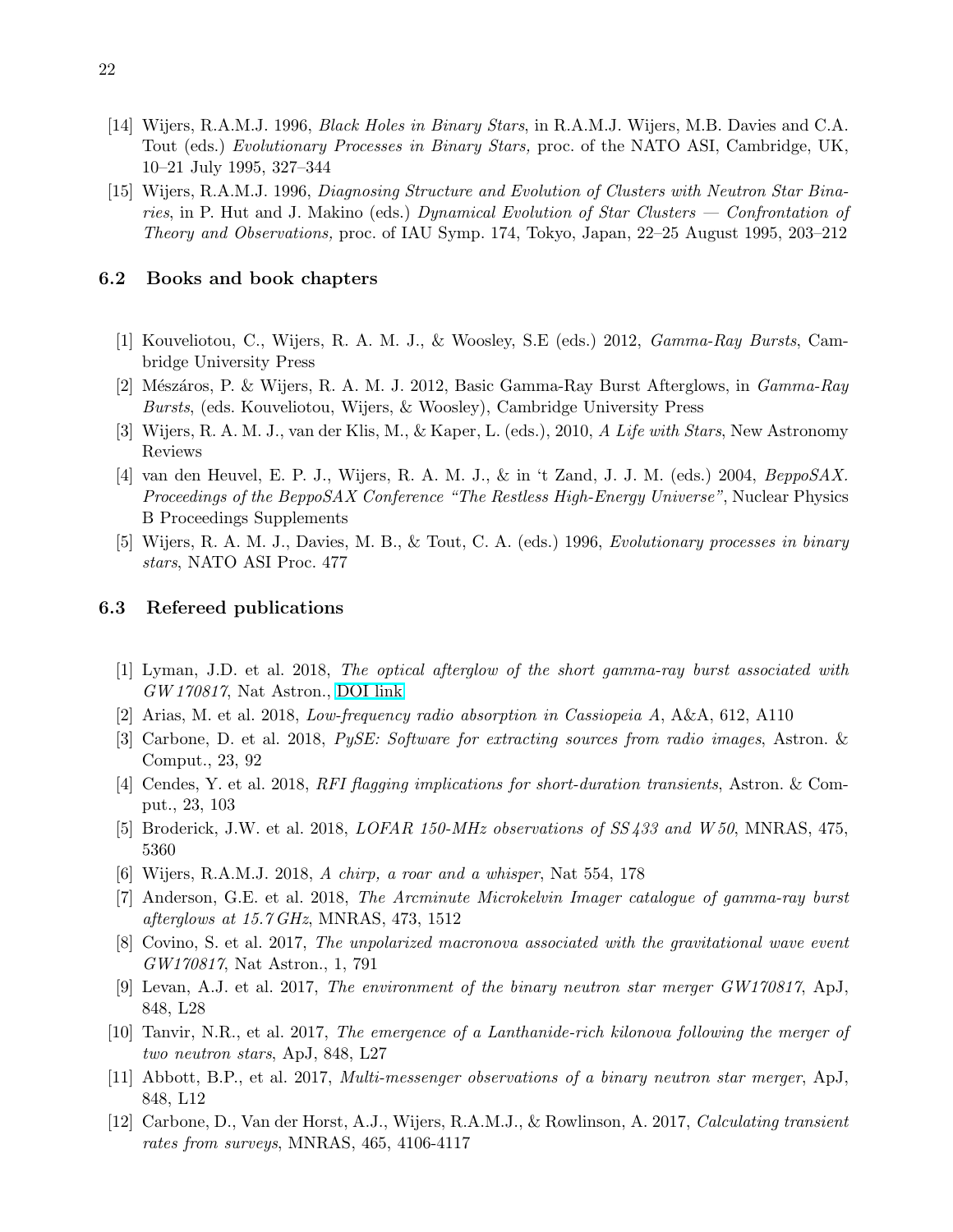- [13] Coughlan, C.P., et al. 2017, LOFAR detection of the low-mass young star T Tau at 149 MHz, ApJ, 834, 206
- [14] Abbott, B.P., et al. 2016, Localization and broad-band followup of the gravitational-wave transient GW150914, ApJ, 826, :L13
- [15] Abbott, B.P., et al. 2016, Supplement: "Localization and broad-band followup of the gravitationalwave transient GW150914", ApJ Supp., 225:8
- [16] Prasad, P., et al. 2016, The AARTFAAC all-sky monitor: System design and implementation, J. Astron. Instrum., 5, 1641008
- [17] Buitink, S., et al. 2016, *Corrigendum: A large light-mass component of cosmic rays at*  $10^{17}$ *-10*<sup>17.5</sup> electronvolts from radio observations, Nat, 537, 572
- [18] Carbone, D., et al. 2016, New methods to constrain the radio transient rate: results from a survey of four fields with LOFAR, MNRAS, 459, 3161-3174
- [19] Broderick, J. W., et al. 2016, Low-radio-frequency eclipses of the redback pulsar J2215+5135 observed in the image plane with LOFAR, MNRAS, 459, 2681-2689
- [20] van Putten, T., Watts, A. L., Baring, M. G., & Wijers, R. A. M. J. 2016, Radiative transfer simulations of magnetar flare beaming, MNRAS, 461, 877-891
- [21] Broderick, J. W., et al. 2016, Low-radio-frequency eclipses of the redback pulsar J2215+5135 observed in the image plane with LOFAR, MNRAS, 459, 2681-2689
- [22] Buitink, S., et al. 2016, A large light-mass component of cosmic rays at  $10^{17}$ - $10^{17.5}$  electronvolts from radio observations, Nat, 531, 70-73
- [23] Stewart, A. J., et al. 2016, LOFAR MSSS: detection of a low-frequency radio transient in 400 h of monitoring of the North Celestial Pole, MNRAS, 456, 2321-2342
- [24] Girard, J. N., et al. 2016, Imaging Jupiter's radiation belts down to 127 MHz with LOFAR, A&A, 587, A3
- [25] Marcote, B., et al. 2016, *Orbital and superorbital variability of LS I +61 303 at low radio* frequencies with GMRT and LOFAR, MNRAS, 456, 1791-1802
- [26] Pilia, M., et al. 2016, Wide-band, low-frequency pulse profiles of 100 radio pulsars with LOFAR, A&A, 586, A92
- [27] Kondratiev, V. I., et al. 2016, A LOFAR census of millisecond pulsars, A&A, 585, A128
- [28] Orrù, E., et al. 2015, Wide-field LOFAR imaging of the field around the double-double radio galaxy B1834+620. A fresh view on a restarted AGN and doubeltjes, A&A, 584, A112
- [29] Nelles, A., et al. 2015, Calibrating the absolute amplitude scale for air showers measured at LOFAR, Journal of Instrumentation, 10, P11005
- [30] Heald, G. H., et al. 2015, The LOFAR Multifrequency Snapshot Sky Survey (MSSS). I. Survey description and first results, A&A, 582, A123
- [31] Sotomayor-Beltran, C., et al. 2015, Calibrating high-precision Faraday rotation measurements for LOFAR and the next generation of low-frequency radio telescopes (Corrigendum), A&A, 581,  $C<sub>4</sub>$
- [32] Sobey, C., et al. 2015, LOFAR discovery of a quiet emission mode in PSR B0823+26, MNRAS, 451, 2493-2506
- [33] Japelj, J., et al. 2015, Spectrophotometric analysis of gamma-ray burst afterglow extinction curves with X-Shooter, A&A, 579, A74
- [34] Shulevski, A., et al. 2015, The peculiar radio galaxy  $\angle C$  35.06: a case for recurrent AGN activity?, A&A, 579, A27
- [35] Swinbank, J. D., et al. 2015, The LOFAR Transients Pipeline, Astronomy and Computing, 11, 25-48
- [36] Collazzi, A. C., et al. 2015, The Five Year Fermi/GBM Magnetar Burst Catalog, ApJ Supp., 218, 11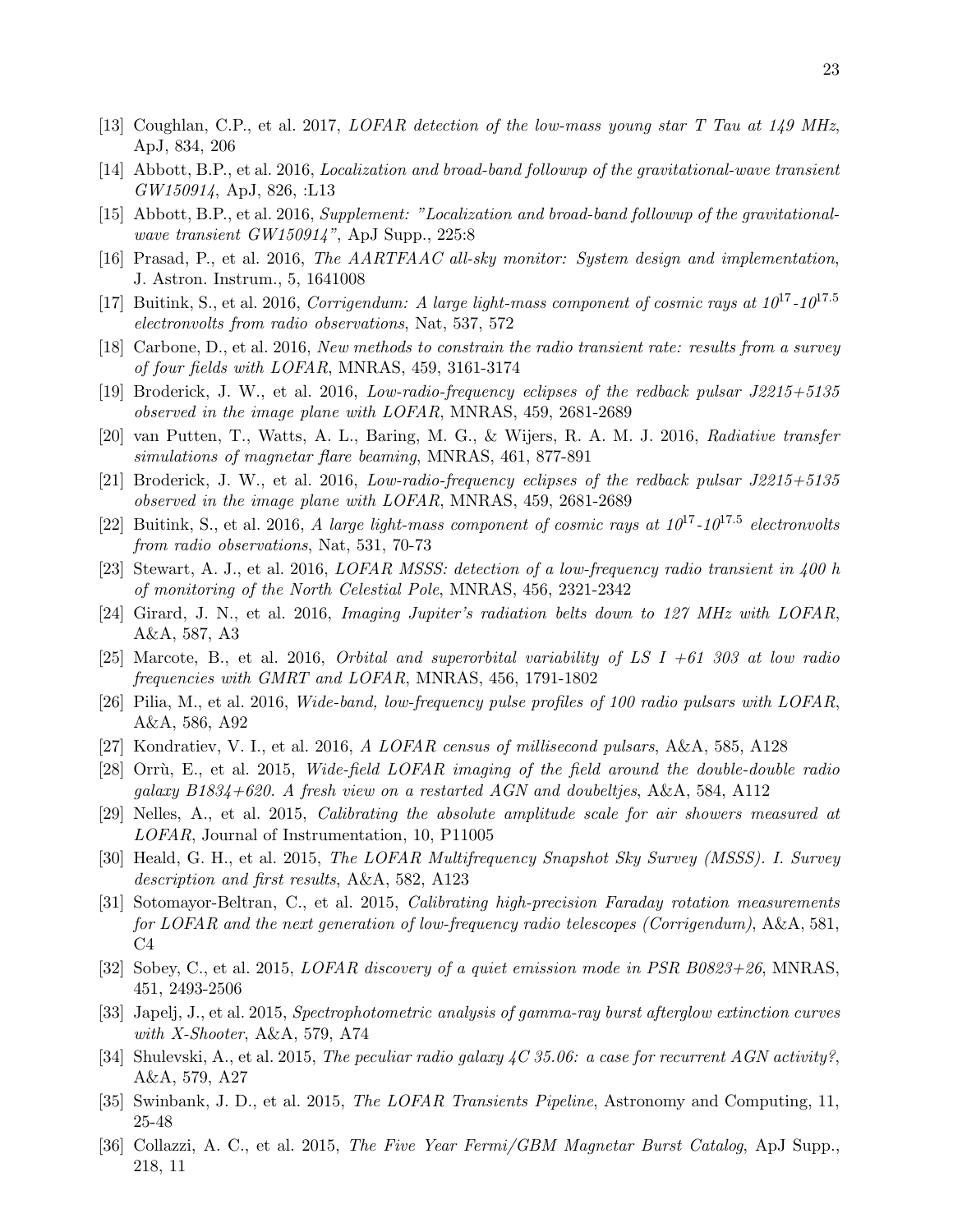- [37] Noutsos, A., et al. 2015, Pulsar polarisation below 200 MHz: Average profiles and propagation effects, A&A, 576, A62
- [38] van der Horst, A. J., et al. 2015, Detailed afterglow modelling and host galaxy properties of the dark GRB 111215A, MNRAS, 446, 4116-4125
- [39] Burlon, D., Ghirlanda, G., van der Horst, A., Murphy, T., Wijers, R. A. M. J., Gaensler, B., Ghisellini, G., & Prandoni, I. 2015, The SKA View of Gamma-Ray Bursts, Advancing Astrophysics with the Square Kilometre Array (AASKA14), 52
- [40] Fynbo, J. P. U., et al. 2014, The mysterious optical afterglow spectrum of GRB 140506A at  $z =$ 0.889, A&A, 572, A12
- [41] van der Horst, A. J., et al. 2014, A comprehensive radio view of the extremely bright gamma-ray burst 130427A, MNRAS, 444, 3151-3163
- [42] Rowlinson, A., Gompertz, B. P., Dainotti, M., O'Brien, P. T., Wijers, R. A. M. J., & van der Horst, A. J. 2014, Constraining properties of GRB magnetar central engines using the observed plateau luminosity and duration correlation, MNRAS, 443, 1779-1787
- [43] van der Horst, A. J., et al. 2014, A comprehensive radio view of the extremely bright gamma-ray burst 130427A, MNRAS, 444, 3151-3163
- [44] Jelić, V., et al. 2014, Initial LOFAR observations of epoch of reionization windows. II. Diffuse polarized emission in the ELAIS-N1 field, A&A, 568, A101
- [45] Prasad, P., Wijnholds, S. J., Huizinga, F., & Wijers, R. A. M. J. 2014, Real-time calibration of the AARTFAAC array for transient detection, A&A, 568, A48
- [46] Feroci, M., et al. 2014, The Large Observatory for x-ray timing, Proc. SPIE, 9144,
- [47] Wiersema, K., et al. 2014, Circular polarization in the optical afterglow of GRB 121024A, Nat, 509, 201-204
- [48] Anderson, G. E., et al. 2014, Probing the bright radio flare and afterglow of GRB 130427A with the Arcminute Microkelvin Imager, MNRAS, 440, 2059-2065
- [49] Sparre, M., et al. 2014, The Metallicity and Dust Content of a Redshift 5 Gamma-Ray Burst Host Galaxy, ApJ, 785, 150
- [50] Younes, G., et al. 2014, Time Resolved Spectroscopy of SGR J1550-5418 Bursts Detected with Fermi/Gamma-Ray Burst Monitor, ApJ, 785, 52
- [51] de Ugarte Postigo, A., et al. 2014, Spectroscopy of the short-hard GRB 130603B. The host galaxy and environment of a compact object merger, A&A, 563, A62
- [52] Oonk, J. B. R., et al. 2014, Discovery of carbon radio recombination lines in absorption towards Cygnus A, MNRAS, 437, 3506-3515
- [53] Leventis, K., Wijers, R. A. M. J., & van der Horst, A. J. 2014, The plateau phase of gamma-ray burst afterglows in the thick-shell scenario, MNRAS, 437, 2448-2460
- [54] Levan, A. J., et al. 2014, A New Population of Ultra-long Duration Gamma-Ray Bursts, ApJ, 781, 13
- [55] van der Horst, A. J., et al. 2013, Broad-band monitoring tracing the evolution of the jet and disc in the black hole candidate X-ray binary MAXI J1659-152, MNRAS, 436, 2625-2638
- [56] Schellart, P., et al. 2013, Detecting cosmic rays with the LOFAR radio telescope, A&A, 560, A98
- [57] Krühler, T., et al. 2013, Molecular hydrogen in the damped Lyman  $\alpha$  system towards GRB 120815A at  $z = 2.36$ , A&A, 557, A18
- [58] van Haarlem, M. P., et al. 2013, LOFAR: The LOw-Frequency ARray, A&A, 556, A2
- [59] Dahle, H., et al. 2013, The Burst Cluster: Dark Matter in a Cluster Merger Associated with the Short Gamma-Ray Burst, GRB 050509B, ApJ, 772, 23
- [60] Paragi, Z., et al. 2013, VLBI observations of the shortest orbital period black hole binary, MAXI J1659-152, MNRAS, 432, 1319-1329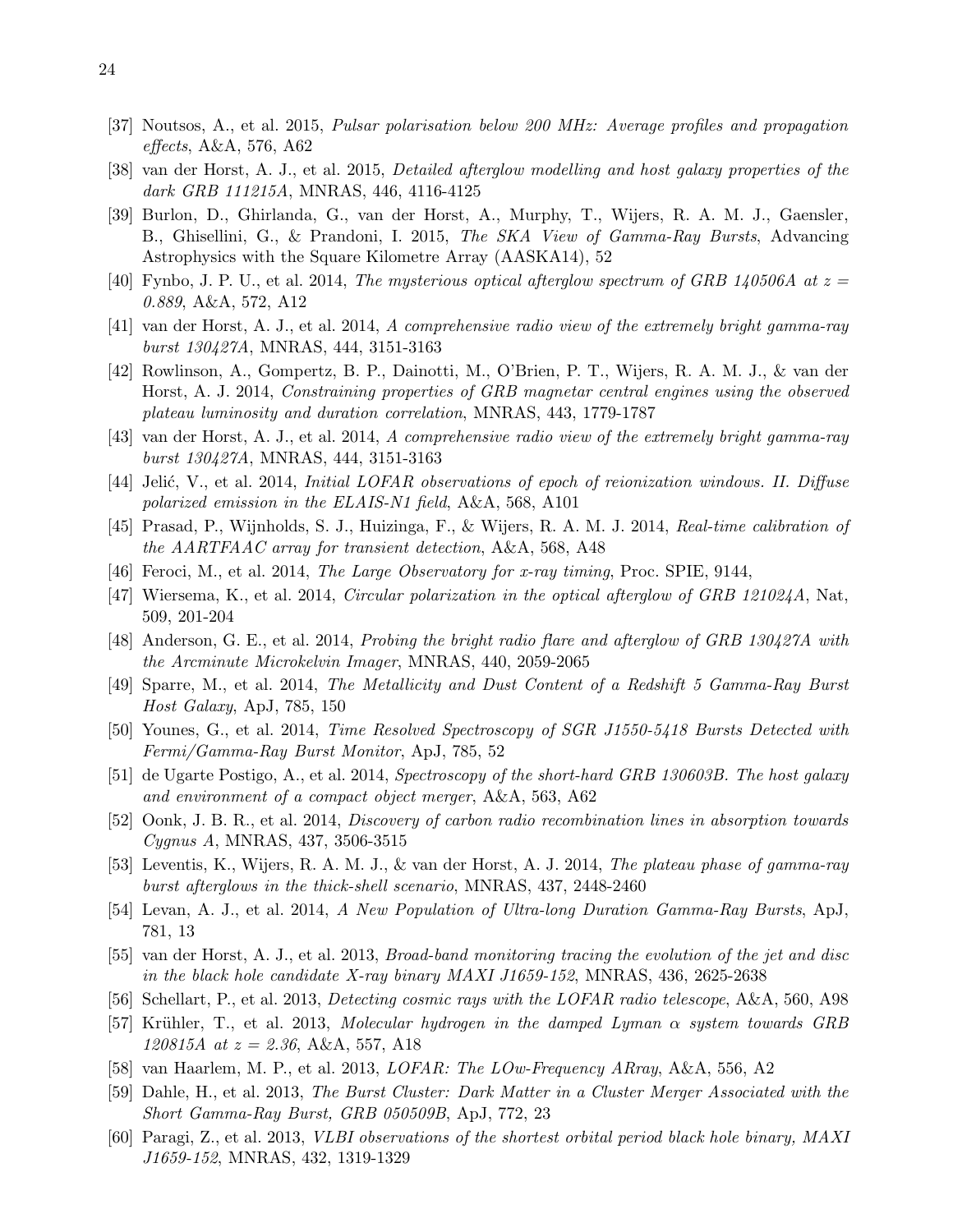- [61] Leventis, K., van der Horst, A. J., van Eerten, H. J., & Wijers, R. A. M. J. 2013, Applying an accurate spherical model to gamma-ray burst afterglow observations, MNRAS, 431, 1026-1038
- [62] Hartoog, O. E., et al. 2013, The host-galaxy response to the afterglow of GRB 100901A, MNRAS, 430, 2739-2754
- [63] Sotomayor-Beltran, C., et al. 2013, Calibrating high-precision Faraday rotation measurements for LOFAR and the next generation of low-frequency radio telescopes, A&A, 552, A58
- [64] Inoue, S., et al. 2013, Gamma-ray burst science in the era of the Cherenkov Telescope Array, Astroparticle Physics, 43, 252-275
- [65] Asgekar, A., et al. 2013, LOFAR detections of low-frequency radio recombination lines towards Cassiopeia A, A&A, 551, L11
- [66] Thöne, C. C., et al. 2013, GRB 100219A with X-shooter abundances in a galaxy at  $z = 4.7$ , MNRAS, 428, 3590-3606
- [67] Hermsen, W., et al. 2013, Synchronous X-ray and Radio Mode Switches: A Rapid Global Transformation of the Pulsar Magnetosphere, Science, 339, 436
- [68] Offringa, A. R., et al. 2013, The LOFAR radio environment, A&A, 549, A11
- [69] Leventis, K., van Eerten, H. J., Meliani, Z., & Wijers, R. A. M. J. 2012, Practical flux prescriptions for gamma-ray burst afterglows, from early to late times, MNRAS, 427, 1329-1343
- [70] Wiersema, K., et al. 2012, Detailed optical and near-infrared polarimetry, spectroscopy and broadband photometry of the afterglow of GRB 091018: polarization evolution, MNRAS, 426, 2-22
- [71] den Herder, J.-W., et al. 2012, ORIGIN: metal creation and evolution from the cosmic dawn, Experimental Astronomy, 34, 519-549
- [72] Feroci, M., et al. 2012, *LOFT: the Large Observatory For X-ray Timing*, Proc. SPIE, 8443,
- [73] Tanvir, N. R., et al. 2012, Star Formation in the Early Universe: Beyond the Tip of the Iceberg, ApJ, 754, 46
- [74] Bufano, F., et al. 2012, The Highly Energetic Expansion of SN 2010bh Associated with GRB 100316D, ApJ, 753, 67
- [75] Hassall, T. E., et al. 2012, Wide-band simultaneous observations of pulsars: disentangling dispersion measure and profile variations, A&A, 543, A66
- [76] Wiersema, K., et al. 2012, Polarimetry of the transient relativistic jet of GRB 110328/Swift J164449.3+573451, MNRAS, 421, 1942-1948
- [77] van der Horst, A. J., et al. 2012, SGR J1550-5418 Bursts Detected with the Fermi Gamma-Ray Burst Monitor during its Most Prolific Activity, ApJ, 749, 122
- [78] Meerburg, P. D., Wijers, R. A. M. J., & van der Schaar, J. P. 2012, WMAP7 constraints on oscillations in the primordial power spectrum, MNRAS, 421, 369-380
- [79] Horesh, A., et al. 2012, Early Radio and X-Ray Observations of the Youngest nearby Type Ia Supernova PTF 11kly (SN 2011fe), ApJ, 746, 21
- [80] Vergani, S. D., et al. 2011, GRB 091127/SN 2009nz and the VLT/X-shooter spectroscopy of its host galaxy: probing the faint end of the mass-metallicity relation, A&A, 535, A127
- [81] Lin, L., et al. 2011, Burst and Persistent Emission Properties during the Recent Active Episode of the Anomalous X-Ray Pulsar 1E 1841-045, ApJ Lett, 740, L16
- [82] Cano, Z., et al. 2011, XRF 100316D/SN 2010bh and the Nature of Gamma-Ray Burst Supernovae, ApJ, 740, 41
- [83] Lin, L., et al. 2011, Fermi/Gamma-Ray Burst Monitor Observations of SGR J0501+4516 Bursts, ApJ, 739, 87
- [84] Vreeswijk, P. M., et al. 2011, Corrigendum: Rapid-response mode VLT/UVES spectroscopy of GRB 060418. Conclusive evidence for UV pumping from the time evolution of Fe II and Ni II excited- and metastable-level populations, A&A, 532, 3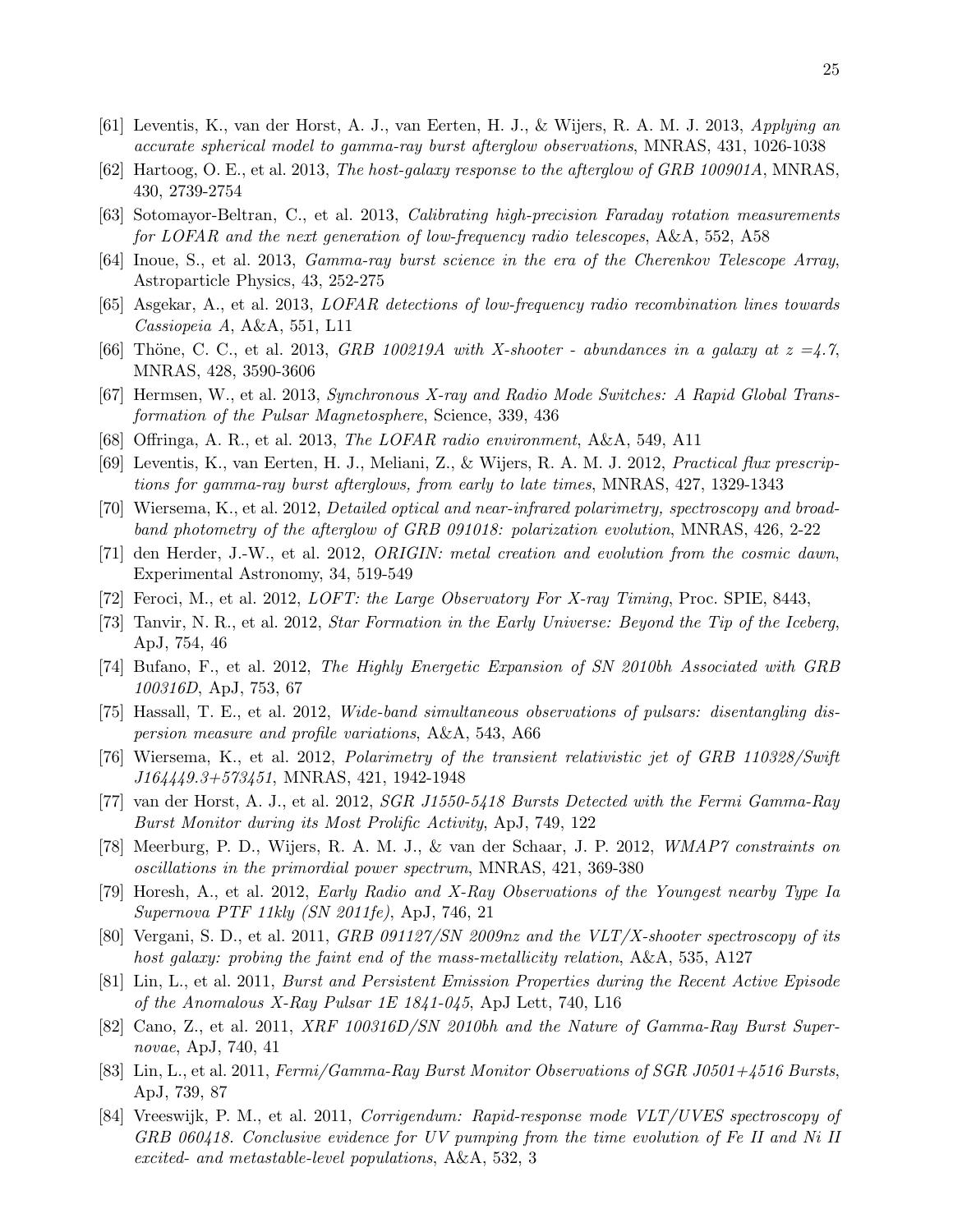- [85] Levan, A. J., et al. 2011, An Extremely Luminous Panchromatic Outburst from the Nucleus of a Distant Galaxy, Science, 333, 199
- [86] Bell, M. E., et al. 2011, An automated archival Very Large Array transients survey, MNRAS, 415, 2-10
- [87] Sparre, M., et al. 2011, Spectroscopic Evidence for SN 2010ma Associated with GRB 101219B, ApJ Lett, 735, L24
- [88] Stappers, B. W., et al. 2011, Observing pulsars and fast transients with LOFAR, A&A, 530, A80
- [89] Lin, L., et al. 2011, Burst and Persistent Emission Properties during the Recent Active Episode of the Anomalous X-Ray Pulsar  $1E1841-045$ , ApJ Lett, 740, L16
- [90] Cano, Z., et al. 2011, XRF 100316D/SN 2010bh and the Nature of Gamma-Ray Burst Supernovae, ApJ, 740, 41
- [91] Lin, L., et al. 2011, Fermi/Gamma-Ray Burst Monitor Observations of SGR J0501+4516 Bursts, ApJ, 739, 87
- [92] Vreeswijk, P. M., et al. 2011, Rapid-response mode  $VLT/UVES$  spectroscopy of GRB 060418. Conclusive evidence for UV pumping from the time evolution of Fe II and Ni II excited- and metastable-level populations, A&A, 532, C3
- [93] Levan, A. J., et al. 2011, An Extremely Luminous Panchromatic Outburst from the Nucleus of a Distant Galaxy, Science, 333, 199-202
- [94] Bell, M. E., et al. 2011, An automated archival Very Large Array transients survey, MNRAS, 415, 2-10
- [95] Sparre, M., et al. 2011, Spectroscopic Evidence for SN 2010ma Associated with GRB 101219B, ApJ Lett, 735, L24
- [96] Stappers, B. W., et al. 2011, Observing pulsars and fast transients with LOFAR, A&A, 530, A80
- [97] Cano, Z., et al. 2011, A tale of two GRB-SNe at a common redshift of  $z=0.54$ , MNRAS, 413, 669-685
- [98] den Herder, J.-W., et al. 2011, ORIGIN: metal creation and evolution from the cosmic dawn, Experimental Astronomy, 30
- [99] van der Horst, A. J., et al. 2011, Detailed Radio View on Two Stellar Explosions and Their Host Galaxy: XRF 080109/SN 2008D and SN 2007uy in NGC 2770, ApJ, 726, 99
- [100] van Eerten, H. J., Meliani, Z., Wijers, R. A. M. J., & Keppens, R. 2010, Jet simulations and gamma-ray burst afterglow jet breaks, MNRAS, 410, 2016-2024
- [101] Watts, A. L., et al. 2010, Photospheric Radius Expansion During Magnetar Bursts, ApJ, 719, 190-200
- [102] Göğüs, E., et al. 2010, *Discovery of a New Soft Gamma Repeater, SGR J1833-0832*, ApJ, 718, 331-339
- [103] Castro-Tirado, A. J., et al. 2010, GRB 021004: Tomography of a gamma-ray burst progenitor and its host galaxy, A&A, 517, A61
- [104] de Ugarte Postigo, A., et al. 2010, GRB 090313: X-shooter's first shot at a gamma-ray burst, A&A, 513, A42
- [105] van Eerten, H. J., Leventis, K., Meliani, Z., Wijers, R. A. M. J., & Keppens, R. 2010, Gamma-ray burst afterglows from transrelativistic blast wave simulations, MNRAS, 403, 300-316
- [106] Spreeuw, H., Scheers, B., & Wijers, R. A. M. J. 2010, Low frequency observations of the radio nebula produced by the giant flare from SGR 1806-20. Polarimetry and total intensity measurements, A&A, 509, A99
- [107] Tanvir, N. R., et al. 2009, A  $\gamma$ -ray burst at a redshift of  $z$  8.2, Nat, 461, 1254-1257
- [108] van Eerten, H. J., Meliani, Z., Wijers, R. A. M. J., & Keppens, R. 2009, No visible optical variability from a relativistic blast wave encountering a wind termination shock, MNRAS, 398, L63-L67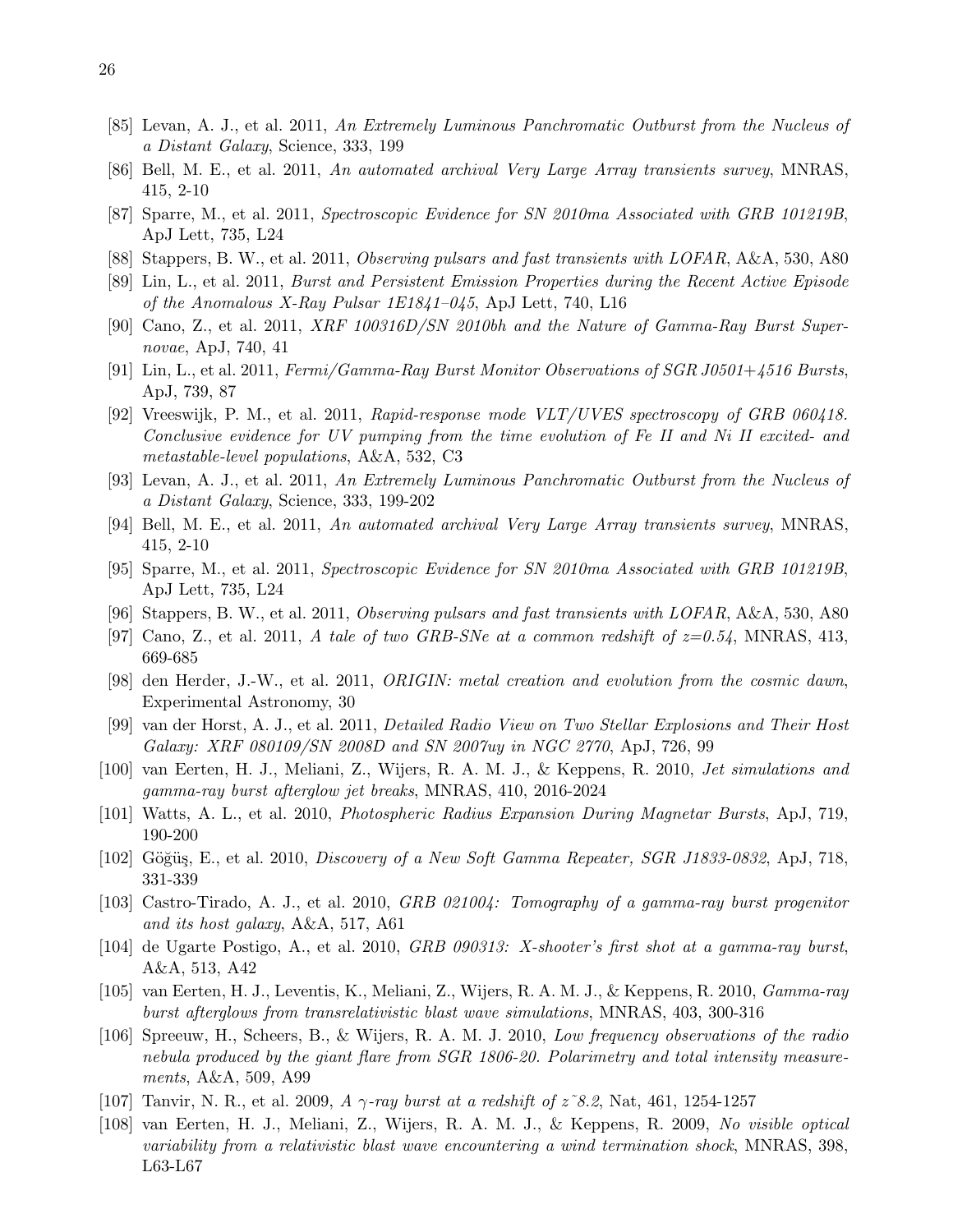- [109] Pandey, S. B., et al. 2009, Multi-wavelength observations of the GRB 080319B afterglow and the modeling constraints, A&A, 504, 45-51
- [110] Spreeuw, H., Scheers, B., Braun, R., Wijers, R. A. M. J., Miller-Jones, J. C. A., Stappers, B. W., & Fender, R. P. 2009, A new perspective on GCRT J1745-3009, A&A, 502, 549-558
- [111] van der Horst, A. J., Kouveliotou, C., Gehrels, N., Rol, E., Wijers, R. A. M. J., Cannizzo, J. K., Racusin, J., & Burrows, D. N. 2009, *Optical Classification of Gamma-Ray Bursts in the Swift* Era, ApJ, 699, 1087-1091
- [112] Curran, P. A., Starling, R. L. C., van der Horst, A. J., & Wijers, R. A. M. J. 2009, Testing the blast wave model with Swift GRBs, MNRAS, 395, 580-592
- [113] van Eerten, H. J., & Wijers, R. A. M. J. 2009, Gamma-ray burst afterglow scaling coefficients for general density profiles, MNRAS, 394, 2164-2174
- [114] Piro, L., et al. 2009, EDGE: Explorer of diffuse emission and gamma-ray burst explosions, Experimental Astronomy, 23, 67-89
- [115] Gehrels, N., et al. 2008, Correlations of Prompt and Afterglow Emission in Swift Long and Short Gamma-Ray Bursts, ApJ, 689, 1161-1172
- [116] Curran, P. A., Wijers, R. A. M. J., Heemskerk, M. H. M., Starling, R. L. C., Wiersema, K., & van der Horst, A. J. 2008, Robust photometric redshift determinations of gamma-ray burst afterglows at  $z \gtrsim 2$ , A&A, 490, 1047-1053
- [117] Thöne, C. C., et al. 2008, The host of GRB 060206: kinematics of a distant galaxy, A&A, 489, 37-48
- [118] Racusin, J. L., et al. 2008, *Broadband observations of the naked-eye*  $\gamma$ -ray burst GRB080319B, Nat, 455, 183-188
- [119] Updike, A. C., et al. 2008, The Rapidly Flaring Afterglow of the Very Bright and Energetic GRB 070125, ApJ, 685, 361-375
- [120] Curran, P. A., Starling, R. L. C., O'Brien, P. T., Godet, O., van der Horst, A. J., & Wijers, R. A. M. J. 2008, On the nature of late X-ray flares in Swift gamma-ray bursts, A&A, 487, 533-538
- [121] Curran, P. A., van der Horst, A. J., & Wijers, R. A. M. J. 2008, Are the missing X-ray breaks in gamma-ray burst afterglow light curves merely hidden?, MNRAS, 386, 859-863
- [122] Wiersema, K., et al. 2008, Spectroscopy and multiband photometry of the afterglow of intermediate duration  $\gamma$ -ray burst GRB 040924 and its host galaxy, A&A, 481, 319-326
- [123] van der Horst, A. J., et al. 2008, Detailed study of the GRB 030329 radio afterglow deep into the non-relativistic phase, A&A, 480, 35-43
- [124] Starling, R. L. C., van der Horst, A. J., Rol, E., Wijers, R. A. M. J., Kouveliotou, C., Wiersema, K., Curran, P. A., & Weltevrede, P. 2008, Gamma-Ray Burst Afterglows as Probes of Environment and Blast Wave Physics. II. The Distribution of p and Structure of the Circumburst Medium, ApJ, 672, 433-442
- [125] Ferrero, P., et al. 2007, Constraints on an Optical Afterglow and on Supernova Light Following the Short Burst GRB 050813, AJ, 134, 2118-2123
- [126] Rol, E., et al. 2007, GRB 051022: Physical Parameters and Extinction of a Prototype Dark Burst, ApJ, 669, 1098-1106
- [127] Ruiz-Velasco, A. E., et al. 2007, Detection of GRB 060927 at  $z = 5.47$ : Implications for the Use of Gamma-Ray Bursts as Probes of the End of the Dark Ages, ApJ, 669, 1-9
- [128] Curran, P. A., et al. 2007, GRB060206 and the quandary of achromatic breaks in afterglow light curves, MNRAS, 381, L65-L69
- [129] Pe'er, A., Ryde, F., Wijers, R. A. M. J., Mészáros, P., & Rees, M. J. 2007, A New Method of Determining the Initial Size and Lorentz Factor of Gamma-Ray Burst Fireballs Using a Thermal Emission Component, ApJ Lett, 664, L1-L4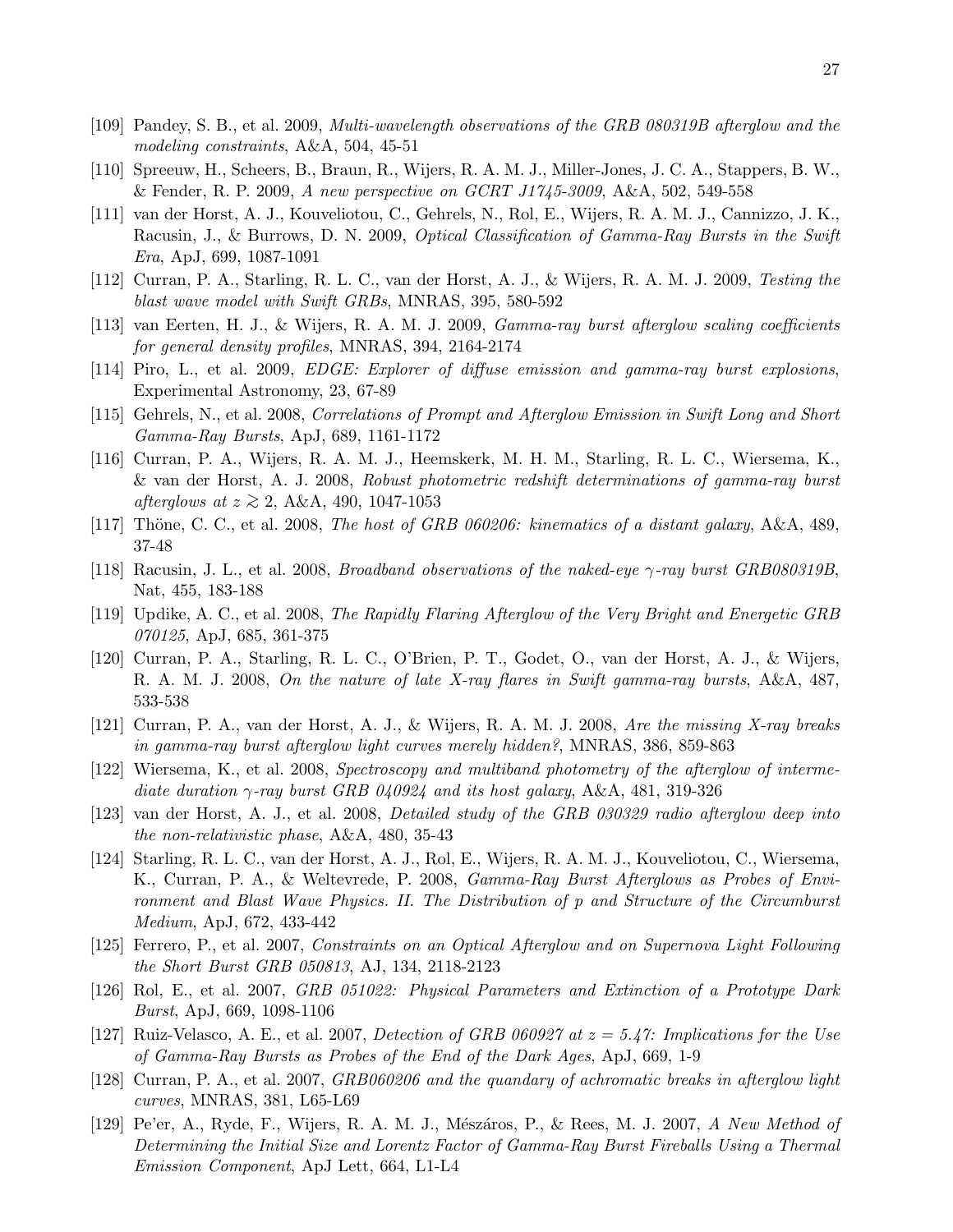- [130] Starling, R. L. C., Wijers, R. A. M. J., Wiersema, K., Rol, E., Curran, P. A., Kouveliotou, C., van der Horst, A. J., & Heemskerk, M. H. M. 2007, Gamma-Ray Burst Afterglows as Probes of Environment and Blast Wave Physics. I. Absorption by Host-Galaxy Gas and Dust, ApJ, 661, 787-800
- [131] Vreeswijk, P. M., et al. 2007, Rapid-response mode VLT/UVES spectroscopy of GRB 060418. Conclusive evidence for UV pumping from the time evolution of Fe II and Ni II excited- and metastable-level populations, A&A, 468, 83-96
- [132] Curran, P. A., et al. 2007, The prompt to late-time multiwavelength analysis of GRB 060210, A&A, 467, 1049-1055
- [133] van der Horst, A. J., et al. 2007, GRB 030329: 3 years of radio afterglow monitoring, Royal Society of London Philosophical Transactions Series A, 365, 1241-1246
- [134] Watson, D., Hjorth, J., Fynbo, J. P. U., Jakobsson, P., Foley, S., Sollerman, J., & Wijers, R. A. M. J. 2007, Very Different X-Ray-to-Optical Column Density Ratios in γ-Ray Burst Afterglows: Ionization in GRB Environments, ApJ Lett, 660, L101-L104
- [135] Wiersema, K., et al. 2007, The nature of the dwarf starforming galaxy associated with GRB 060218/SN 2006aj, A&A, 464, 529-539
- [136] Kaneko, Y., et al. 2007, Prompt and Afterglow Emission Properties of Gamma-Ray Bursts with Spectroscopically Identified Supernovae, ApJ, 654, 385-402
- [137] van der Horst, A. J., et al. 2006, GRB 030329: Three years of radio afterglow monitoring, Nuovo Cimento B Serie, 121, 1605-1606
- [138] Curran, P. A., Kann, D. A., Ferrero, P., Rol, E., & Wijers, R. A. M. J. 2006, The prompt emission and peculiar break of GRB 060124, Nuovo Cimento B Serie, 121, 1461-1462
- [139] Fynbo, J. P. U., et al. 2006, No supernovae associated with two long-duration  $\gamma$ -ray bursts, Nat, 444, 1047-1049
- [140] Burrows, D. N., et al. 2006, Jet Breaks in Short Gamma-Ray Bursts. II. The Collimated Afterglow of GRB 051221A, ApJ, 653, 468-473
- [141] Grupe, D., Burrows, D. N., Patel, S. K., Kouveliotou, C., Zhang, B., Mészáros, P., Wijers, R. A. M., & Gehrels, N. 2006, Jet Breaks in Short Gamma-Ray Bursts. I. The Uncollimated Afterglow of GRB 050724, ApJ, 653, 462-467
- [142] Ellison, S. L., et al. 2006, Three intervening galaxy absorbers towards GRB 060418: faint and dusty?, MNRAS, 372, L38-L42
- [143] Pian, E., et al. 2006, An optical supernova associated with the X-ray flash XRF 060218, Nat, 442, 1011-1013
- [144] Levan, A., et al. 2006, Infrared and Optical Observations of GRB 030115 and its Extremely Red Host Galaxy: Implications for Dark Bursts, ApJ, 647, 471-482
- [145] Maiorano, E., et al. 2006, Physics of the GRB 030328 afterglow and its environment, A&A, 455, 423-431
- [146] Priddey, R. S., Tanvir, N. R., Levan, A. J., Fruchter, A. S., Kouveliotou, C., Smith, I. A., & Wijers, R. A. M. J. 2006, Millimetric properties of gamma-ray burst host galaxies, MNRAS, 369, 1189-1195
- [147] Pe'er, A., & Wijers, R. A. M. J. 2006, The Signature of a Wind Reverse Shock in Gamma-Ray Burst Afterglows, ApJ, 643, 1036-1046
- [148] Fynbo, J. P. U., et al. 2006, Probing cosmic chemical evolution with gamma-ray bursts: GRB 060206 at  $z = 4.048$ , A&A, 451, L47-L50
- [149] Fruchter, A. S., et al. 2006, Long γ-ray bursts and core-collapse supernovae have different environments, Nat, 441, 463-468
- [150] Haislip, J. B., et al. 2006, A photometric redshift of  $z = 6.39 \pm 0.12$  for GRB 050904, Nat, 440, 181-183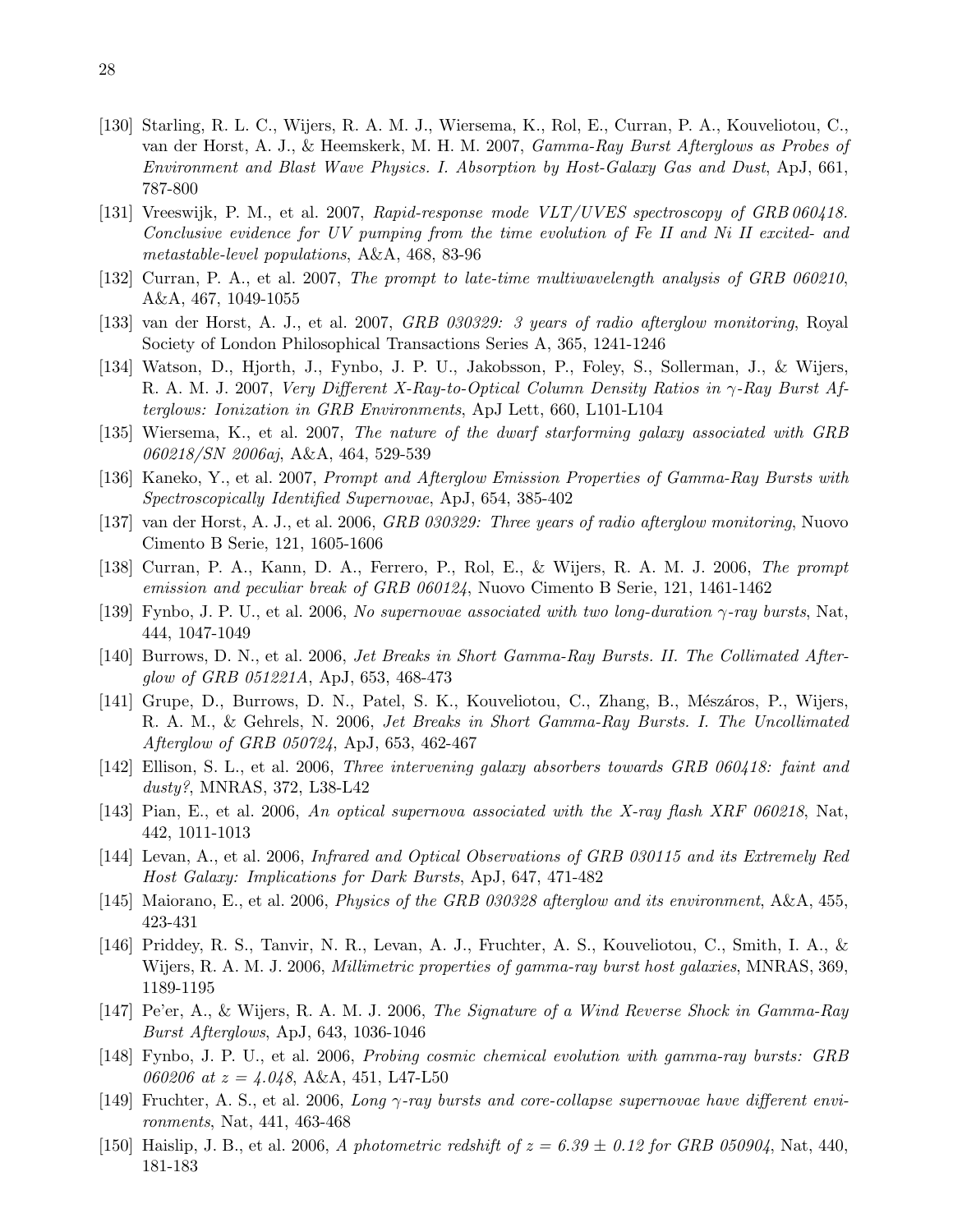- [151] Fender, R. P., et al. 2006, Structure in the radio counterpart to the 2004 December 27 giant flare from SGR 1806-20, MNRAS, 367, L6-L10
- [152] Granot, J., et al. 2006, Diagnosing the Outflow from the SGR 1806-20 Giant Flare with Radio Observations, ApJ, 638, 391-396
- [153] Vreeswijk, P. M., et al. 2006, Low-resolution VLT spectroscopy of GRBs 991216, 011211 and 021211, A&A, 447, 145-156
- [154] Barthelmy, S. D., et al. 2005, An origin for short  $\gamma$ -ray bursts unassociated with current star formation, Nat, 438, 994-996
- [155] Koers, H. B. J., & Wijers, R. A. M. J. 2005, The effect of neutrinos on the initial fireballs in gamma-ray bursts, MNRAS, 364, 934-942
- [156] Barthelmy, S. D., et al. 2005, *Discovery of an Afterglow Extension of the Prompt Phase of Two* Gamma-Ray Bursts Observed by Swift, ApJ Lett, 635, L133-L136
- [157] van der Horst, A. J., Rol, E., Wijers, R. A. M. J., Strom, R., Kaper, L., & Kouveliotou, C. 2005, The Radio Afterglow of GRB 030329 at Centimeter Wavelengths: Evidence for a Structured Jet or Nonrelativistic Expansion, ApJ, 634, 1166-1172
- [158] Natarajan, P., Albanna, B., Hjorth, J., Ramirez-Ruiz, E., Tanvir, N., & Wijers, R. 2005, The redshift distribution of gamma-ray bursts revisited, MNRAS, 364, L8-L12
- [159] Taylor, G. B., et al. 2005, The Growth, Polarization, and Motion of the Radio Afterglow from the Giant Flare from SGR 1806-20, ApJ Lett, 634, L93-L96
- [160] Gelfand, J. D., et al. 2005, A Rebrightening of the Radio Nebula Associated with the 2004 December 27 Giant Flare from SGR 1806-20, ApJ Lett, 634, L89-L92
- [161] Fynbo, J. P. U., et al. 2005, On the Afterglow and Host Galaxy of GRB 021004: A Comprehensive Study with the Hubble Space Telescope, ApJ, 633, 317-327
- [162] Starling, R. L. C., et al. 2005, Gas and dust properties in the afterglow spectra of GRB 050730, A&A, 442, L21-L24
- [163] Gehrels, N., et al. 2005, A short  $\gamma$ -ray burst apparently associated with an elliptical galaxy at redshift  $z = 0.225$ , Nat, 437, 851-854
- [164] Hjorth, J., et al. 2005, *GRB 050509B: Constraints on Short Gamma-Ray Burst Models*, ApJ Lett, 630, L117-L120
- [165] Smith, I. A., et al. 2005, SCUBA sub-millimeter observations of gamma-ray bursts. IV. GRB 021004, 021211, 030115, 030226, 041006, A&A, 439, 987-996
- [166] Smith, I. A., Tilanus, R. P. J., Tanvir, N., Wijers, R. A. M. J., Vreeswijk, P., Rol, E., & Kouveliotou, C. 2005, SCUBA sub-millimeter observations of gamma-ray bursts. III. GRB 030329: the brightest sub-millimeter afterglow to date, A&A, 439, 981-986
- [167] Masetti, N., et al. 2005, Late-epoch optical and near-infrared observations of the GRB 000911 afterglow and its host galaxy, A&A, 438, 841-853
- [168] Starling, R. L. C., Wijers, R. A. M. J., Hughes, M. A., Tanvir, N. R., Vreeswijk, P. M., Rol, E., Wiersema, K., & Salamanca, I. 2005, Spectroscopy of the optical afterglow of GRB 021004: Origin of the blue-shifted hydrogen lines, Nuovo Cimento C Geophysics Space Physics C, 28, 553
- [169] Starling, R. L. C., Wijers, R. A. M. J., Hughes, M. A., Tanvir, N. R., Vreeswijk, P. M., Rol, E., & Salamanca, I. 2005, Spectroscopy of the  $\gamma$ -ray burst GRB 021004: a structured jet ploughing through a massive stellar wind, MNRAS, 360, 305-313
- [170] van der Horst, A. J., Wijers, R. A. M. J., & Rol, E. 2005, Broadband modeling of gamma-ray burst afterglows, Nuovo Cimento C Geophysics Space Physics C, 28, 467
- [171] Levan, A., et al. 2005, GRB 020410: A Gamma-Ray Burst Afterglow Discovered by Its Supernova Light, ApJ, 624, 880-888
- [172] Rol, E., Wijers, R. A. M. J., Kouveliotou, C., Kaper, L., & Kaneko, Y. 2005, How Special Are Dark Gamma-Ray Bursts: A Diagnostic Tool, ApJ, 624, 868-879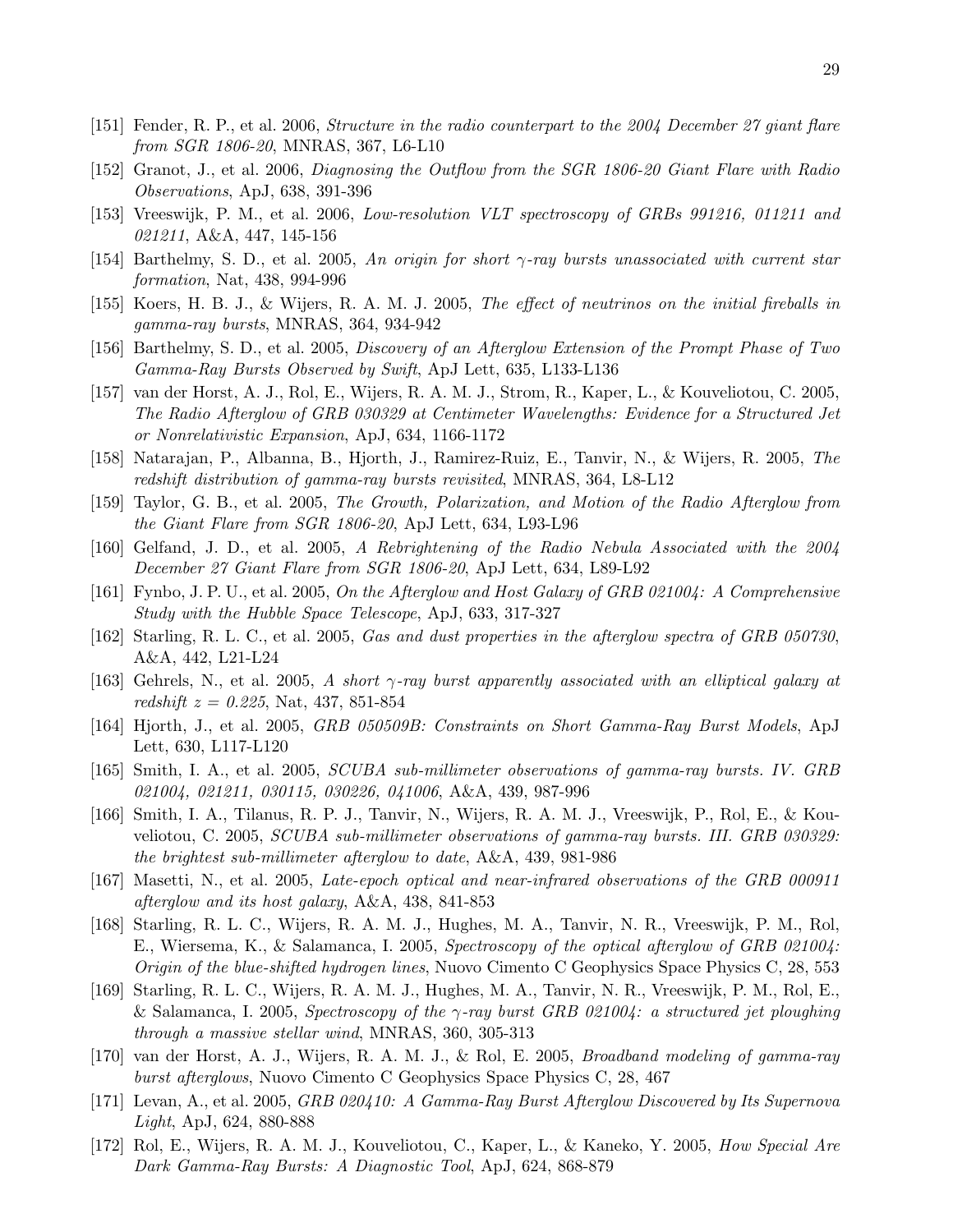- [173] Palmer, D. M., et al. 2005, A giant  $\gamma$ -ray flare from the magnetar SGR 1806 20, Nat, 434, 1107-1109
- [174] Gaensler, B. M., et al. 2005, An expanding radio nebula produced by a giant flare from the magnetar SGR 1806-20, Nat, 434, 1104-1106
- [175] Levan, A., et al. 2005, A Deep Search with the Hubble Space Telescope for Late-Time Supernova Signatures in the Hosts of XRF 011030 and XRF 020427, ApJ, 622, 977-985
- [176] Rau, A., et al. 2004, Discovery of the near-IR afterglow and of the host of GRB 030528, A&A, 427, 815-823
- [177] Jakobsson, P., et al. 2004, The line-of-sight towards GRB 030429 at  $z = 2.66$ : Probing the matter at stellar, galactic and intergalactic scales, A&A, 427, 785-794
- [178] Klose, S., et al. 2004, Probing a Gamma-Ray Burst Progenitor at a Redshift of  $z = 2$ : A Comprehensive Observing Campaign of the Afterglow of GRB 030226, AJ, 128, 1942-1954
- [179] Tanvir, N. R., et al. 2004, The submillimetre properties of gamma-ray burst host galaxies, MN-RAS, 352, 1073-1080
- [180] Fynbo, J. P. U., et al. 2004, On the Afterglow of the X-Ray Flash of 2003 July 23: Photometric Evidence for an Off-Axis Gamma-Ray Burst with an Associated Supernova?, ApJ, 609, 962-971
- [181] Lazzati, D., et al. 2004, On the jet structure and magnetic field configuration of GRB 020813, A&A, 422, 121-128
- [182] Gorosabel, J., et al. 2004, GRB 020813: Polarization in the case of a smooth optical decay, A&A, 422, 113-119
- [183] Vreeswijk, P., Ellison, S., Wijers, R., & Hjorth, J. 2004, Strong damped Lyα absorption in the host of GRB 030323, Nuclear Physics B Proceedings Supplements, 132, 295-300
- [184] Kouveliotou, C., et al. 2004, Chandra Observations of the X-Ray Environs of SN 1998bw/GRB 980425, ApJ, 608, 872-882
- [185] Vreeswijk, P. M., et al. 2004, The host of GRB 030323 at  $z=3.372$ : A very high column density DLA system with a low metallicity, A&A, 419, 927-940
- [186] Greiner, J., et al. 2003, GRB 011121: A Collimated Outflow into Wind-blown Surroundings, ApJ, 599, 1223-1237
- [187] Greiner, J., et al. 2003, Evolution of the polarization of the optical afterglow of the γ-ray burst GRB030329, Nat, 426, 157-159
- [188] Hjorth, J., et al. 2003, Very High Column Density and Small Reddening toward GRB 020124 at  $z=3.20,$  ApJ, 597, 699-705
- [189] Castro-Tirado, A. J., et al. 2003, GRB 030227: The first multiwavelength afterglow of an IN-TEGRAL GRB, A&A, 411, L315-L319
- [190] Gorosabel, J., et al. 2003, The blue host galaxy of the red GRB 000418, A&A, 409, 123-133
- [191] Fynbo, J. P. U., et al. 2003, On the Lyalpha emission from gamma-ray burst host galaxies: Evidence for low metallicities, A&A, 406, L63-L66
- [192] Rol, E., et al. 2003, *Variable polarization in the optical afterglow of GRB 021004*, A&A, 405, L23-L27
- [193] Hjorth, J., et al. 2003, A very energetic supernova associated with the γ-ray burst of 29 March 2003, Nat, 423, 847-850
- [194] Masetti, N., et al. 2003, Optical and near-infrared observations of the GRB020405 afterglow, A&A, 404, 465-481
- [195] Gorosabel, J., et al. 2003, A multi-colour study of the dark GRB 000210 host galaxy and its environment, A&A, 400, 127-136
- [196] Barnard, V. E., et al. 2003, SCUBA observations of the host galaxies of four dark gamma-ray bursts, MNRAS, 338, 1-6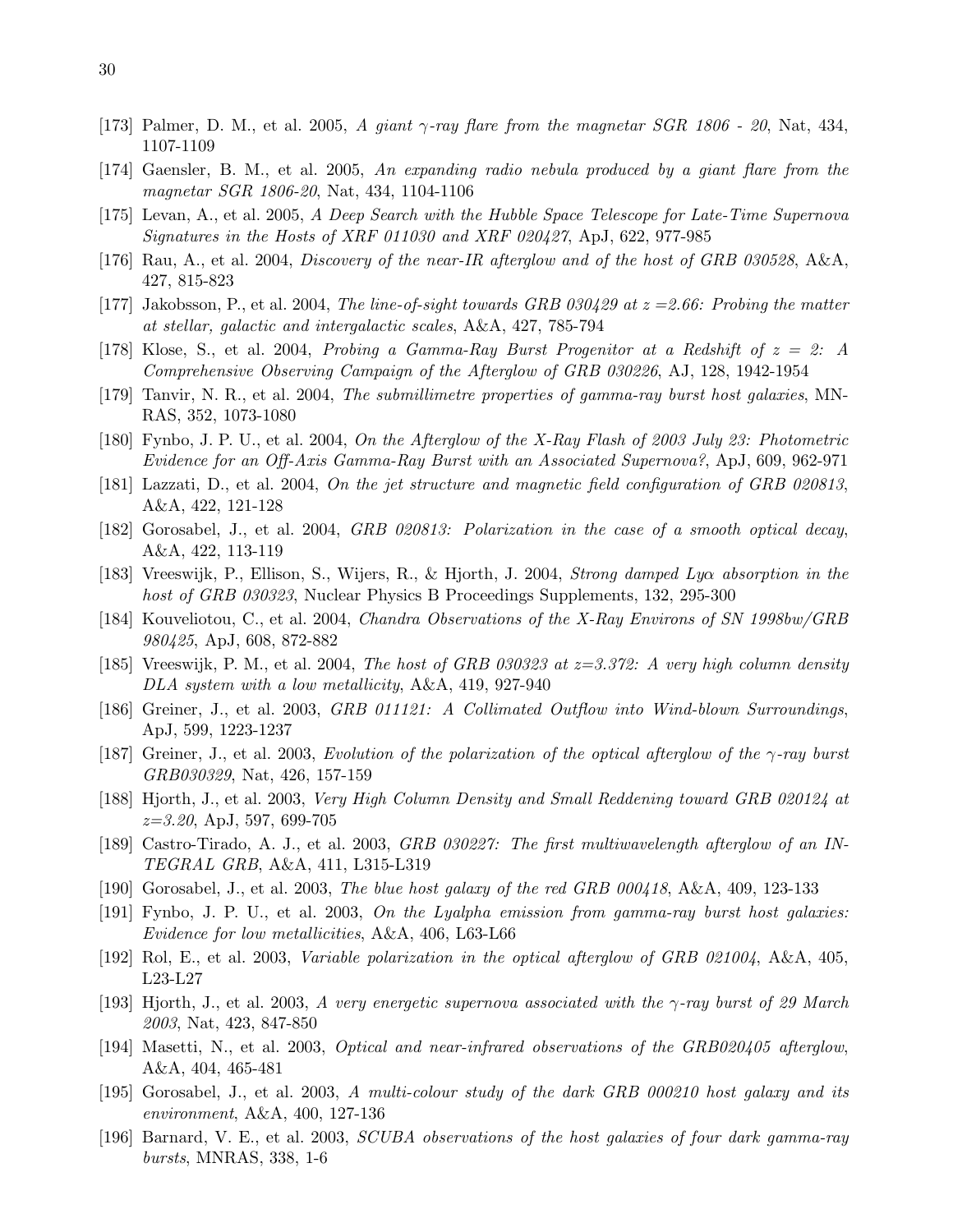- [197] McLaughlin, G. C., & Wijers, R. A. M. J. 2002, Delayed Nickel Decay in Gamma-Ray Bursts, ApJ, 580, 1017-1023
- [198] Castro Cerón, J. M., et al. 2002, The bright optical afterglow of the long GRB 001007, A&A, 393, 445-451
- [199] Lee, C.-H., Brown, G. E., & Wijers, R. A. M. J. 2002, Discovery of a Black Hole Mass-Period Correlation in Soft X-Ray Transients and Its Implication for Gamma-Ray Burst and Hypernova Mechanisms, ApJ, 575, 996-1006
- [200] Giblin, T. W., Connaughton, V., van Paradijs, J., Preece, R. D., Briggs, M. S., Kouveliotou, C., Wijers, R. A. M. J., & Fishman, G. J. 2002, Extended Power-Law Decays in BATSE Gamma-Ray Bursts: Signatures of External Shocks?, ApJ, 570, 573-587
- [201] McLaughlin, G. C., Wijers, R. A. M. J., Brown, G. E., & Bethe, H. A. 2002, Broad and Shifted Iron-Group Emission Lines in Gamma-Ray Bursts as Tests of the Hypernova Scenario, ApJ, 567, 454-462
- [202] Gorosabel, J., et al. 2002, Strategies for prompt searches for GRB afterglows: The discovery of the GRB 001011 optical/near-infrared counterpart using colour-colour selection, A&A, 384, 11-23
- [203] Francischelli, G. J., Wijers, R. A. M. J., & Brown, G. E. 2002, The Evolution of Relativistic Binary Progenitor Systems, ApJ, 565, 471-481
- [204] Smith, I. A., Tilanus, R. P. J., Wijers, R. A. M. J., Tanvir, N., Vreeswijk, P., Rol, E., & Kouveliotou, C. 2001, SCUBA sub-millimeter observations of gamma-ray bursters. II. GRB 991208, 991216, 000301C, 000630, 000911, 000926, A&A, 380, 81-89
- [205] Smette, A., et al. 2001, Hubble Space Telescope STIS Observations of GRB 000301C: CCD Imaging and Near-Ultraviolet MAMA Spectroscopy, ApJ, 556, 70-76
- [206] Castro-Tirado, A. J., et al. 2001, The extraordinarily bright optical afterglow of GRB 991208 and its host galaxy, A&A, 370, 398-406
- [207] Galama, T. J., & Wijers, R. A. M. J. 2001, High Column Densities and Low Extinctions of Gamma-Ray Bursts: Evidence for Hypernovae and Dust Destruction, ApJ Lett, 549, L209-L213
- [208] Vreeswijk, P. M., et al. 2001, VLT Spectroscopy of GRB 990510 and GRB 990712: Probing the Faint and Bright Ends of the Gamma-Ray Burst Host Galaxy Population, ApJ, 546, 672-680
- [209] Rol, E., et al. 2000, GRB 990712: First Indication of Polarization Variability in a Gamma-Ray Burst Afterglow, ApJ, 544, 707-711
- [210] Brown, G. E., Lee, C.-H., Wijers, R. A. M. J., Lee, H. K., Israelian, G., & Bethe, H. A. 2000, A theory of gamma-ray bursts, New Astron., 5, 191-210
- [211] Masetti, N., et al. 2000, Unusually rapid variability of the GRB000301C optical afterglow, A&A, 359, L23-L26
- [212] Lee, H. K., Brown, G. E., & Wijers, R. A. M. J. 2000, Issues Regarding the Blandford-Znajek Process as a Gamma-Ray Burst Inner Engine, ApJ, 536, 416-419
- [213] Galama, T. J., et al. 2000, Evidence for a Supernova in Reanalyzed Optical and Near-Infrared Images of GRB 970228, ApJ, 536, 185-194
- [214] Lee, H. K., Wijers, R. A. M. J., & Brown, G. E. 2000, The Blandford-Znajek process as a central engine for a gamma-ray burst, Phys. Rep., 325, 83-114
- [215] Wijers, R. A. M. J., Poutanen, J., & Svensson, R. 1999, Gamma-ray bursts: the first three minutes., PASP, 111, 1589-1590
- [216] Giblin, T. W., van Paradijs, J., Kouveliotou, C., Connaughton, V., Wijers, R. A. M. J., Briggs, M. S., Preece, R. D., & Fishman, G. J. 1999, Evidence for an Early High-Energy Afterglow Observed with BATSE from GRB 980923, ApJ Lett, 524, L47-L50
- [217] Briggs, M. S., et al. 1999, Observations of GRB 990123 by the Compton Gamma Ray Observatory, ApJ, 524, 82-91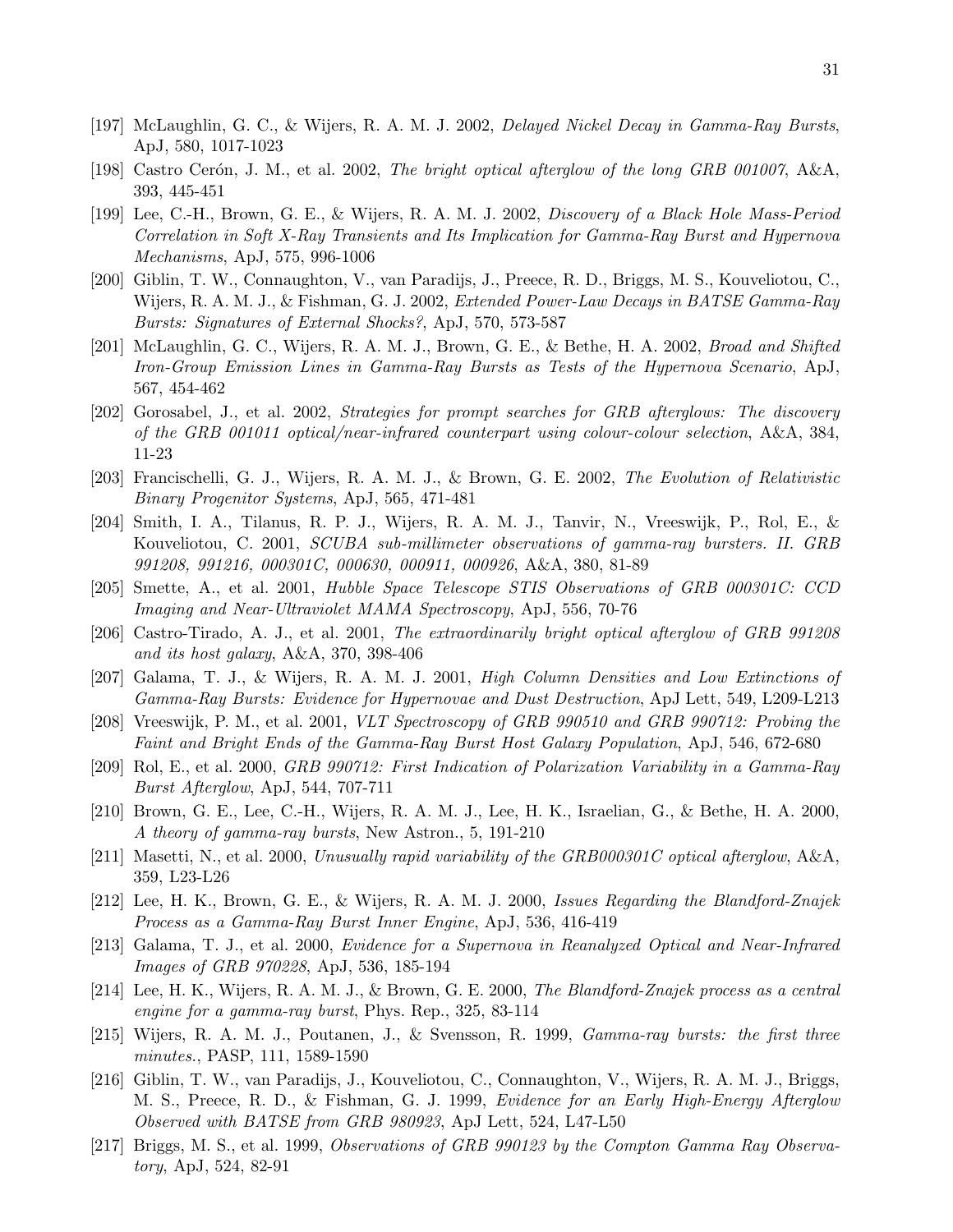- [218] Wijers, R. A. M. J., & Pringle, J. E. 1999, Warped accretion discs and the long periods in X-ray binaries, MNRAS, 308, 207-220
- [219] Wijers, R. A. M. J., et al. 1999, Detection of Polarization in the Afterglow of GRB 990510 with the ESO Very Large Telescope, ApJ Lett, 523, L33-L36
- [220] Wijers, R. A. M. J., & Galama, T. J. 1999, Physical Parameters of GRB 970508 and GRB 971214 from Their Afterglow Synchrotron Emission, ApJ, 523, 177-186
- [221] Vreeswijk, P. M., et al. 1999, The X-Ray, Optical, and Infrared Counterpart to GRB 980703, ApJ, 523, 171-176
- [222] Galama, T. J., et al. 1999, On the possible association of SN 1998bw and GRB 980425, A&A Suppl., 138, 465-466
- [223] Galama, T. J., et al. 1999, Physical parameters of GRB 970508 from its afterglow synchrotron emission, A&A Suppl., 138, 451-452
- [224] Meszaros, P., Rees, M. J., & Wijers, R. A. M. J. 1999, Energetics and beaming of gamma ray burst triggers, New Astron., 4, 303-312
- [225] Smith, I. A., et al. 1999, SCUBA sub-millimeter observations of gamma-ray bursters. I. GRB 970508, 971214, 980326, 980329, 980519, 980703, 981220, 981226, A&A, 347, 92-98
- [226] Galama, T. J., et al. 1999, The effect of magnetic fields on  $\gamma$ -ray bursts inferred from multiwavelength observations of the burst of 23 January 1999, Nat, 398, 394-399
- [227] Galama, T. J., et al. 1998, An unusual supernova in the error box of the  $\gamma$ -ray burst of 25 April 1998, Nat, 395, 670-672
- [228] Groot, P. J., et al. 1998, The Rapid Decay of the Optical Emission from GRB 980326 and Its Possible Implications, ApJ Lett, 502, L123
- [229] Galama, T. J., et al. 1998, The 1.4 GHz Light Curve of GRB 970508, ApJ Lett, 500, L101
- [230] Galama, T. J., Wijers, R. A. M. J., Bremer, M., Groot, P. J., Strom, R. G., Kouveliotou, C., & van Paradijs, J. 1998, The Radio-to-X-Ray Spectrum of GRB 970508 on 1997 May 21.0 UT, ApJ Lett, 500, L97
- [231] Wijers, R. 1998, The burst, the burster and its lair, Nat, 393, 13-14
- [232] van Kerkwijk, M. H., Chakrabarty, D., Pringle, J. E., & Wijers, R. A. M. J. 1998, Warped Disks as a Possible Origin of Torque Reversals in Accretion-powered Pulsars, ApJ Lett, 499, L27
- [233] Meszaros, P., Rees, M. J., & Wijers, R. A. M. J. 1998, Viewing Angle and Environment Effects in Gamma-Ray Bursts: Sources of Afterglow Diversity, ApJ, 499, 301
- [234] Galama, T. J., et al. 1998, Optical Follow-Up of GRB 970508, ApJ Lett, 497, L13
- [235] Wijers, R. A. M. J., Bloom, J. S., Bagla, J. S., & Natarajan, P. 1998, Gamma-ray bursts from stellar remnants - Probing the universe at high redshift, MNRAS, 294, L13-L17
- [236] Groot, P. J., et al. 1998, A Search for Optical Afterglow from GRB 970828, ApJ Lett, 493, L27
- [237] Bloom, J. S., Sigurdsson, S., Wijers, R. A. M. J., Almaini, O., Tanvir, N. R., & Johnson, R. A. 1997, Using STIS to find gamma-ray burst redshifts, MNRAS, 292, L55-L58
- [238] Wijers, R. A. M. J., & Sigurdsson, S. 1997, The VELA pulsar 'jet': a companion-punctured bubble of fallback material, MNRAS, 290, 276-282
- [239] Wijers, R. A. M. J., Rees, M. J., & Meszaros, P. 1997, Shocked by GRB 970228: the afterglow of a cosmological fireball, MNRAS, 288, L51-L56
- [240] Nelemans, G., Hartman, J. W., Verbunt, F., Bhattacharya, D., & Wijers, R. A. M. J. 1997, Modelling the variance of dispersion measures of radio pulsars., A&A, 322, 489-492
- [241] Hartman, J. W., Bhattacharya, D., Wijers, R., & Verbunt, F. 1997, A study of the evolution of radio pulsars through improved population synthesis., A&A, 322, 477-488
- [242] Wijers, R. A. M. J. 1997, Evidence against field decay proportional to accreted mass in neutron stars, MNRAS, 287, 607-614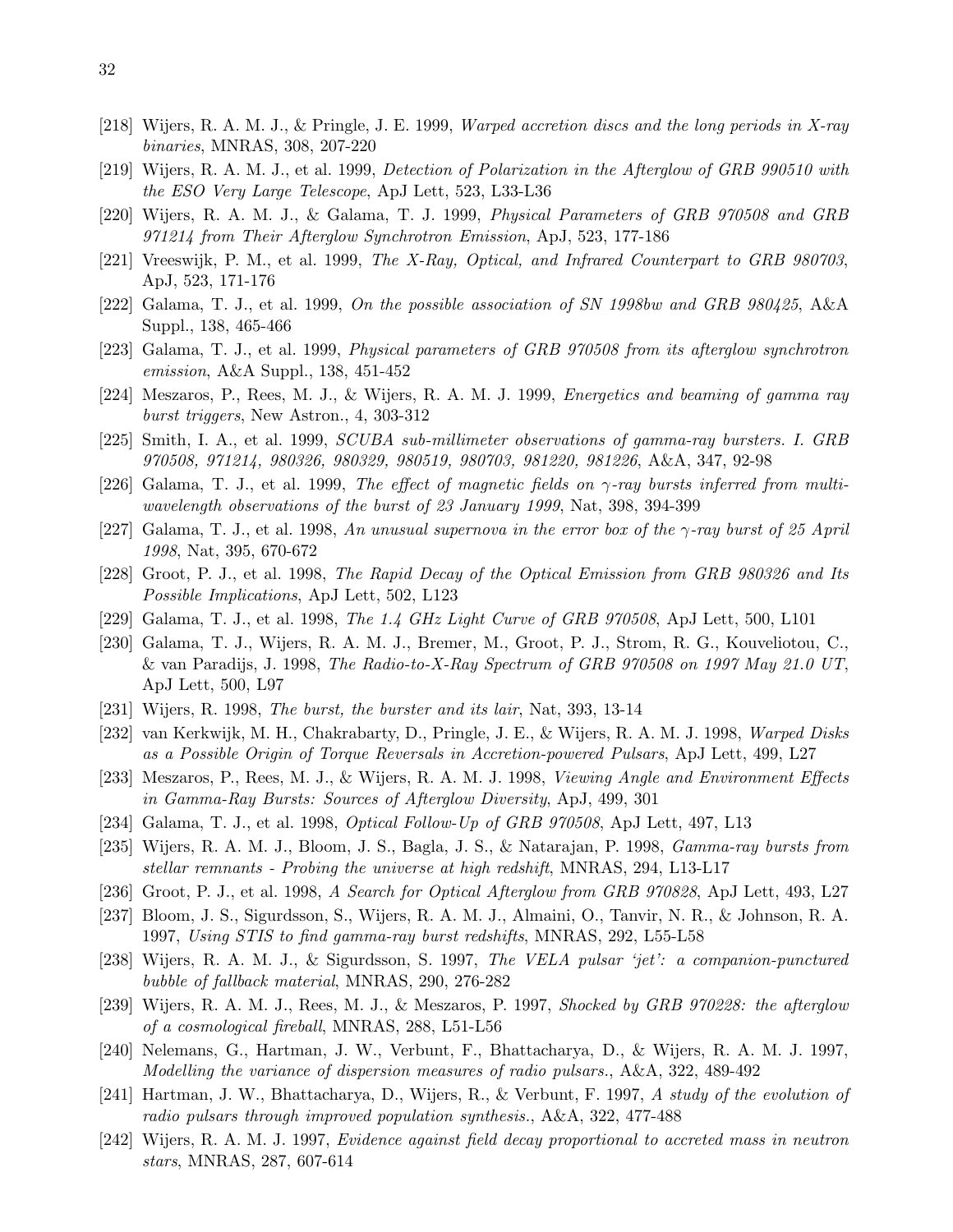- [243] Williams, L. L. R., & Wijers, R. A. M. J. 1997, Distortion of gamma-ray burst light curves by gravitational microlensing, MNRAS, 286, L11-L16
- [244] Brown, G. E., Weingartner, J. C., & Wijers, R. A. M. J. 1996, On the Formation of Low-Mass Black Holes in Massive Binary Stars, ApJ, 463, 297
- [245] Wijers, R. A. M. J. 1995, Does Time Dilation Tell Us the Distance to Gamma-Ray Bursts?, ApJ Supp., 231, 399-402
- [246] Ulmer, A., Wijers, R. A. M. J., & Fenimore, E. E. 1995, Constraints on the gamma-ray burst luminosity function from Pioneer Venus Orbiter and BATSE observations, ApJ Lett, 440, L9- L12
- [247] Ulmer, A., & Wijers, R. A. M. J. 1995, The width of the gamma-ray burst luminosity function, ApJ, 439, 303-306
- [248] Wijers, R. A. M. J., & Paczynski, B. 1994, On the nature of gamma-ray burst time dilations, ApJ Lett, 437, L107-L110
- [249] Wijers, R. A. M. J., & Lubin, L. M. 1994, Is a data set distributed as a power law? A test, with application to gamma-ray burst brightnesses, ApJ, 432, 207-212
- [250] Vaughan, B., van der Klis, M., Lewin, W. H. G., Wijers, R. A. M. J., van Paradijs, J., Dotani, T., & Mitsuda, K. 1994, The time-delay spectrum of GX 5-1 in its horizontal branch, ApJ, 421, 738-752
- [251] Lubin, L. M., & Wijers, R. A. M. J. 1993, Examining Galactic and Extragalactic Gamma-Ray Burst Models Using the Peak Flux Distribution, ApJ Lett, 418, L9
- [252] Wijers, R. A. M. J., & Paczynski, B. 1993, On the Origin of the Eclipsing Pulsar PSR B1718-19 and Its Wind, ApJ Lett, 415, L115
- [253] Schulz, N. S., & Wijers, R. A. M. J. 1993, Compton Modelling of Spectral Variations Observed in Z-Sources, A&A, 273, 123
- [254] Wijers, R. A. M. J., van Paradijs, J., & van den Heuvel, E. P. J. 1992, Binary pulsars as probes of neutron star birth, A&A, 261, 145-153
- [255] Wijers, R. A. M. J. 1992, Genesis of a pulsar's planets, Nat, 355, 593
- [256] Bhattacharya, D., Wijers, R. A. M. J., Hartman, J. W., & Verbunt, F. 1992, On the decay of the magnetic fields of single radio pulsars, A&A, 254, 198-212
- [257] Damen, E., Wijers, R. A. M. J., van Paradijs, J., Penninx, W., Oosterbroek, T., Lewin, W. H. G., & Jansen, F. 1991, Erratum - Constraints on the Inner Accretion Flow of  $4u / MXB:1636-53$ V801-ARAE from a Comparison of X-Ray Burst and Persistent Emission, A&A, 247, 260
- [258] Wijers, R. A. M. J., & van Paradijs, J. 1991, An upper limit to the number of pulsars in globular clusters, A&A, 241, L37-L40
- [259] Verbunt, F., Wijers, R. A. M. J., & Burm, H. M. G. 1990, *Evolutionary scenarios for the X-ray* binary pulsars 4U 1626-67 and Hercules X-1, and their implications for the decay of neutron star magnetic fields, A&A, 234, 195-202
- [260] Damen, E., Wijers, R. A. M. J., van Paradijs, J., Penninx, W., Oosterbroek, T., Lewin, W. H. G., & Jansen, F. 1990, Constraints on the inner accretion flow of  $4U/MXB$  1636-53 (V 801 Arae) from a comparison of X-ray burst and persistent emission, A&A, 233, 121-136
- [261] Bhattacharya, D., & Wijers, R. A. M. J. 1990, A puzzling pulsar companion, Nat, 344, 822-823
- [262] Wijers, R. A. M. J. 1989, The new binary millisecond pulsar PSR 0021-72A A laboratory for gravitational physics, A&A, 209, L1-L4
- [263] Wijers, R. A. M. J., van Paradijs, J., & Lewin, W. H. G. 1987, Energy dependent delay measurements of quasi-periodic oscillations in low-mass X-ray binaries, MNRAS, 228, 17P-21P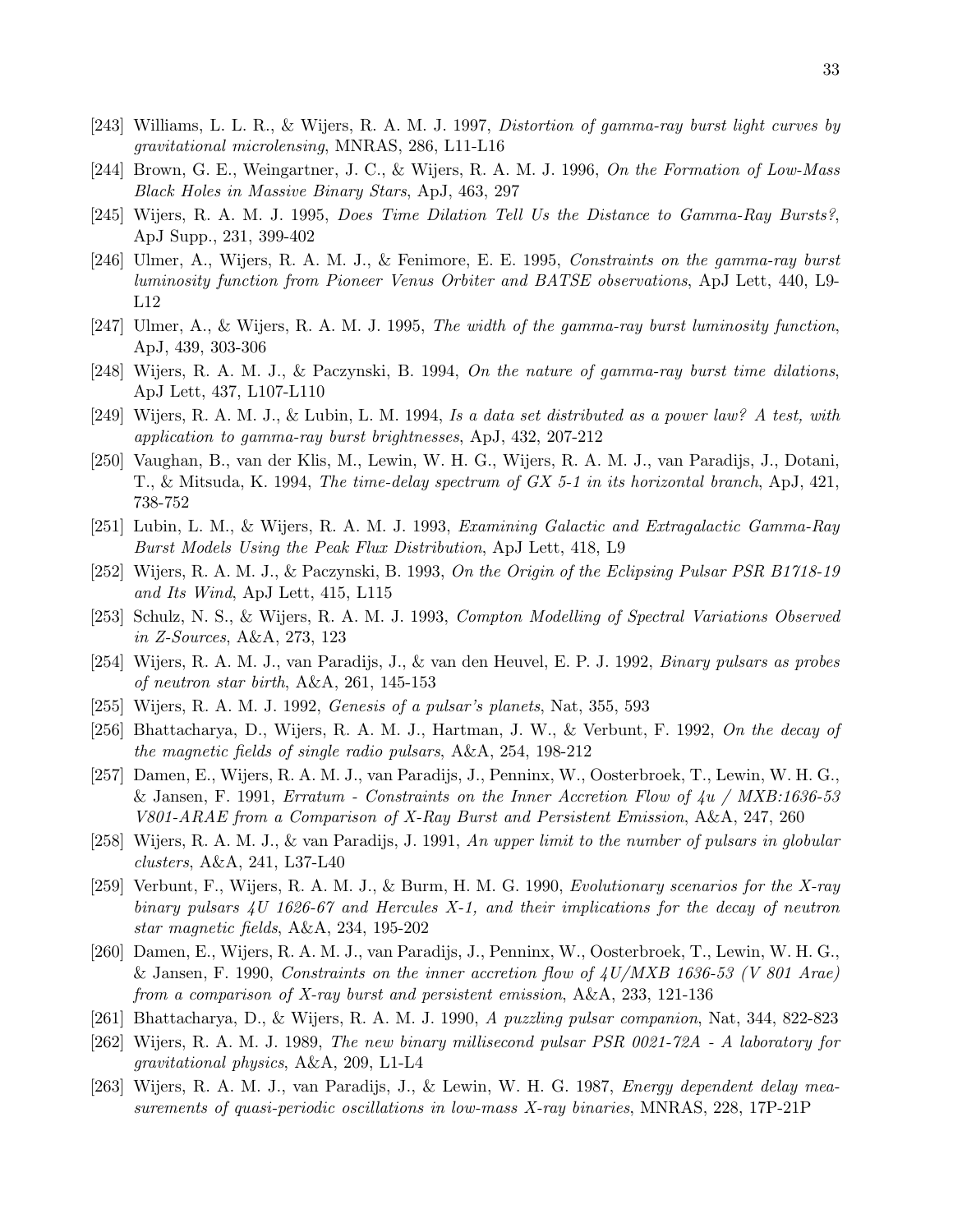### <span id="page-33-0"></span>6.4 Non-refereed publications

## 6.4.1 Conference proceedings and other non-refereed papers

- [1] Marcote, B., et al. 2017, Measuring the expansion velocity of the outflows of  $LSI+61303$  through low-frequency radio observations, AIP Conf. Proc. 1792:040018
- [2] Feroci, M., et al. 2017, The LOFT mission concept: A status update, SPIE Conf. Proc. 9905:1R
- [3] Kruehler, T., et al. 2013, GRB 120815A afterglow spectra (Kruehler+, 2013), VizieR Online Data Catalog, 355, 79018
- [4] Wiersema, K., et al. 2013, GRB 091018 Optical/NIR photometry (Wiersema+, 2012), VizieR Online Data Catalog, 742, 60002
- [5] Sotomayor-Beltran, C., et al. 2013, ionFR: Ionospheric Faraday rotation, Astrophysics Source Code Library, 3022
- [6] Hartoog, O., Wiersema, K., Vreeswijk, P., Kaper, L., & Wijers, R. 2013, The Host Galaxy Response to the Afterglow of GRB 100901A, proc. conference on GRBs and their Hosts as Tracers of i the High Redshift Universe, Sexten, Italy, Jan 2013
- [7] Marcote, B., Ribó, M., Paredes, J. M., Swinbank, J., Broderick, J., Fender, R., Markoff, S., & Wijers, R. 2012, First LOFAR observations of gamma-ray binaries, American Institute of Physics Conference Series, 1505, 374-377
- [8] Ter Veen, S., et al. 2011, FRATs: a search for Fast Radio Transients with LOFAR, American Institute of Physics Conference Series, 1357, 331-334
- [9] Stappers, B., et al. 2011, Pulsars and Fast Transients with LOFAR, American Institute of Physics Conference Series, 1357, 325-330
- [10] Lin, L., Kouveliotou, C., & van der Horst, A. J. 2011, Fermi/GBM Observations of SGR J0501+4516, American Institute of Physics Conference Series, 1358, 313-316
- [11] Curran, P. A., Starling, R. L. C., van der Horst, A. J., Wijers, R. A. M. J., de Pasquale, M., & Page, M. 2011, *Testing the blast wave model with Swift GRBs*, Advances in Space Research, 47, 1362-1366
- [12] Ter Veen, S., et al. 2010, Real-time search for Fast Radio Transients with LOFAR, ISKAF2010 Science Meeting,
- [13] Kamble, A., et al. 2009, Five Years of Multi-frequency Monitoring of GRB030329 Afterglow Using the GMRT and WSRT, Astronomical Society of the Pacific Conference Series, 407, 295
- [14] van der Horst, A. J., Kouveliotou, C., Gehrels, N., Rol, E., Wijers, R. A. M. J., Cannizzo, J. K., Racusin, J., & Burrows, D. N. 2009, Dark Gamma-Ray Bursts in the Swift Era, American Institute of Physics Conference Series, 1133, 193-198
- [15] Curran, P. A., van der Horst, A. J., Starling, R. L. C., & Wijers, R. A. M. J. 2009, Swift GRBs and the blast wave model, American Institute of Physics Conference Series, 1133, 187-192
- [16] Kamble, A., et al. 2009, Five Years of Multi-frequency Monitoring of GRB030329 Afterglow Using the GMRT and WSRT, American Institute of Physics Conference Series, 1133, 169-174
- [17] van Eerten, H. J., & Wijers, R. A. M. J. 2009, From blast wave to observation, American Institute of Physics Conference Series, 1133, 151-156
- [18] van der Horst, A. J., Kamble, A. P., Wijers, R. A. M. J., & Kouveliotou, C. 2009, GRB 090902B: WSRT radio observation., GCN Circ., 9883
- [19] Hartmann, D., et al. 2009, Reading the Metal Diaries of the Universe: Tracing Cosmic Chemical Evolution, astro2010: The Astronomy and Astrophysics Decadal Survey, 2010, 114
- [20] Curran, P. A., van der Horst, A. J., Wijers, R. A. M. J., & Starling, R. L. C. 2008, The hidden X-ray breaks in afterglow light curves, American Institute of Physics Conference Series, 1000, 208-211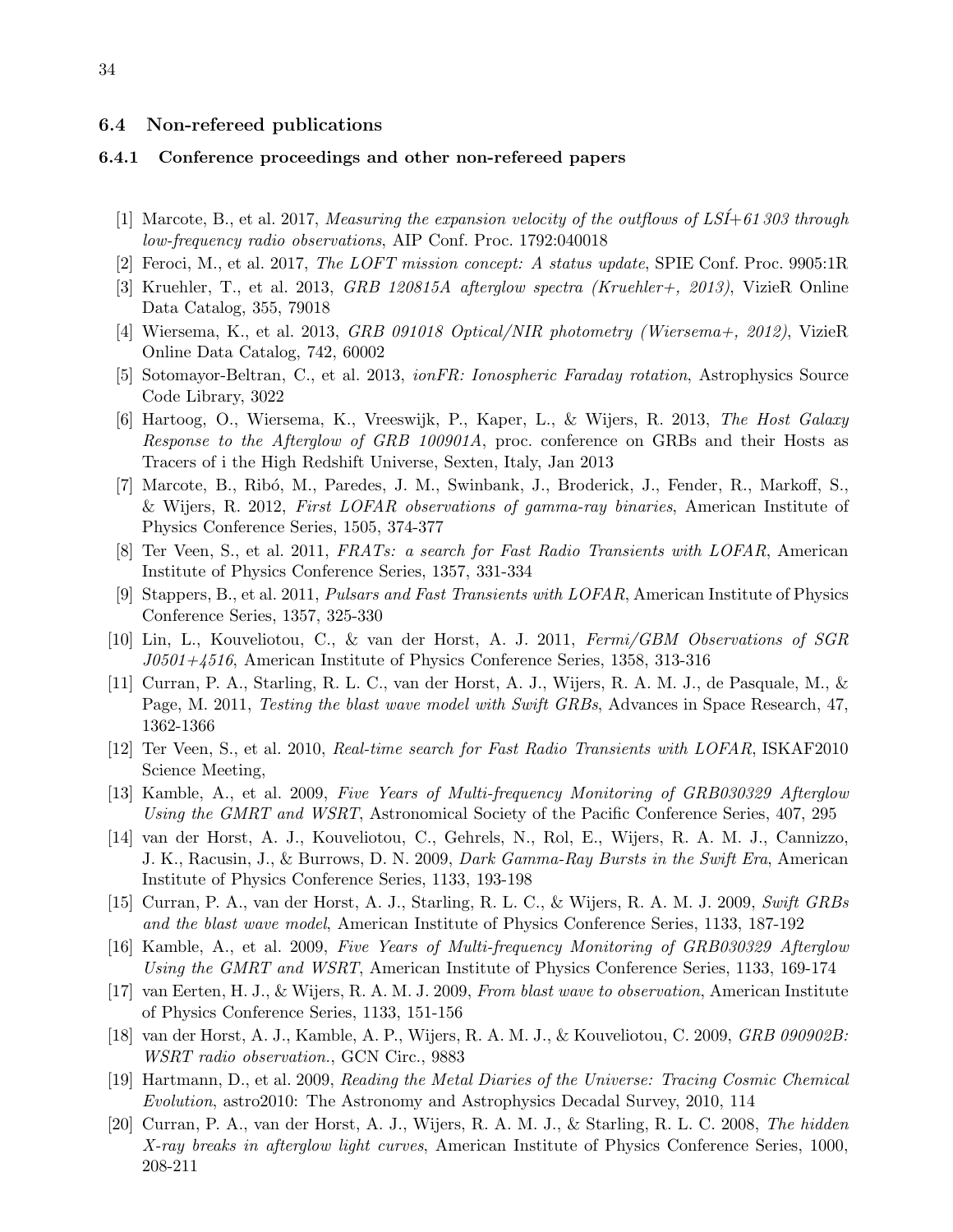- [21] Paragi, Z., van der Horst, A., Kouveliotou, C., Garrett, M., Wijers, R. A. M. J., Granot, J., Ramirez-Ruiz, E., & Strom, R. 2008, Constraint on the early expansion of XRF080109, related to supernova SN2008D, The role of VLBI in the Golden Age for Radio Astronomy ,
- [22] Lee, C.-H., Brown, G., Wijers, R., & Moreno Mendez, E. 2008, Spin of Stellar Mass Black Holes: key to GRBs and Hypernovae, 37th COSPAR Scientific Assembly, 37, 1735
- [23] Fynbo, J., et al. 2007, Gamma-Ray Bursts as Cosmological Probes: from Concept to Reality, The Messenger, 130, 43-47
- [24] Wijers, R. 2007, Obituary: Hans Albrecht Bethe, 1906-2005, Bull. AAS, 39, 1055
- [25] den Herder, J. W., et al. 2007, EDGE: explorer of diffuse emission and gamma-ray burst explosions, Proc. SPIE, 6688,
- [26] Falcke, H. D., et al. 2007, A very brief description of LOFAR the Low Frequency Array, Highlights of Astronomy, 14, 386-387
- [27] Fender, R. P., et al. 2006, *The LOFAR Transients Key Project*, in VI Microquasar Workshop: Microquasars and Beyond, September 2006, Como, Italy, p.104.1
- [28] Gelfand, J., et al. 2006, Tracking the Big One: The Evolving Radio Afterglow of the Giant Flare from SGR 1806-20, 36th COSPAR Scientific Assembly, 36, 3146
- [29] Pe'Er, A., & Wijers, R. A. M. J. 2006, The signature of a wind reverse shock in gamma-ray bursts afterglows, Nuovo Cimento B Serie, 121, 1293-1296
- [30] Vreeswijk, P., Ellison, S., Ledoux, C., Wijers, R., & Hjorth, J. 2005, Damped Lyman Alpha (DLA) Systems in GRB Afterglows: Probing Dense Regions in GRB Host Galaxies, The Cool Universe: Observing Cosmic Dawn, 344, 79
- [31] Vreeswijk, P. M., Ellison, S. L., Ledoux, C., Wijers, R. A. M. J., Fynbo, J. P. U., Møller, P., & Hjorth, J. 2005, DLA systems in GRB afterglows, IAU Colloq. 199: Probing Galaxies through Quasar Absorption Lines, 174-179
- [32] Barnard, V. E., et al. 2004, *SCUBA Observations of the Host Galaxies of Gamma-Ray Bursts*, Gamma-Ray Bursts: 30 Years of Discovery, 727, 508-513
- [33] Klose, S., et al. 2004, *The Optical Afterglow of GRB 030226*, Gamma-Ray Bursts: 30 Years of Discovery, 727, 483-486
- [34] Vreeswijk, P., Ellison, S., Ledoux, C., Wijers, R., Hjorth, J., Fynbo, J., & Grace Collaboration 2004, Damped Lya Systems in GRB Afterglows, Gamma-Ray Bursts: 30 Years of Discovery, 727, 453-457
- [35] Greiner, J., et al. 2004, The Polarization Evolution of the Optical Afterglow of GRB 030329, Gamma-Ray Bursts: 30 Years of Discovery, 727, 269-273
- [36] Tanvir, N. R., et al. 2004, Sub-mm Observations of GRB Host Galaxies, Astronomical Society of the Pacific Conference Series, 312, 275
- [37] Gorosabel, J., et al. 2004, The optical/near-IR spectral energy distribution of the GRB 000210 host galaxy, Astronomical Society of the Pacific Conference Series, 312, 267
- [38] Greiner, J., et al. 2004, GRB 011121: Jet, wind and supernova all in one, Astronomical Society of the Pacific Conference Series, 312, 263
- [39] Masetti, N., et al. 2004, Optical and NIR monitoring of the GRB020405 afterglow, Astronomical Society of the Pacific Conference Series, 312, 225
- [40] Giblin, T. W., Hakkila, J., Connaughton, V., Kouveliotou, C., Preece, R. D., Briggs, M. S., Fishman, G. J., & Wijers, R. 2004, The BATSE View of the Transition from GRB to Afterglow, Astronomical Society of the Pacific Conference Series, 312, 29
- [41] Gorosabel, J., et al. 2003, Colour-Colour Diagram as a Tool for Prompt Search of GRB Afterglows; the Discovery of the GRB 001011 Optical/Near-Infrared Counterpart, Gamma-Ray Burst and Afterglow Astronomy 2001: A Workshop Celebrating the First Year of the HETE Mission, 662, 357-359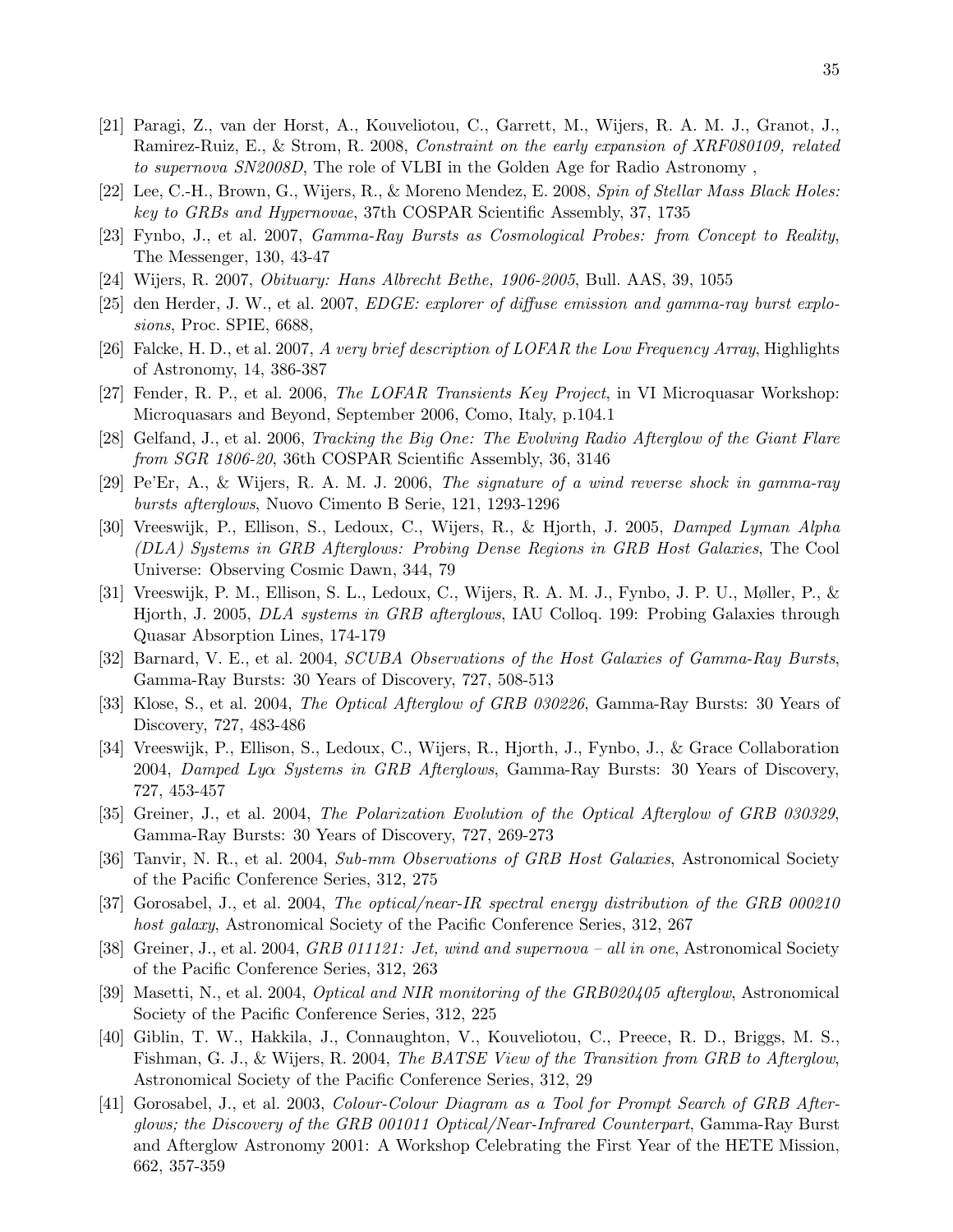- [42] Smith, I. A., Tilanus, R. P. J., Wijers, R. A. M. J., Tanvir, N., Vreeswijk, P., Rol, E., & Kouveliotou, C. 2003, SCUBA Sub-Millimeter Observations of Gamma-Ray Bursters, Gamma-Ray Burst and Afterglow Astronomy 2001: A Workshop Celebrating the First Year of the HETE Mission, 662, 342-345
- [43] Giblin, T. W., Connaughton, V., van Paradijs, J., Preece, R. D., Briggs, M. S., Kouveliotou, C., Wijers, R. A. M. J., & Fishman, G. J. 2003, *Extended Power-Law Decays in BATSE Gamma*-Ray Bursts: Signatures of External Shocks?, Gamma-Ray Burst and Afterglow Astronomy 2001: A Workshop Celebrating the First Year of the HETE Mission, 662, 273-275
- [44] Wijers, R. A. M. J. 2003, *Meester Jan*, Astronomical Society of the Pacific Conference Series, 308, 73
- [45] van den Heuvel, E. P., Kaper, L., Rol, E., & Wijers, R. A. M. J. 2003, From X-ray Binaries to Gamma-Ray Bursts: Jan van Paradijs Memorial Symposium, Astronomical Society of the Pacific Conference Series, 308,
- [46] Kaper, L., et al. 2002, Gamma-ray bursts: the most powerful cosmic explosions, The Messenger, 109, 37-41
- [47] Giblin, T. W., van Paradijs, J., Kouveliotou, C., Connaughton, V., Wijers, R. A. M. J., Briggs, M. S., Preece, R. D., & Fishman, G. J. 2000, Evidence for early high-energy afterglow: BATSE observations of GRB980923, Gamma-ray Bursts, 5th Huntsville Symposium, 526, 394-398
- [48] Smith, I. A., et al. 2000, Submillimeter observations of GRB counterparts, Gamma-ray Bursts, 5th Huntsville Symposium, 526, 326-328
- [49] Pedersen, H., et al. 2000, Gamma-ray bursts pushing limits with the VLT., The Messenger, 100, 32-37
- [50] Wijers, R. 1999, Multi-wavelength follow-ups of Afterglows, KITP Conference: Gamma Ray Bursts and their Afterglows,
- [51] Wijers, R. 1999, Cosmology with GRB: theory & experiment, KITP Conference: Gamma Ray Bursts and their Afterglows,
- [52] Wijers, R. A. M. J. 1999, On the Correlation Between Neutron Star Magnetic Field and Accreted Mass, Pulsar Timing, General Relativity and the Internal Structure of Neutron Stars, 293
- [53] Verbunt, F., Hartman, J. W., Bhattacharya, D., Wijers, R. A. M. J., & Nelemans, G. 1999, Applications of Radio Pulsar Population Synthesis, Pulsar Timing, General Relativity and the Internal Structure of Neutron Stars, 215
- [54] Lee, H. K., Wijers, R. A. M. J., & Brown, G. E. 1999, The Blandford-Znajek Process as a Gamma-Ray Burst Central Engine, Gamma-Ray Bursts: The First Three Minutes, 190, 173
- [55] Groot, P. J., et al. 1998, Optical follow-up of GRB970508, Gamma-Ray Bursts, 4th Hunstville Symposium, 428, 499-503
- [56] 1997, Book Review: Evolutionary processes in binary stars / Kluwer, 1996, Space Sci. Rev., 80, 496
- [57] 1997, Book Review: Evolutionary processes in binary stars / Kluwer, 1996, The Observatory, 117, 66
- [58] Bailes, M., Ergma, E., Lyne, A., Rasio, F., van den Heuvel, E., van Kerkwjk, M., Verbunt, F., & Wijers, H. 1996, Debate : The Origin and Evolution of Millisecond Pulsars, IAU Colloq. 160: Pulsars: Problems and Progress, 105, 557
- [59] Hartman, J. W., Verbunt, F., Bhattacharya, D., & Wijers, H. 1996, The case for no field decay from improved pulsar population studies, IAU Colloq. 160: Pulsars: Problems and Progress, 105, 47
- [60] Schulz, N. S., & Wijers, R. A. M. J. 1995, Comptonization in Spectral Branches of Z Sources, The Lives of the Neutron Stars, 393
- [61] Malhotra, S., et al. 1995, Princeton lens monitoring program., Highlights of Astronomy, 10, 657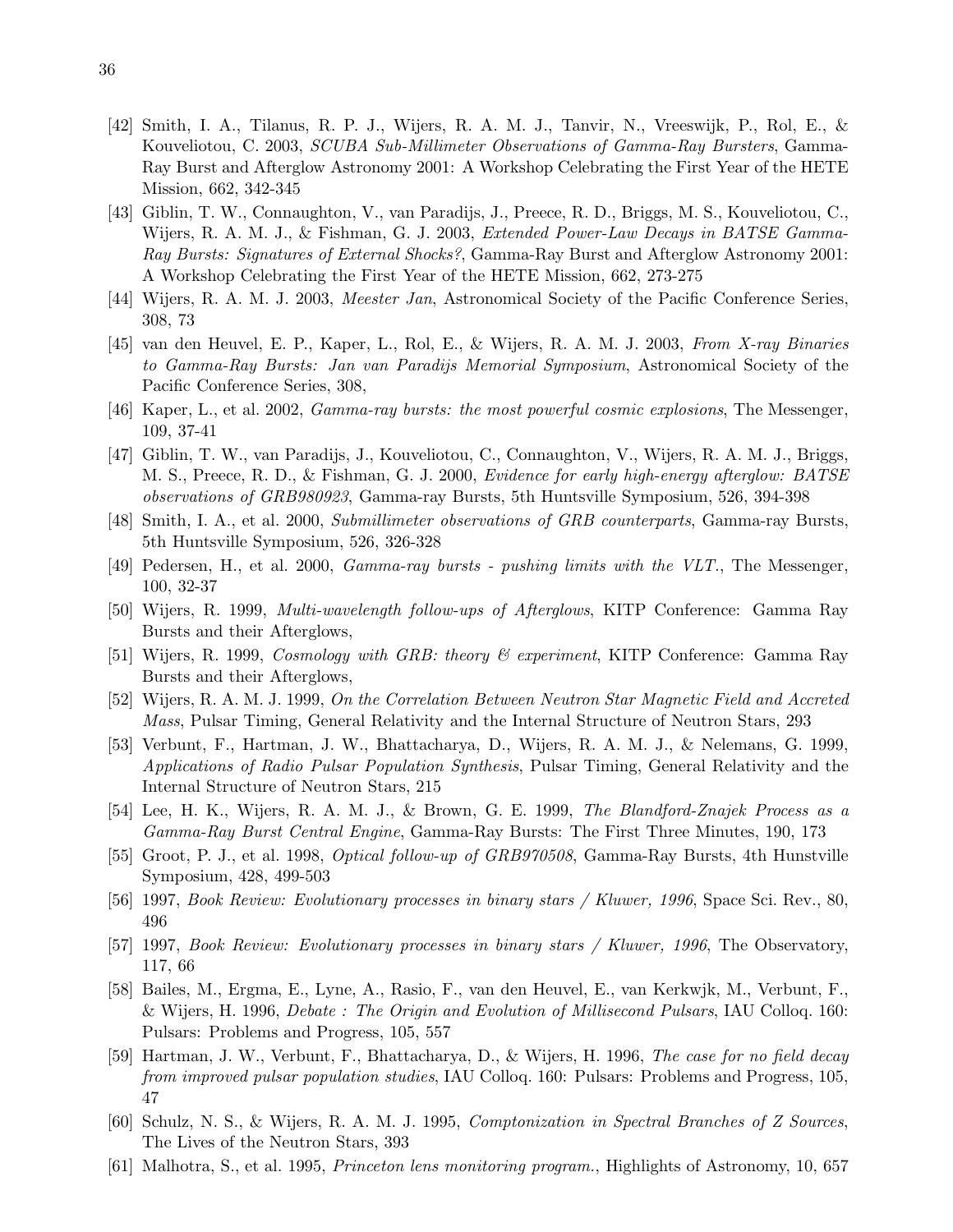- [62] Wijers, R. A. M. J. 1995, Orbital Weather in Neutron Star Binaries, Millisecond Pulsars. A Decade of Surprise, 72, 158
- [63] Wijers, R. A. M. J. 1994, Evolution Versus Variability in Neutron Star Binaries, The Evolution of X-ray Binariese, 308, 399
- [64] Wijers, R. A. M. J., & Lubin, L. M. 1994, Is a data set distributed as a power law? A sensitive test., American Institute of Physics Conference Series, 304, 761-765
- [65] Wijers, R. A. M. J., Verbunt, F., Bhattacharya, D., & Hartman, J. W. 1993, A Case for no Decay of the Magnetic Fields of Isolated Radio Pulsars, Isolated Pulsars, 83
- [66] Wijers, R. A. M. J., & Lubin, L. M. 1993, Gamma ray burst redshifts: zero or one? In search of a bend in log N-log S., American Institute of Physics Conference Series, 280, 729-733
- [67] Wijers, R., Burm, H., & Verbunt, F. 1989, Accretion induced collapse and field decay, Two Topics in X-Ray Astronomy, Volume 1: X Ray Binaries. Volume 2: AGN and the X Ray Background, 296, 677-681
- [68] Schulz, N. S., & Wijers, R. A. M. J. 1989, The role of comptonisation in energy spectra of standard QPO-sources, Two Topics in X-Ray Astronomy, Volume 1: X Ray Binaries. Volume 2: AGN and the X Ray Background, 296, 601-606

#### 6.4.2 Abstracts, Circulars, and Telegrams

- [1] Gorgone, N. et al. 2017, Brightening of MAXI J1621−501 as seen with Swift/XRT, ATel 10696, 1
- [2] Rowlinson, A., et al. 2017,  $LIGO/Virgo\ G211117/GW151226$ :  $LOFAR\ follow-up$ ., GRB Coordinates Network, 20372, 1
- [3] Broderick, J., Jonker, P. G., Fender, R. P., Rowlinson, A., Wijers, R. A. M. J., & Stappers, B. W. 2015, LIGO/Virgo G184098: LOFAR follow-up., GRB Coordinates Network, 18424, 1
- [4] Broderick, J., Jonker, P. G., Fender, R. P., Rowlinson, A., Wijers, R. A. M. J., & Stappers, B. W. 2015, LIGO/Virgo G184098: LOFAR follow-up., GRB Coordinates Network, 18364, 1
- [5] Paragi, Z., van der Horst, A. J., Yang, J., Kouveliotou, C., Wijers, R. A. M. J., & Granot, J. 2013, e-EVN detections of GRB130427A and GRB130702A, The Astronomer's Telegram, 5242, 1
- [6] Xu, D., et al. 2013, *GRB 131103A: VLT/X-shooter redshift.*, GRB Coordinates Network, 15451, 1
- [7] van der Horst, A. J., Saunders, R. D. E., Grainge, K. J. B., Fender, R. P., Staley, T. D., Rowlinson, A., & Wijers, R. A. M. J. 2013, GRB 130216A: possible radio counterpart is steady field source., GRB Coordinates Network, 14248, 1
- [8] van der Horst, A. J., Kouveliotou, C., Kamble, A. P., & Wijers, R. A. M. J. 2011, GRB 110205A: WSRT radio observation., GCN, 11663, 1
- [9] van der Horst, A. J., et al. 2010, Sudden radio flux decline in MAXI J1659-152, ATel, 2918, 1
- [10] Paragi, Z., et al. 2010, EVN e-VLBI detections of MAXI J1659-152, ATel, 2906
- [11] van der Horst, A. J., Granot, J., Paragi, Z., Kouveliotou, C., Wijers, R. A. M. J., & Ramirez-Ruiz, E. 2010, WSRT Radio and Polarization Detection of GRB 100925A / MAXI J1659-152, ATel, 2874
- [12] Kamble, A. J. V. D. H. A. P., Paragi, Z., Kouveliotou, C., Wijers, R. A. M. J., Granot, J., Ramirez-Ruiz, E., Garrett, M. A., & Strom, R. 2010, WSRT Radio Observations of SN 2010br, ATel, 2612
- [13] Schwartz, R. A., et al. 2010, Fermi GBM and LAT Solar Flare X Ray and  $\gamma$  Ray Observations, American Astronomical Society Meeting Abstracts, 216, #404.06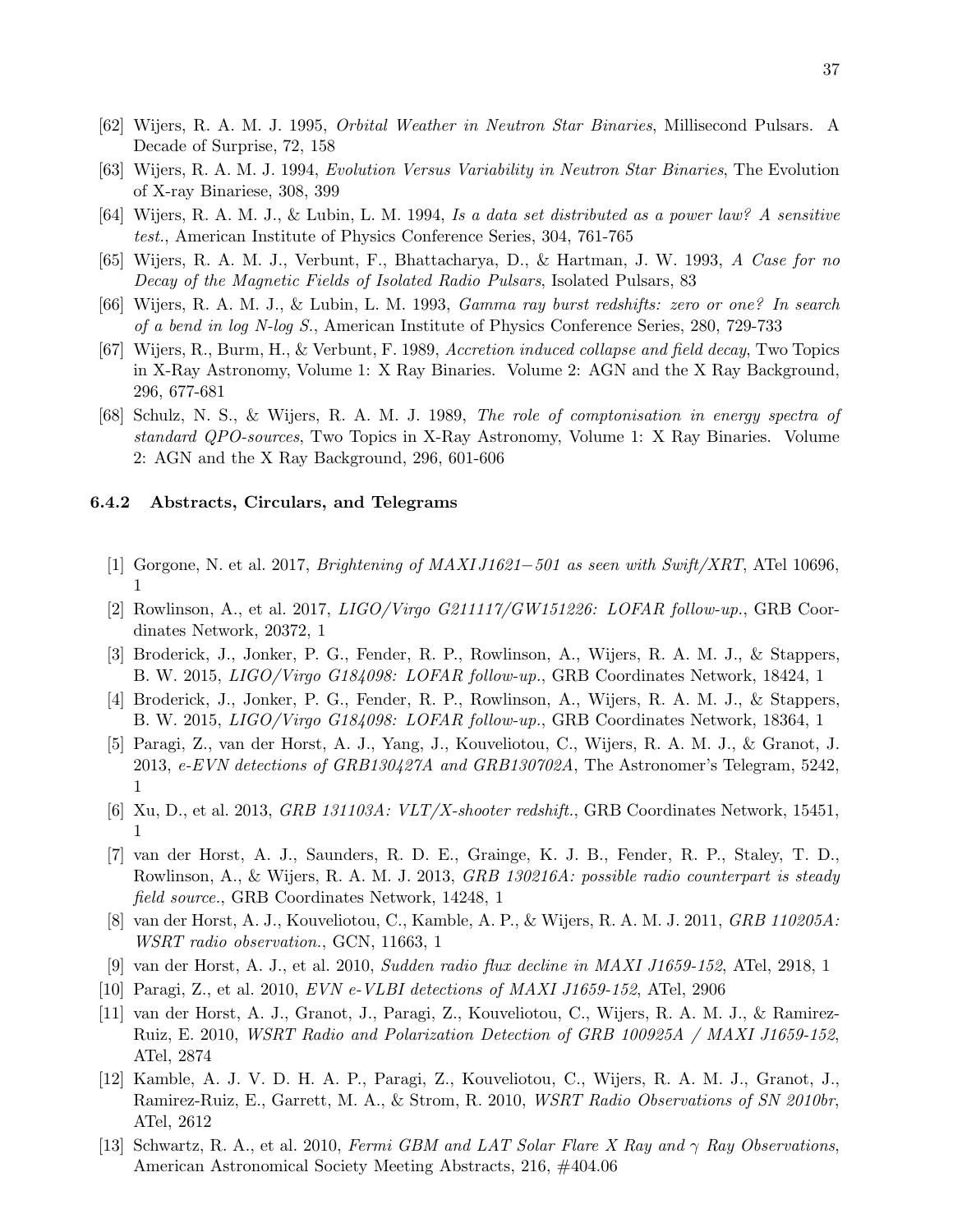- [14] Kamble, A. P., et al. 2010, WSRT Radio Observations of PTF10bzf, ATel, 2479
- [15] van der Horst, A. J., Granot, J., Paragi, Z., Kouveliotou, C., Wijers, R. A. M. J., & Ramirez-Ruiz, E. 2010, GRB 100925A / MAXI J1659-152: WSRT radio and polarization detection., GCN Circ, 11309
- [16] van der Horst, A. J., Wiersema, K., Kamble, A. P., Wijers, R. A. M. J., Rol, E., & Kouveliotou, C. 2010, GRB 100901A: confirmation of WSRT radio detection., GCN Circ, 11256
- [17] van der Horst, A. J., Wiersema, K., Kamble, A. P., Wijers, R. A. M. J., Rol, E., & Kouveliotou, C. 2010, GRB 100901A: possible WSRT radio detection., GCN Circ, 11221
- [18] Kamble, A. P., van der Horst, A. J., Wijers, R. A. M. J., Rol, E., Kouveliotou, C., & Wiersema, K. 2010, GRB 100414A : WSRT radio detection., GCN Circ, 10697
- [19] van der Horst, A. J., Kamble, A. P., Wijers, R. A. M. J., Rol, E., Kouveliotou, C., & Wiersema, K. 2010, GRB 100418A: WSRT radio detection., GCN Circ, 10647
- [20] Kamble, A., Pal, S., Bhattacharya, D., Wijers, R., & Chandra, I. 2009, SN2007bg : GMRT Radio observations, ATel, 2133
- [21] Kamble, A., van der Horst, A. J., Kouveliotou, C., Wijers, R. A. M. J., & Rol, E. 2009, GRB090709A : WSRT radio observation., GCN Circ., 9654
- [22] Kamble, A., Pal, S., van der Horst, A. J., Bhattacharya, D., Wijers, R., Ishwara, C. H. C., & Rol, E. 2009, GMRT observation of GRB 090424 afterglow., GCN Circ., 9484
- [23] de Ugarte Postigo, A., et al. 2009, X-shooter observations of GRB 090313., GCN Circ., 9015
- [24] van der Horst, A. J., Wijers, R. A. M. J., & Kamble, A. P. 2009, GRB 090102: WSRT radio observations., GCN Circ., 8792
- [25] van der Horst, A. J., Kouveliotou, C., Wijers, R. A. M. J., & Kamble, A. 2008, XRF 080109 / SN 2008D: WSRT radio detection., GCN Circ., 7190
- [26] van der Horst, A. J., & Wijers, R. A. M. J. 2007, GRB 071112C: WSRT radio observations., GCN Circ., 7092
- [27] van der Horst, A. J., Wijers, R. A. M. J., Wiersema, K., & Rol, E. 2007, GRB 070612A: second epoch WSRT radio observations., GCN Circ., 6576
- [28] van der Horst, A. J., Wijers, R. A. M. J., Wiersema, K., & Rol, E. 2007, GRB 070612A: possible WSRT radio detection., GCN Circ., 6549
- [29] van der Horst, A. J., Wijers, R. A. M. J., & Rol, E. 2006, GRB 061121: second epoch ATCA radio observations., GCN Circ., 5874
- [30] van der Horst, A. J., Wijers, R. A. M. J., & Rol, E. 2006, GRB 061121: ATCA & WSRT radio observations., GCN Circ., 5871
- [31] van der Horst, A. J., Wijers, R. A. M. J., & Rol, E. 2006, GRB 061007: third epoch ATCA radio observations., GCN Circ., 5787
- [32] Jakobsson, P., et al. 2006, GRB 060708: VLT spectroscopy., GCN Circ., 5319
- [33] Gelfand, J., et al. 2005, The Evolution of the Radio Nebula Produced by the 2004 December 27 Giant Flare from SGR 1806-20, Bulletin of the American Astronomical Society, 37, 1188
- [34] Gaensler, B. M., et al. 2005, Second-epoch VLA observations of SGR 1806-20, ATel, 375
- [35] Gaensler, B. M., Kouveliotou, C., Wijers, R., Garrett, M., Finger, M., Woods, P., Patel, S., & McLaughlin, M. 2005, Radio Detection of SGR 1806-20 Following a Giant Flare, ATel, 373
- [36] van der Horst, A. J., Rol, E., & Wijers, R. A. M. J. 2005, GRB 051022: WSRT radio detection., GCN Circ., 4158
- [37] Ledoux, C., et al. 2005,  $VLT/UVES$  spectroscopy of  $GRB050820$ ., GCN Circ., 3860
- [38] Burrows, D. N., Grupe, D., Kouveliotou, C., Patel, S., Meszaros, P., Zhang, B., & Wijers, R. A. M. J. 2005, GRB 050724: Chandra observations of the X-ray afterglow., GCN Circ., 3697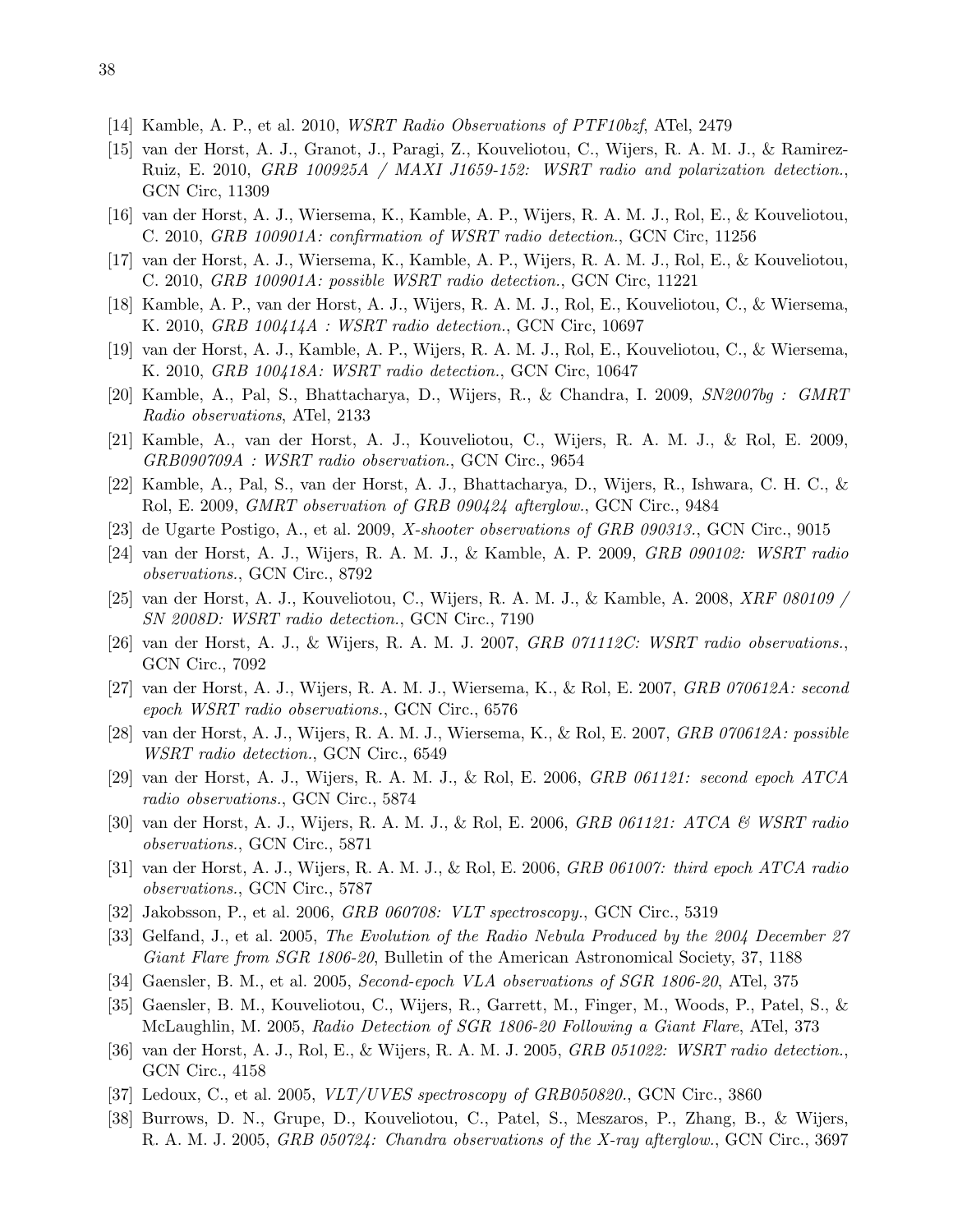- [39] Patel, S., Kouveliotou, C., Burrows, D. N., Grupe, D., Gehrels, N., Meszaros, P., Zhang, B., & Wijers, R. 2005, Refined Chandra analysis of GRB 050509b., GCN Circ., 3419
- [40] Burrows, D. N., Grupe, D., Kouvelioutou, C., Patel, S., Gehrels, N., Meszaros, P., Zhang, B., & Wijers, R. 2005, Chandra observation of GRB 050509b., GCN Circ., 3415
- [41] van der Horst, A. J., Wiersema, K., & Wijers, R. A. M. J. 2005, GRB 050509B: WSRT radio observations., GCN Circ., 3405
- [42] van der Horst, A. J., Wijers, R. A. M. J., & Wiersema, K. 2005, GRB 050502A: WSRT radio observations., GCN Circ., 3341
- [43] Gaensler, B. M., et al. 2005, Further VLA observations of Sgr 1806-20., GCN Circ., 2943
- [44] Gelfand, J., et al. 2005, Further ATCA observations of Sgr 1806-20., GCN Circ., 2941
- [45] Gelfand, J., et al. 2005, *ATCA observations of Sqr 1806-20.*, GCN Circ., 2937
- [46] Gaensler, B. M., et al. 2005, Third /session define format EPOCH1 = observations of Sgr 1806-20 with VLA., GCN Circ., 2935
- [47] Gaensler, B. M., et al. 2005, Second-epoch VLA observations of Sgr 1806-20., GCN Circ., 2933
- [48] Gaensler, B. M., Kouveliotou, C., Wijers, R., Garrett, M., Finger, M., Woods, P., Patel, S., & McLaughlin, M. 2005, Detection of polarization of the radio emission from Sgr 1806-20., GCN Circ., 2931
- [49] Gaensler, B. M., Kouveliotou, C., Wijers, R., Garrett, M., Finger, M., Woods, P., Patel, S., & McLaughlin, M. 2005, Radio detection of SGR 1806-20 following a giant flare, GCN Circ., 2929
- [50] Wiersema, K., Starling, R. L. C., Rol, E., Vreeswijk, P., & Wijers, R. A. M. J. 2004, GRB  $040924$ : VLT spectroscopy., GCN Circ., 2800
- [51] van der Horst, A. J., Rol, E., & Wijers, R. A. M. J. 2004, GRB 040924: second epoch WSRT radio observations., GCN Circ., 2759
- [52] van der Horst, A. J., Rol, E., & Wijers, R. A. M. J. 2004, GRB 040924: WSRT radio observations., GCN Circ., 2746
- [53] Patel, S., et al. 2003, X-ray and Optical Observations of XRF/GRB 011030 & 020427: Detection of the Probable Host Galaxies., Bulletin of the American Astronomical Society, 35, 864
- [54] Wijers, R. 2003, Gamma-ray bursts: black holes shining brightly?, APS Meeting Abstracts, 1003
- [55] Fynbo, J. P. U., Hjorth, J., Gorosabel, J., Jensen, B. L., Andersen, M. I., Wijers, R. A. M. J., & Kouveliotou, C. 2003, XRF 030723: detection of a rebrightening in the optical afterglow., GCN Circ., 2345
- [56] Vreeswijk, P., Wijers, R., Rol, E., & Hjorth, J. 2003, VLT/FORS2 spectra of GRB 030323., GCN Circ., 1953
- [57] Rol, E., & Wijers, R. 2003, GRB030115, WSRT radio observations correction to GCN 1864., GCN Circ., 1867
- [58] Rol, E., & Wijers, R. 2003, GRB030115, WSRT radio observations., GCN Circ., 1864
- [59] McLaughlin, G. C., & Wijers, R. A. M. J. 2002, Nickel and Iron in the Hypernova/Collapsar Model Of GRBS, APS Meeting Abstracts, 6009
- [60] Castro-Tirado, A. J., et al. 2002, GRB 021004: optical spectroscopy on Oct 11., GCN Circ., 1635
- [61] Salamanca, I., Rol, E., Wijers, R., Ellison, S., Kaper, L., & Tanvir, N. 2002, GRB 021004: optical spectroscopy., GCN Circ., 1611
- [62] Rol, E., et al. 2002, GRB 021004: polarimetric observations., GCN Circ., 1596
- [63] Fruchter, A., Pattel, S., Kouveliotou, C., Rhoads, J., Holland, S., Burud, I., & Wijers, R. 2002, XRF/GRB 011030: detection of the probable host galaxy., GCN Circ., 1268
- [64] Rol, E., Vreeswijk, P., Salamanca, I., Kaper, L., Wijers, R., Strom, R., & Foley, T. 2001, GRB 011030, WSRT radio observations., GCN Circ., 1124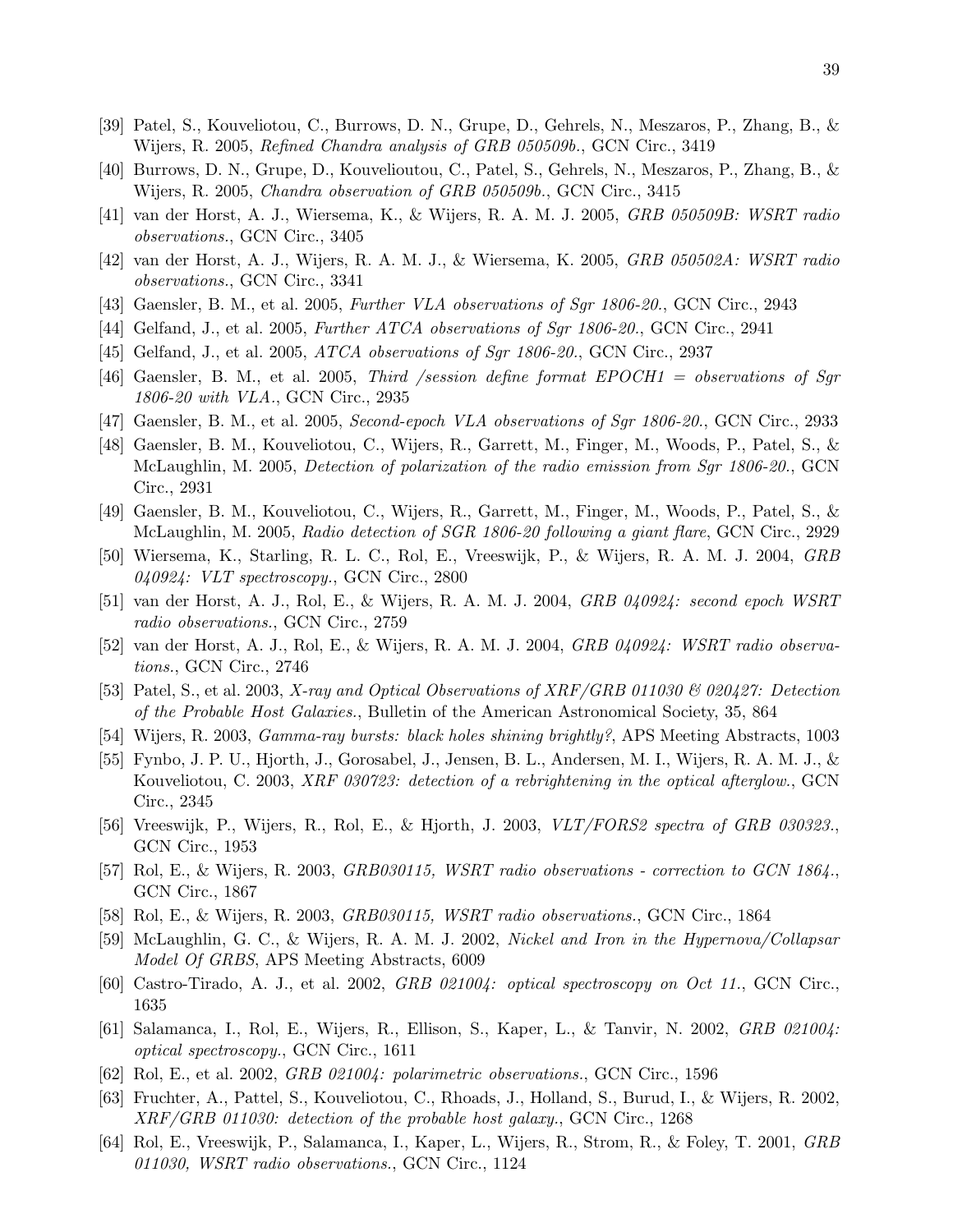- [65] Salamanca, I., et al. 2001, GRB 010222 WHT BVRI images., GCN Circ., 1082
- [66] Rol, E., Vreeswijk, P., Strom, R., Richards, E., Wijers, R., Kaper, L., & Kouveliotou, C. 2000, WSRT 4.8 GHz observations of GRB001109., GCN Circ., 889
- [67] Vreeswijk, P., Rol, E., Packham, C., Tanvir, N., Kouveliotou, C., Wijers, R., & Knapen, J. 2000, GRB 001109: deep JHK upper limits., GCN Circ., 886
- [68] Fruchter, A., Thorsett, S., & Wijers, R. 2000, GRB 990123: late-time HST/STIS 50CCD observations of the host., GCN Circ., 712
- [69] Galama, T. J., et al. 1998, Multi-wavelength studies of GRB afterglows, 19th Texas Symposium on Relativistic Astrophysics and Cosmology, eds. Paul, Montmerle, & Aubourg, Paris, December 1998
- [70] Wijers, R. 1998, On the redshift of GRBs, 19th Texas Symposium on Relativistic Astrophysics and Cosmology, eds. Paul, Montmerle, & Aubourg, Paris, December 1998
- [71] Galama, T. J., et al. 1998, Multi-wavelength studies of GRB afterglows, Bulletin of the American Astronomical Society, 30, 857
- [72] Guarnieri, A., et al. 1997, GRB 970228, IAU Circ., 6582

#### <span id="page-39-0"></span>6.5 Popular publications

- [1] Wijers, R. A. M. J. June 2009, De hemel in gammastraling, Ned. Tijschrift voor Natuurkunde, no.75, p.206–209
- [2] Wijers, R. A. M. J. December 2008, Gammaflitsen, Spui 28, p.18–19
- [3] Wijers, R. A. M. J. June 2006, Snel geflitst, Zenit, p.280
- [4] Wijers, R. A. M. J. 2000, New breakthroughs in gamma-ray bursts, Science Spectra, 21, 6–9
- [5] Wijers, R. A. M. J. July 1998, Gamma-ray bursts light up the sky, Science Spectra, 13, 50–55
- [6] Wijers, R. A. M. J. April 1998, Gamma-ray bursts, Physics World, vol.11, no.4, 31–34
- [7] Wijers, R. A. M. J. August 1997, Enlightening gamma-ray bursts, Astronomy & Geophysics, vol.38, iss.4, 6
- [8] Wijers, R. A. M. J. July 1997, The Universe's flash bulbs unveiled, Modern Astronomer, vol.1, iss.5, 13
- [9] Wijers, R. A. M. J. June 1997, Gamma-ray bursts come into view, Physics World, vol.10, no.6, 23–24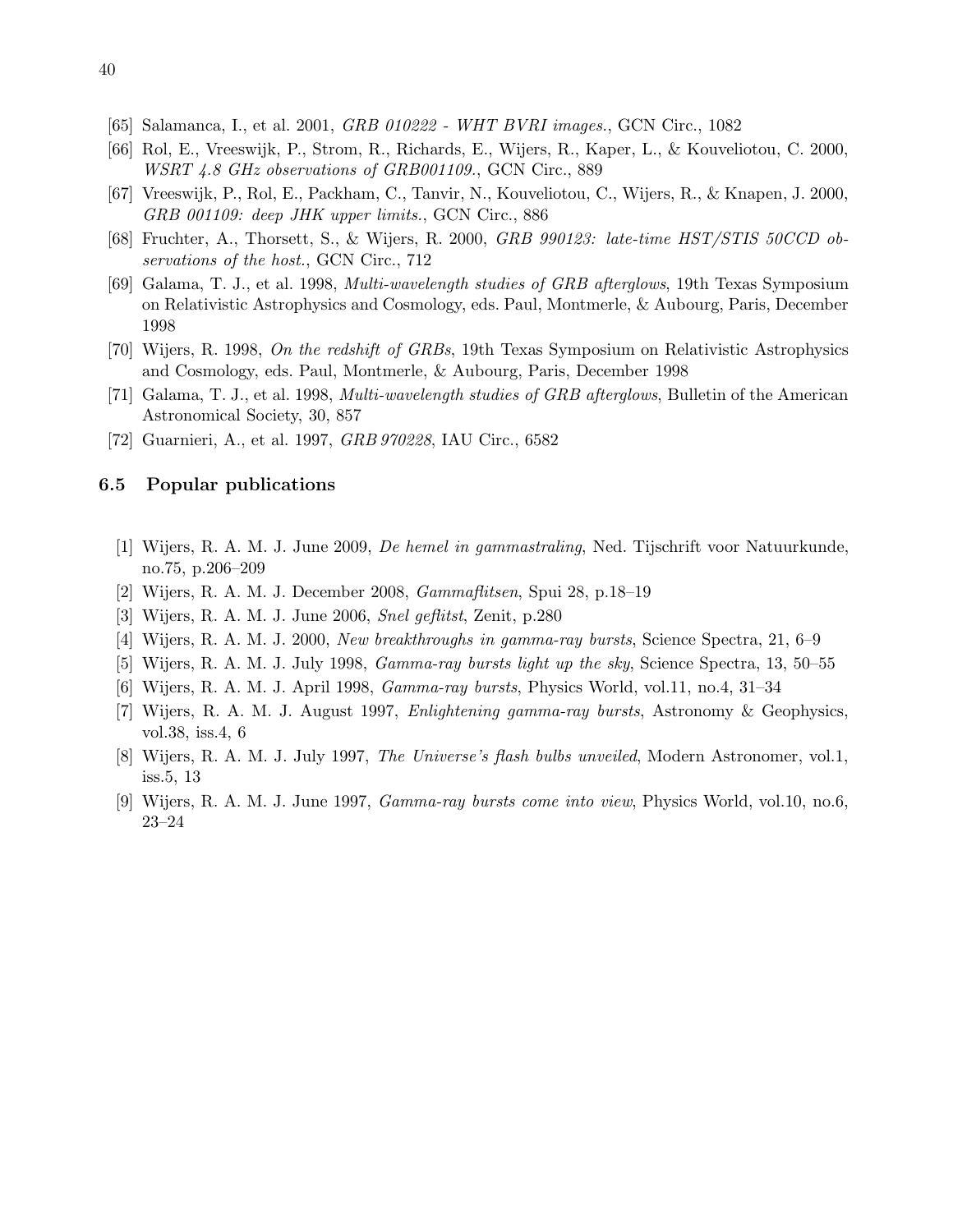## <span id="page-40-0"></span>7 Media and outreach events

Popular articles are listed in sect. [6.5.](#page-39-0) Events are in reverse chronological order, in categories: (6.1) Popularising activities, split into, (6.1.1) popular lectures and (6.1.2) other activities; (6.2) Written media (papers, web magazines, etc), split into (6.2.1) items about own work and (6.2.2) items about other work; (6.3) Radio, television, and streaming media, split into (6.3.1) items about own work and (6.3.2) items about other work. All lists are in reverse chronological order.

These lists are no doubt incomplete: when media pay attention to work of which one is a co-author, one will quite often not be made aware of it since journalists often write based on papers and press releases, without consulting the researcher. Also my record of popular lectures before my return to the Netherlands in 2002 was too spotty to include.

## <span id="page-40-1"></span>7.1 Popularising activities

### 7.1.1 Popular lectures

- [1] A century of astronomy on the Amstel With a recent example, UvA alumni chapter, Washington, DC, 2018 May 23
- [2] De waarheid in de sterren?, Studium Generale Maastricht, 2018 April 12
- [3] Tot aan de sterren en daar voorbij, College Club, Amsterdam, 2017 December 13
- [4] Gouden bergen in het Heelal, en de draken die ze bewaken, Probusclub Roosendaal lustrumlezing, 2017 November 28
- [5] Over tijd, ruimte en zwaartekracht, College Club, Amsterdam, 2017 November 22
- [6] The not so quiet night sky Unexpected extremes, Tsinghua University student popular lecture, Beijing, 2017 November 10
- [7] Travelling through space and time, University of Amsterdam 385th anniversary lecture, Schiphol Airport, 2017 September 27
- [8] Zwarte gaten nader belicht, lecture for amateur astronomy observatory 'Saturnus', Heerhugowaard, 2017 May 12
- [9] Zwarte gaten nader belicht, lecture for VGSW student society, Wageningen University, 2017 March 7
- [10] Zwarte gaten nader belicht, astronomy open night lecture, University of Amsterdam, 2017 February 24
- [11] Zwarte gaten nader belicht, lecture at Ashram College (secondary school), Alphen aan den Rijn, 2017 February 1
- [12] Het licht in den beginne, lecture for Fresh Academy, Utrecht, 2016 November 18
- [13] Monsters aan de hemel: Onverwachte extremen, lecture for 'Nacht van de nacht', Fort Vechten, 2016 October 29
- [14] A lapsed Catholic's journey in astronomy, lecture and debate at Veritas student society, Middelburg, 2016 February 22
- [15] Tales from the Heavens: Research at the Anton Pannekoek Institute, Lecture at Industrieele Groote Club, Amsterdam, 2015 September 25
- [16] De Oerknal: Het begin van alles, Lecture for 'Academie voor Nutteloze Kennis', Amsterdam, 2015 March 30
- [17] First Light, Lecture for Amsterdam Excellence Scholarship Symposium, Amsterdam, 2015 March 13
- [18] De Oerknal: Het begin van alles, Astronomy open night lecture, University of Amsterdam, 2014 December 16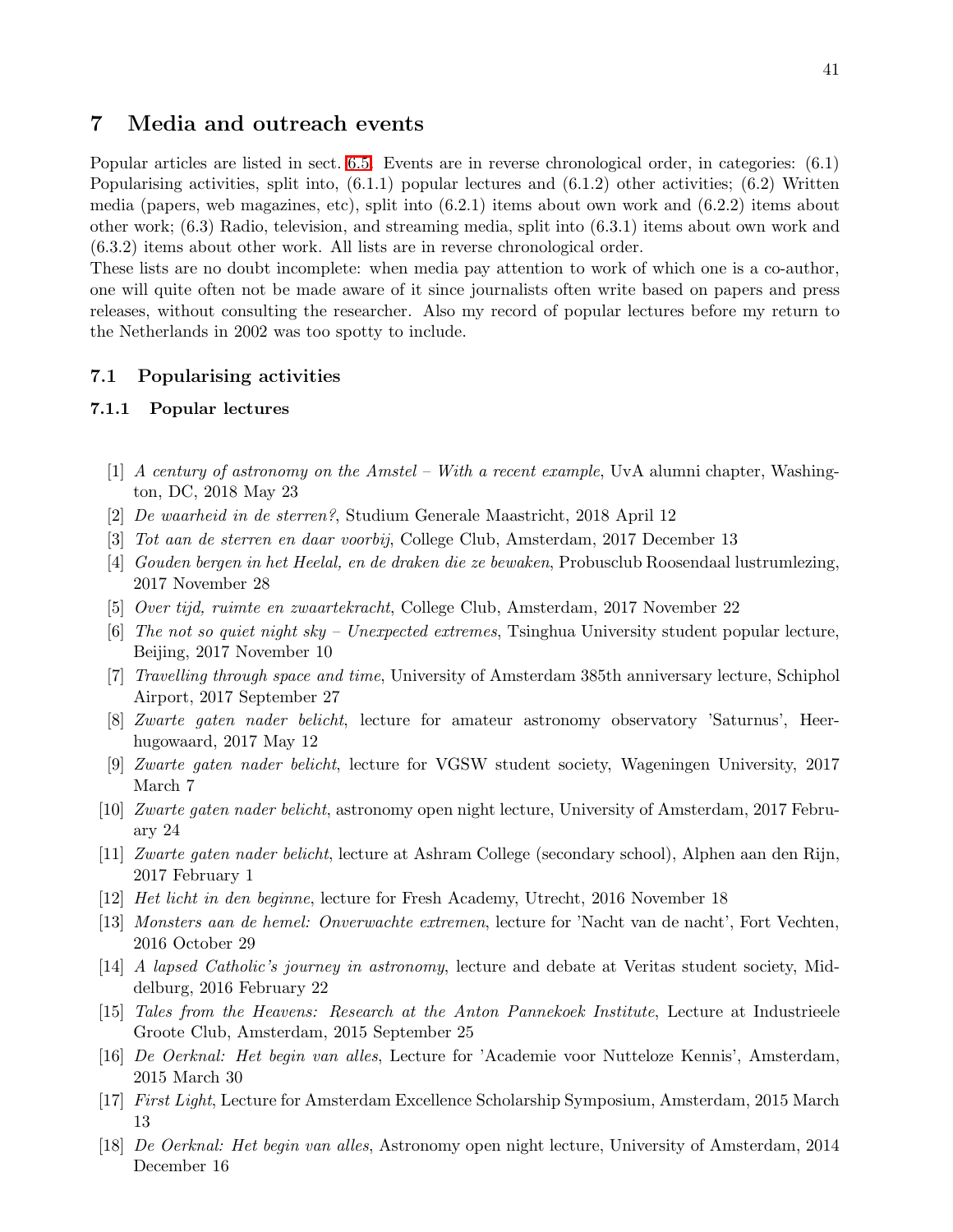- [19] De Oerknal: Het begin van alles, Astronomy open night lecture, University of Amsterdam, 2014 December 16
- [20] Een knallend Heelal: Onverwachte extremen, Lecture for Arago Society, University of Twente, 2014 December 2
- [21] Ruimtetijdreizen in het heelal, Lecture for special summer school on sailing ship 'De Wylde Swan', 2014 May 23
- [22] The first light, Honours student lecture at Utrecht University College, 2014 March 26
- [23] Een knallend heelal, Astronomy open night lecture, University of Amsterdam, 2013 October 25
- [24] Een knallend heelal, 40th anniversary lecture of high school astronomy club, Norbertuscollege, Roosendaal, 2013 September 27
- [25] Vallen en opstaan of vallen en vliegen?, UvA alumni children's lecture, with astronaut André Kuipers, 2013 June 1
- [26] Nieuws uit de sterrenkunde: Tsjeljabinsk en ander geweld, University of Amsterdam, 2013 March 22
- [27] Monsters aan de hemel: Onverwachte wetenschap, Artis Planetarium, Amsterdam, 2012 November 6
- [28] Gammaflitsen en andere explosies, Probusclub Roosendaal, 2012 October 23
- [29] Gaan sterren ook naar de hemel?, Museumjeugduniversiteit, Rotterdam, 2012 April 15
- [30] Een bizar heelal: Steeds snellere uitdijing, Viva Fysica, Amsterdam, 27 January 2012
- [31] Duistere materie en energie: Evolutie in een vreemd heelal, Zaanlands Lyceum, Zaandam, 2011 December 19
- [32] Het heelal en onze plaats daarin, Studium Generale, Universiteit Maastricht, 2011 November 23
- [33] Het heelal anders bezien: Nieuwe en extreme vergezichten, Probusclub Roosendaal, 2010 December 28
- [34] Gammaflitsen: Extreem nieuws uit de oertijd, Jong Diligentialezing, Diligentia, Den Haag, 2010 October 11
- [35] Het eetbare heelal, Lectures at elementary school 'De Boomladder', i Heerhugowaard, 2010 April 13
- [36] AARTFAAC: Extreme astrofysica door 24/7 radiohemelcameratoezicht, Lecture at Dies FNWI, University of Amsterdam, 2010 March 25
- [37] Gammaflitsen: Extreme blikken terug in de tijd, Studium Generale, University of Eindhoven, 2010 February 10
- [38] Het heelal anders bezien: Ongewone en blikverruimende telescopen, Studium Generale, Universiteit Maastricht, 2010 January 14
- [39] Kosmologie en duistere materie, Studium Generale, Universiteit Maastricht, 2009 February 5
- [40] NEMO kinderlezing 'Waarom draait de aarde rond?', Amsterdam, 2009 January 18
- [41] Gammaflitsen, Academische Club, UvA, 2008 June 19
- [42] Het verre heelal, voor basisschoolleraren beta-stimuleringsplatform, 2008 January 30
- [43] Duistere materie, UvA alumnidag, 2007 June 6
- [44] Gammaflitsen, Artis, 2007 April 27
- [45] GRBs in het verre heelal, op symposium voor basisschoolleraren, Artis, 2006 September 27
- [46] Gammaflitsen van heel ver, KNVWS Venlo, 2006 May 12
- [47] Gammaflitsen van heel ver, KNVWS Venlo, 2006 April 28
- [48] Korte gammaflitsen, Viva Fysica, Amsterdam, 2006 January 20
- [49] Gammaflitsen in het nieuws, Norbertuscollege Roosendaal, 2006 January 13
- [50] Kosmische straling UvA-βfestival, NEMO, 2005 December 5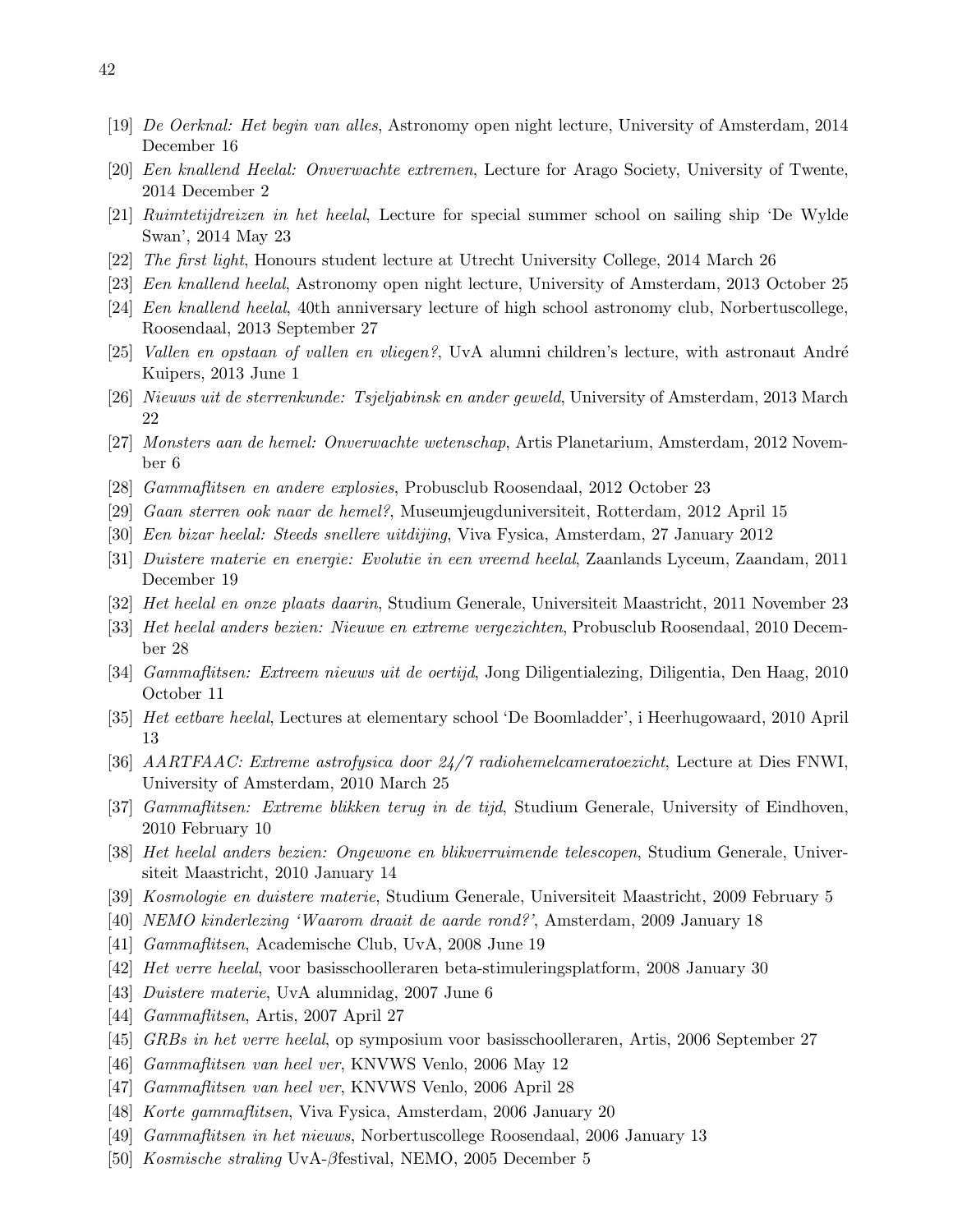- [51] Gammaflitsen met Swift, KNVWS Delft, 2005 October 18
- [52] Kinderlezing Waarom draait de aarde rond?, Teylers museum Haarlem, 2005 May 22
- [53] Het einde van het heelal?, op symposium 'Het einde van de fysica in zicht?', Nijmegen, 2005 May 11
- [54] Gammaflitsen: De grootste knallen in de natuur, JWG symposium, Leiden, 2005 January 15
- [55] Gammaflitsen, lezing, NVWS vereniging 'Astra Alteria', Putten, 2003 September
- [56] NEMO kinderlezing 'Waarom draait de aarde rond?', Amsterdam, 2003 June
- [57] Donkere materie en zwarte gaten, lezing, Artis, 2002 December 9

## 7.1.2 Other popularising activities

- [1] How old is the Universe?; Recording of MOOC, released in 2017
- [2] Hoe oud is het Heelal?, five 15-minute internet lectures on astronomy on www.universiteitvannederland.nl, recorded on 2015 June 3
- [3] Waarom zien aliens holbewoners als ze naar de aarde kijken?, five 15-minute internet lectures on astronomy on www.universiteitvannederland.nl, recorded on opening night of Universiteit van Nederland, with Minister for Science and Education, 2013 October 8
- [4] Jury member, Techniektoernooi, Alkmaar, 2012 March
- [5] Neutrino's sneller dan het licht?, betabreak Faculty of Science Student discussion forum, 2011 October 5
- [6] Jury chair, Techniektoernooi, Alkmaar, 2011 March
- [7] Guest teacher Astronomy, Cygnusgymnasium Amsterdam, 2010 November 4
- [8] Cameratoezicht op hemelmonsters, workshop at ESERO onderwijsconderentie, Maarssen, 2010 November 3
- [9] Jury member, Techniektoernooi, Arnhem, 2010 June 3
- [10] Stand van de wetenschap, Lecture/discussion forum at Spui 25, Amsterdam, 2010 May 10
- [11] Het extreme heelal, Lecture/tour at photo museum Huis Marseille, 2010 April 25
- [12] Jury member, Techniektoernooi, Alkmaar, 2010 March 18
- [13] Jury member, Techniektoernooi, Arnhem, 2009 June 4
- [14] Jury chair, Techniektoernooi, Alkmaar, 2009 April 18
- [15] Guest teacher Astronomy, Cygnusgymnasium Amsterdam, 2009 January 22
- [16] Forum discussion Honderd jaar na Einstein, UvA alumni day, 2005 June 12
- [17] Jury member, Techniektoernooi, Land van Ooit, 2005 June 10
- [18] Finalist, Academische Jaarprijs NRC, 2005/6 (with a team of MSc students, project named 'Einsteinflits')

## <span id="page-42-0"></span>7.2 Written media

#### 7.2.1 About own work

- [1] Noordelijke radiotelescoop ziet eerste pulsars, Volkskrant, 2010 April 22
- [2] Kort: Oud sterlicht biedt zicht op prille jeugd van heelal, Volkskrant, 2009 October 31
- [3] Oerkreet uit het vroege heelal, Kennislink, 2009 October 30
- [4] Verre flits toont kosmische middeleeuwen, Volkskrant, 2009 October 29
- [5] Astronomen zien tot nu toe verste object in heelal, NRC, 2009 April 28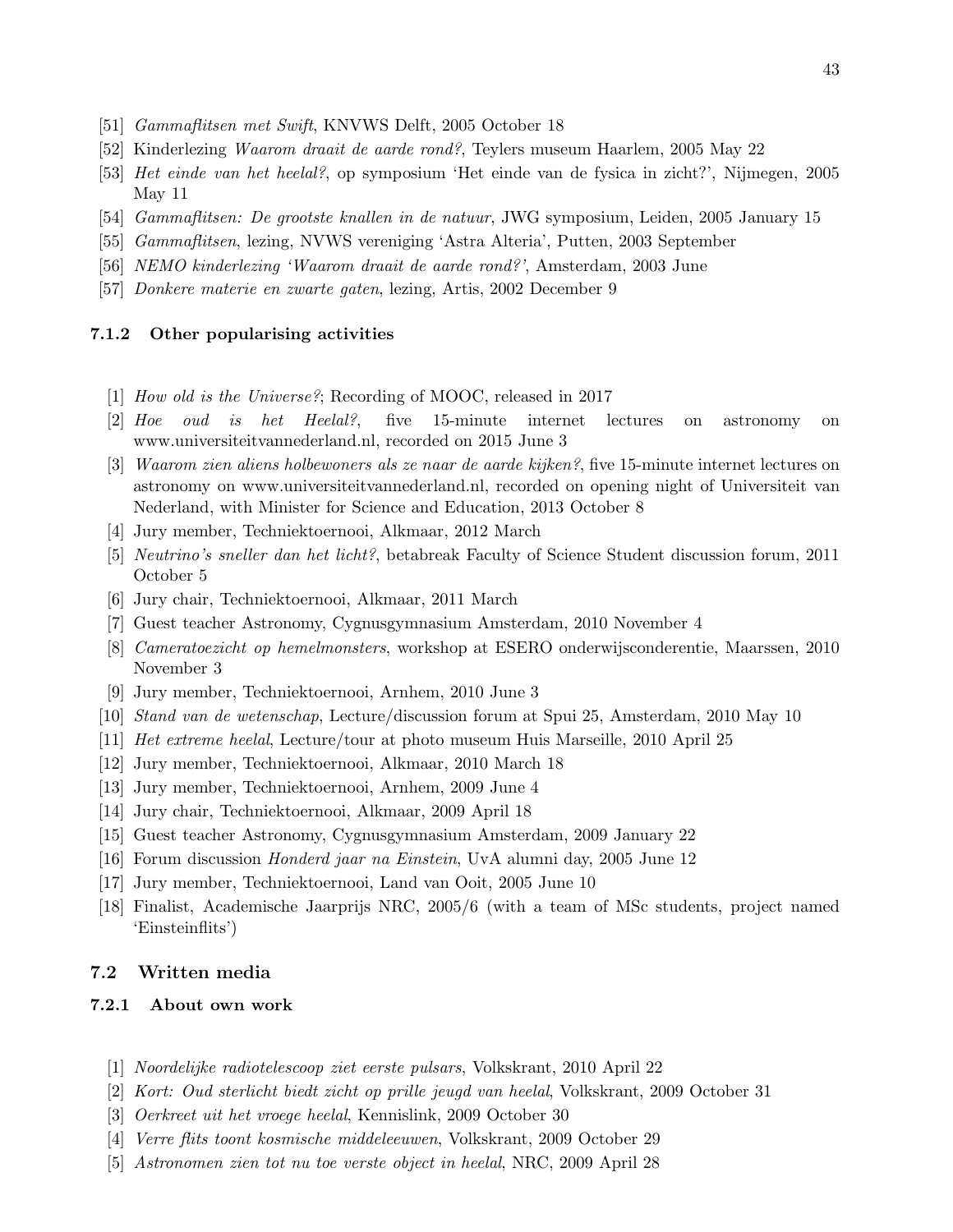- [6] Nieuwe gammaflits is verste object ooit ontdekt, Kennislink, 2009 April 30
- [7] Sterrenkijker als tijdmachine, Interview/artikel, BN/De Stem, 2009 January 31
- [8] Swift ziet gammaflits op 12,8 miljard lichtjaar afstand, Volkskrant, 2008 September 20
- [9] Westerbork meet radiostraling van recente record-gammaflits, Volkskrant, 2008 September 11
- [10] Supernova 2008D was 'zwakke' gammaflits, Volkskrant, 2008 July 24
- [11] Hubble fotografeert nagloeier van extreem heldere gammaflits, Volkskrant, 2008 April 10
- [12] Gammaflits brak woensdag alle records, Volkskrant, 2008 March 20
- [13] Dubbel beeld van gammaflits, Kennislink, 2007 September 5
- [14] Recordsnelle waarneming van gammaflits, Volkskrant, 2007 March 30
- [15] Gammaflitsen gaan op andere plekken af dan supernovae, Kennislink, 2006 May 11
- [16] Waterstofmoleculen aan rand heelal, Kennislink, 2006 March 13
- [17] Team Wijers: Wetenschap? Meedoen is het leukst!, NRC Science Supplement, related to 'Academische Jaarprijs', 2006
- [18] Korte gammaflitsen thuisgebracht, Kennislink, 2005 December 16
- [19] Een verklaring voor de korte gammaflits, Het Parool, 2005 October 6
- [20] Verste gammaflits ooit, Kennislink, 2005 September 12
- [21] Swift ziet geboorte zwart gat, Kennislink, 2005 May 10
- [22] Sterexplosie verblindt aarde, Volkskrant, 2005 February 19
- [23] Sterkste gammaflits ooit, Kennislink, 2005 February 18
- [24] Swift-satelliet gaat de gammaflits lik-op-stuk geven, Kennislink, 2004 November 27
- [25] Kinderlezing 'Waarom draait de aarde rond?', Het Parool, 2003 June 23

## 7.2.2 About other work

- [1] Talloze verklaringen voor de (te) snelle neutrino's, NRC, 2011 October 8
- [2] Terughoudendheid over 'Kaboem-verhaal' neutrino's, FoliaWeb, www.foliaweb.nl/wetenschap/terughoudendheid-over-'kaboem-vehaal'-neutrino's/ 2011 October 6
- [3] Nobelprijs voor sneller uitdijen heelal, Volkskrant, 2011 October 5
- [4] Een klap voor theoreten, Volkskrant, 2009 November 7
- [5] De ster van Bethlehem, interview, UvA web news, 2008

## <span id="page-43-0"></span>7.3 Radio, TV, and streaming media

#### 7.3.1 About own work

- [1] Interview on Radio Live Swammerdam FM, Amsterdam, 2010 October 17
- [2] Professor houdt hemel in de gaten, TV-interview, www.at5.nl/artikelen/36657/professor-houdthemel-in-de-gaten, AT5, 2010 March 4
- [3] De oudste gammaflits, radio interview FunX radio, 2009 October 30
- [4] De oudste gammaflits, TV-interview, RTL Nieuws, 2009 October 29
- [5] De oudste gammaflits, radio interview BNR Nieuwsradio, 2009 October 28
- [6] De oudste gammaflits, radio interview Radio 1 nieuws, 2009 October 28
- [7] De oudste gammaflits, radio interview Hoe?Zo! radio 5, 2009 October 28
- [8] Interview 'De Buren', for the International Year of Astronomy, Brussels, 2009 April 16